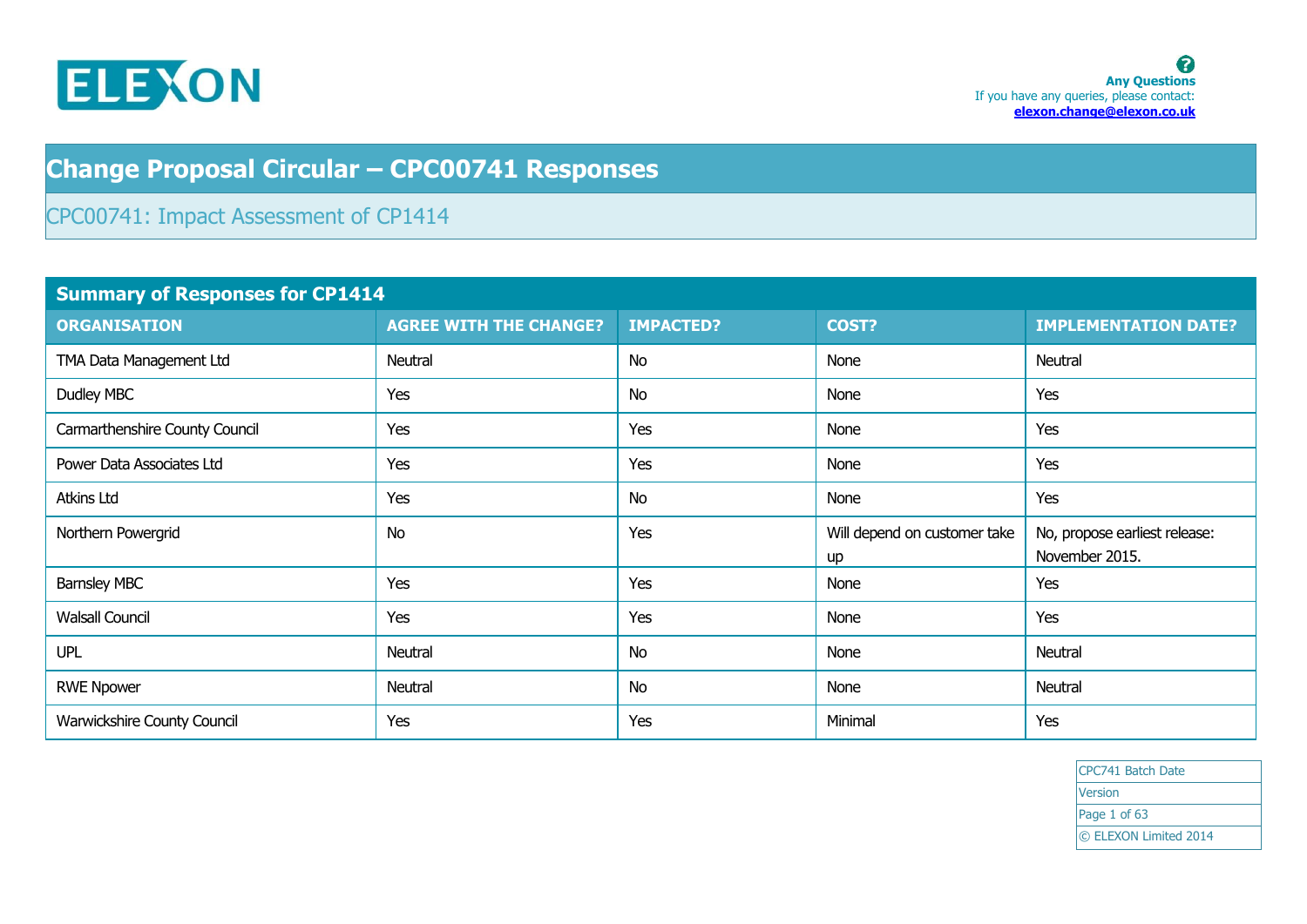

| <b>Summary of Responses for CP1414</b>                                                                                         |                               |                  |             |                             |
|--------------------------------------------------------------------------------------------------------------------------------|-------------------------------|------------------|-------------|-----------------------------|
| <b>ORGANISATION</b>                                                                                                            | <b>AGREE WITH THE CHANGE?</b> | <b>IMPACTED?</b> | COST?       | <b>IMPLEMENTATION DATE?</b> |
| <b>Western Power Distribution</b>                                                                                              | Yes                           | Yes              | $<$ £10,000 | No align with DCUSA changes |
| <b>Brookfield Utilities UK</b>                                                                                                 | Yes                           | Yes              | None        | Yes                         |
| <b>ESP Electricity Ltd</b>                                                                                                     | Yes                           | Yes              | None        | Yes                         |
| <b>British Gas</b>                                                                                                             | <b>Neutral</b>                | <b>No</b>        | None        | Neutral                     |
| E.ON                                                                                                                           | Yes                           | <b>No</b>        | None        | Yes                         |
| <b>Electricity North West</b>                                                                                                  | <b>No</b>                     | Yes              | <b>TBD</b>  | <b>No</b>                   |
| Eastern Power Networks plc<br>London Power Networks plc<br>Southern Eastern Power Networks plc<br>UK Power Networks (IDNO) Ltd | <b>No</b>                     | Yes              | <b>TBD</b>  | No                          |
| ScottishPower                                                                                                                  | <b>No</b>                     | Yes              | <b>TBD</b>  | No                          |
| Scottish & Southern Energy Power<br><b>Distribution</b>                                                                        | <b>No</b>                     | Yes              | Medium      | <b>No</b>                   |
| Leeds City Council                                                                                                             | Yes                           | Yes              | None        | Yes                         |
| Warrington Council                                                                                                             | Yes                           | Yes              | None        | Yes                         |
| <b>Wigan Council</b>                                                                                                           | Yes                           | Yes              | None        | Yes                         |
| Sunderland City Council                                                                                                        | Yes                           | Yes              | None        | Yes                         |

CPC741 Batch Date **Version** Page 2 of 63 © ELEXON Limited 2014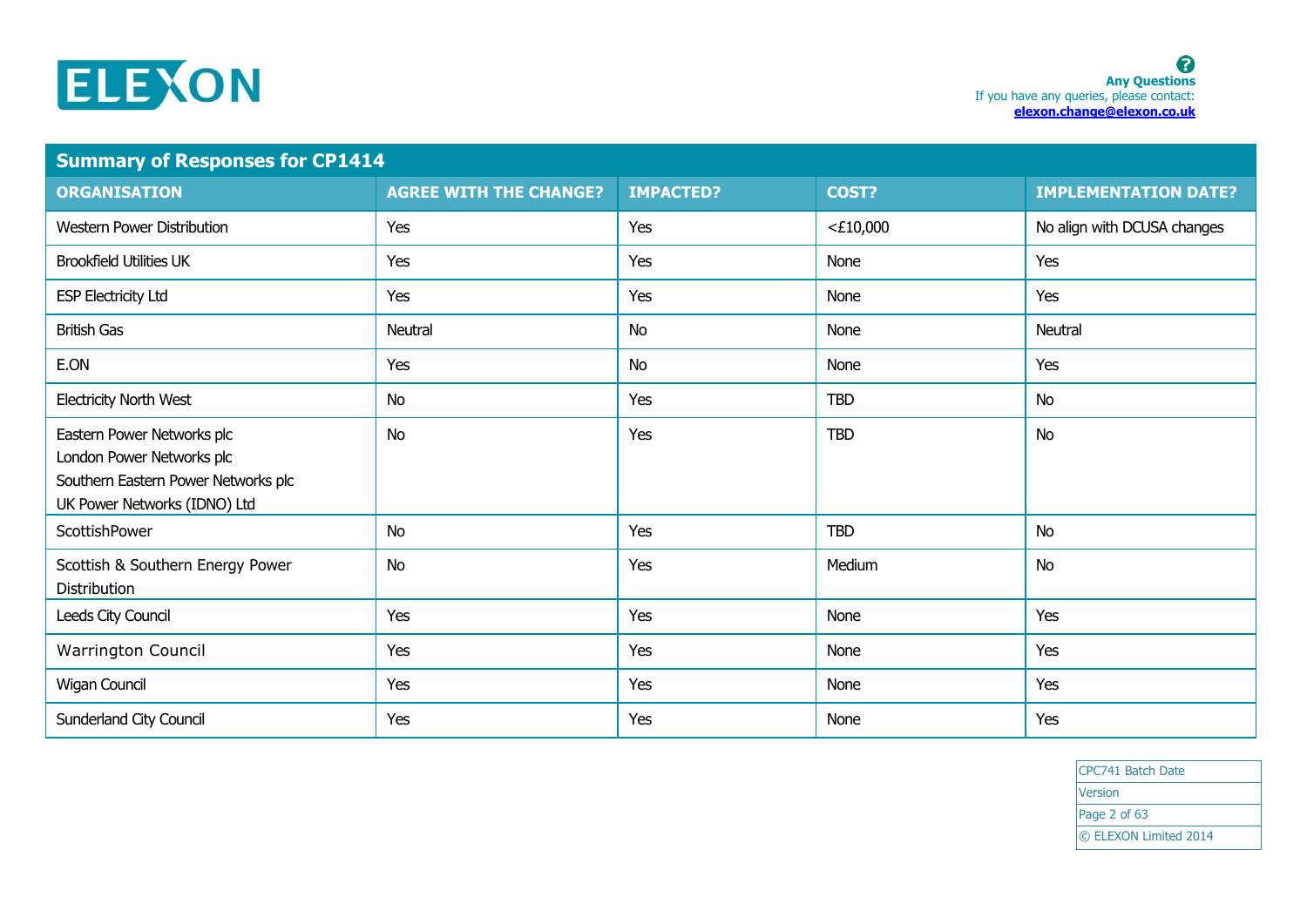

| <b>Summary of Responses for CP1414</b>          |                               |                          |                          |                             |
|-------------------------------------------------|-------------------------------|--------------------------|--------------------------|-----------------------------|
| <b>ORGANISATION</b>                             | <b>AGREE WITH THE CHANGE?</b> | <b>IMPACTED?</b>         | <b>COST?</b>             | <b>IMPLEMENTATION DATE?</b> |
| Hampshire County Council                        | Yes                           | Yes                      | None                     | Yes                         |
| City of Wakefield Metropolitan District Council | Yes                           | Yes                      | Minimal                  | Yes                         |
| South Gloucestershire Council                   | Yes                           | Yes                      | None                     | Yes                         |
| Kirklees' Council                               | Yes                           | Yes                      | None                     | Yes                         |
| <b>Surrey County Council</b>                    | Yes                           | $\overline{\phantom{a}}$ | $\overline{\phantom{a}}$ |                             |
| East Sussex County Council                      | -                             | $\overline{\phantom{a}}$ | $\overline{\phantom{a}}$ |                             |
| Lincolnshire County Council                     | ۰                             | ٠                        | $\overline{\phantom{a}}$ |                             |

CPC741 Batch Date **Version** Page 3 of 63 © ELEXON Limited 2014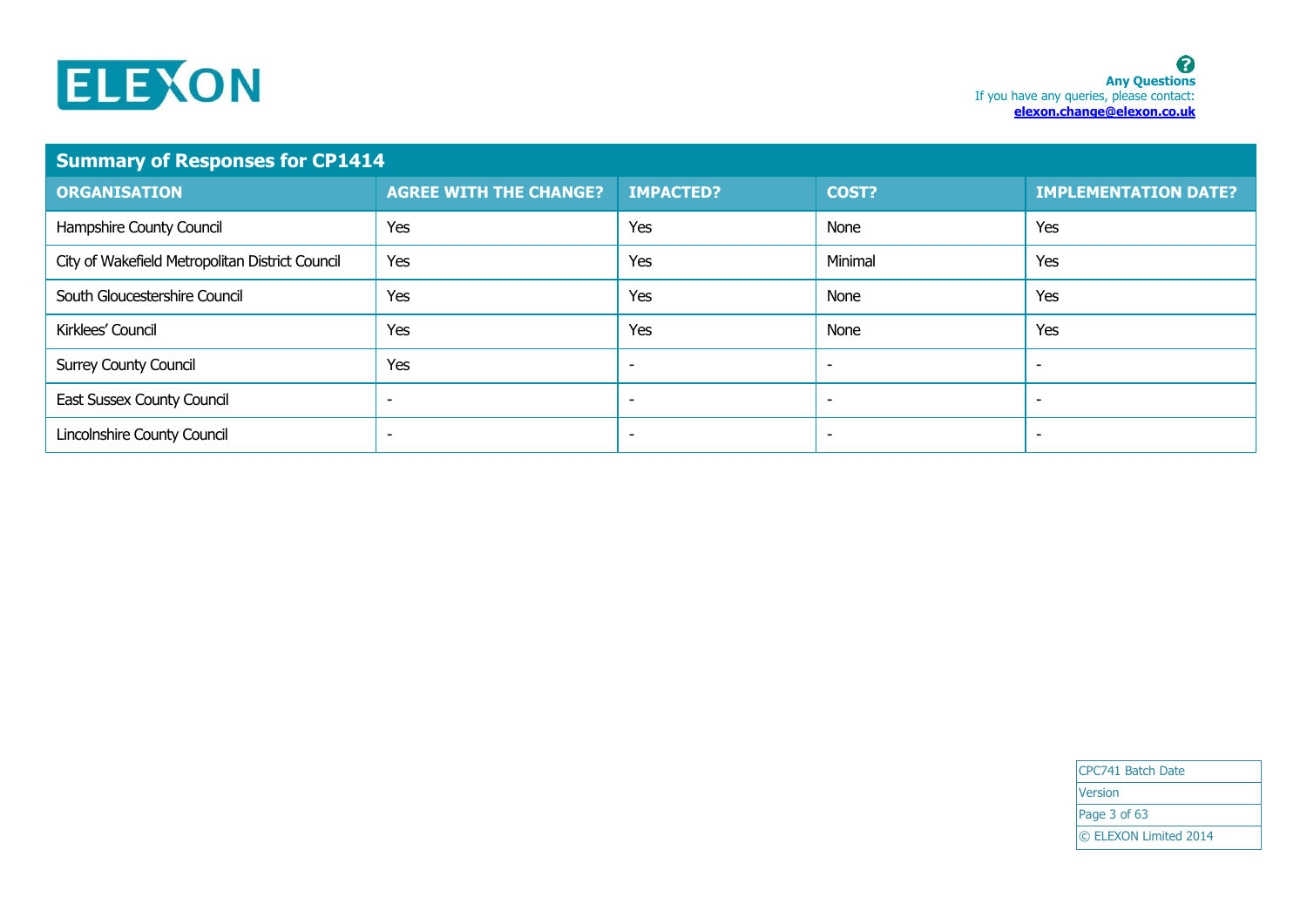

| <b>Detailed Impact Assessment Responses CP1414</b> |                                                                                                                                                                                                                                                                                                                                                                                                                                                                                   |  |
|----------------------------------------------------|-----------------------------------------------------------------------------------------------------------------------------------------------------------------------------------------------------------------------------------------------------------------------------------------------------------------------------------------------------------------------------------------------------------------------------------------------------------------------------------|--|
| <b>Organisation</b>                                | <b>Responses/Comments</b>                                                                                                                                                                                                                                                                                                                                                                                                                                                         |  |
| TMA Data Management Ltd                            | Do you agree with the change? Neutral<br><b>How is your organisation impacted?</b> $-$ No impact<br>What are the associated costs on your organisation to implement the change? - None<br>Agree with the implementation approach? If not, why? - Neutral<br>Any other comments? No                                                                                                                                                                                                |  |
| Dudley MBC                                         | Do you agree with the change? Yes<br>How is your organisation impacted? $-$ No impact<br>What are the associated costs on your organisation to implement the change? - None<br>Agree with the implementation approach? If not, why? $-$ Yes $-$ we would be looking for implementation as soon<br>as practicable.<br>Any other comments?                                                                                                                                          |  |
| Carmarthenshire County Council                     | Do you agree with the change? Yes, main advantages for the CP is that it removes a number of issues that Las have<br>identified.<br>How is your organisation impacted? – Higher Supplier charges due to not getting competitive contract rates with preferred<br>suppliers.<br>What are the associated costs on your organisation to implement the change? - No real associated costs to implement<br>the change.<br>Agree with the implementation approach? If not, why? $-$ Yes |  |

CPC741 Batch Date Version Page 4 of 63 © ELEXON Limited 2014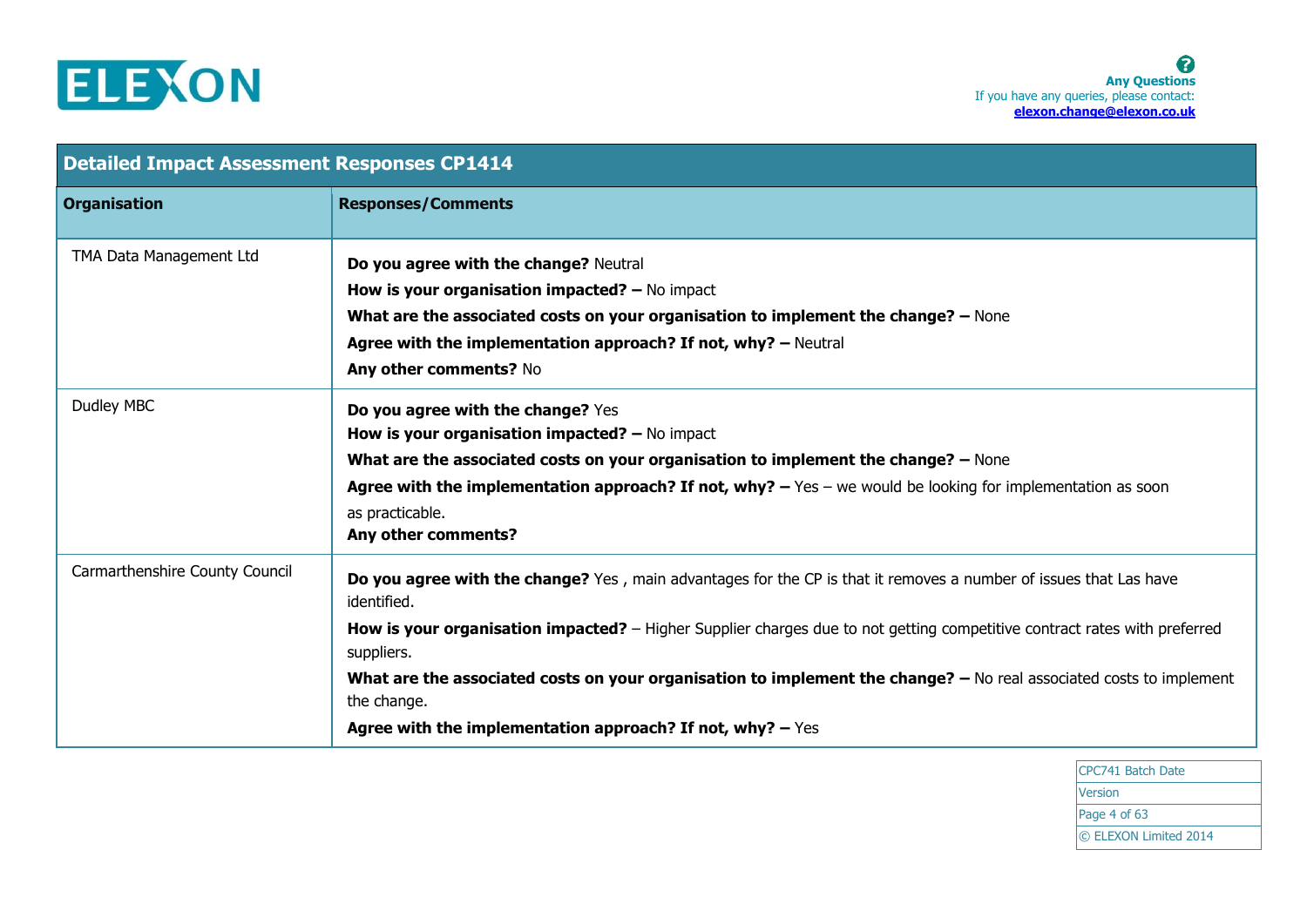

| <b>Detailed Impact Assessment Responses CP1414</b> |                                                                                                                                                                                                                                                                                                                                                                                                                                                                                                                                                                                                                                                                                                                                                                                                                                                                                                                                                                                                                                                                                                                                                                                                                                                                                                                                                                                                                                                                                                                                                                            |  |
|----------------------------------------------------|----------------------------------------------------------------------------------------------------------------------------------------------------------------------------------------------------------------------------------------------------------------------------------------------------------------------------------------------------------------------------------------------------------------------------------------------------------------------------------------------------------------------------------------------------------------------------------------------------------------------------------------------------------------------------------------------------------------------------------------------------------------------------------------------------------------------------------------------------------------------------------------------------------------------------------------------------------------------------------------------------------------------------------------------------------------------------------------------------------------------------------------------------------------------------------------------------------------------------------------------------------------------------------------------------------------------------------------------------------------------------------------------------------------------------------------------------------------------------------------------------------------------------------------------------------------------------|--|
| <b>Organisation</b>                                | <b>Responses/Comments</b>                                                                                                                                                                                                                                                                                                                                                                                                                                                                                                                                                                                                                                                                                                                                                                                                                                                                                                                                                                                                                                                                                                                                                                                                                                                                                                                                                                                                                                                                                                                                                  |  |
|                                                    | Any other comments? No                                                                                                                                                                                                                                                                                                                                                                                                                                                                                                                                                                                                                                                                                                                                                                                                                                                                                                                                                                                                                                                                                                                                                                                                                                                                                                                                                                                                                                                                                                                                                     |  |
| Power Data Associates Ltd                          | Do you agree with the change? Yes because:<br>it simplifies the administration of inventories for UMS customers<br>$\bullet$<br>it reduces the number of inventories which a UMS customer must manage<br>$\bullet$<br>it minimises the opportunity for double counting, which is currently occurring, hence causing overbilling by customers and<br>$\bullet$<br>incorrect settlement allocation<br>it enables the IDNO connected lighting network to benefit from CMS equipment<br>How is your organisation impacted? $-$ Yes<br>Our customers are currently confused how to deal with the IDNO supplies. It is apparent that a number of them incorrectly add<br>them to the LDSO inventory and expect the industry to 'sort it out'.<br>Many local authorities are requiring developers to install CMS controlled lighting equipment as part of the design criteria for a new<br>development. But once the equipment is installed it is not possible to manage the equipment using CMS in a NHH MPAN. The<br>customer then approaches us about trading a small MPAN on a HH basis, which is not economic. "UK plc" may be missing out on<br>the potential carbon savings from use of CMS.<br>What are the associated costs on your organisation to implement the change? $-$ If the IDNO CMS and ordinary<br>equipment is incorporated into the LDSO MPAN then we have no impact.<br>Agree with the implementation approach? If not, why? - Yes, because there are no system changes simply organisational<br>and operational inventory changes.<br>Any other comments? |  |

CPC741 Batch Date Version Page 5 of 63 © ELEXON Limited 2014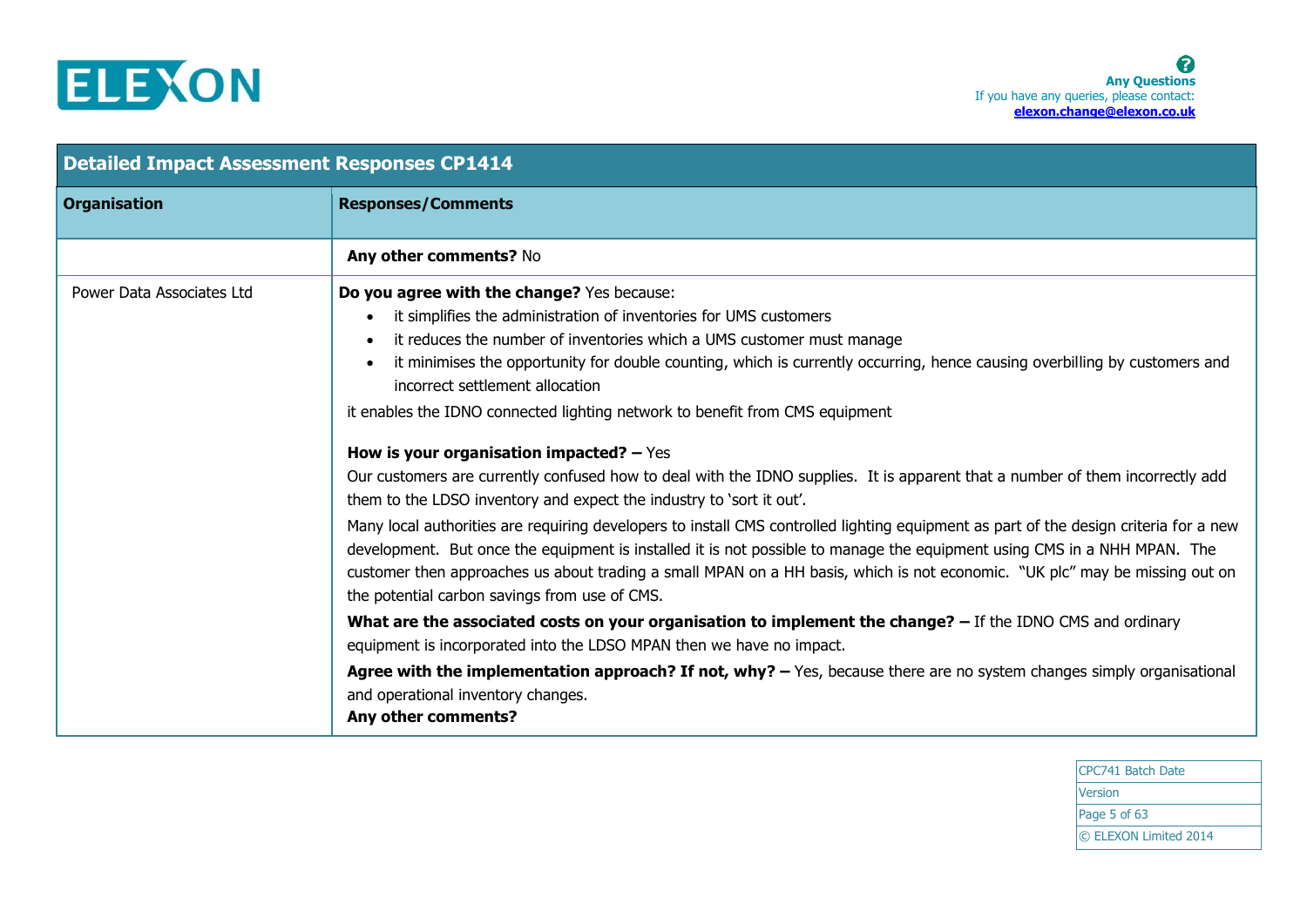

| <b>Detailed Impact Assessment Responses CP1414</b> |                                                                                                                                                                                                                                                                                                                                                                                                                                                                                                                                                                                                        |  |
|----------------------------------------------------|--------------------------------------------------------------------------------------------------------------------------------------------------------------------------------------------------------------------------------------------------------------------------------------------------------------------------------------------------------------------------------------------------------------------------------------------------------------------------------------------------------------------------------------------------------------------------------------------------------|--|
| <b>Organisation</b>                                | <b>Responses/Comments</b>                                                                                                                                                                                                                                                                                                                                                                                                                                                                                                                                                                              |  |
| <b>Atkins Ltd</b>                                  | Do you agree with the change? Yes because it will reduce the costs through reduced admin and charges of maintaining<br>separate inventories and MPANS for DNO and IDNO.                                                                                                                                                                                                                                                                                                                                                                                                                                |  |
|                                                    | How is your organisation impacted? $-$ No impact                                                                                                                                                                                                                                                                                                                                                                                                                                                                                                                                                       |  |
|                                                    | What are the associated costs on your organisation to implement the change? - None                                                                                                                                                                                                                                                                                                                                                                                                                                                                                                                     |  |
|                                                    | Agree with the implementation approach? If not, why? - Yes because this will put onus on Developer / IDNO to advise<br>LA of an IDNO in their authority at adoption and allow for HH trading with future potential for CMS inclusion                                                                                                                                                                                                                                                                                                                                                                   |  |
|                                                    | Any other comments? Ideally the identification of an IDNO in an LA should be advised to the LA by the IDNO at appointment of<br>the IDNO by the developer. Therefore I propose this requirement is added to the proposed process prior to Item 1. This will allow<br>for suitable information to be placed on documentation subject to technical checks and allow for identification of IDNO within S38<br>agreements. Also will allow for the pre-population of necessary fields to identify IDNO in advance of adoption.                                                                             |  |
| Northern Powergrid                                 | Do you agree with the change? No, Northern Powergrid feel it would be inappropriate to change the current industry process<br>and fundamental roles of parties to allow for the transfer of responsibilities for the trading of Embedded LDSO's connected<br>unmetered inventories to the upstream LDSO, in order to reduce the number of inventories that need to be maintained by UMS<br>customers. It may be more appropriate to address the root causes of the UMS customer's concerns via an education route or the<br>creation of an Embedded LDSO managed service for Embedded UMS inventories. |  |
|                                                    | The proposal appears to move administrative overheads from the lighting authorities and embedded network operators (and<br>potentially from the Suppliers and Meter Administrators) on to the upstream LDSO's by way of introducing new processes. If<br>additional costs for customers do exist this proposal simply seeks to move those to a third party (the upstream LDSO) who has no                                                                                                                                                                                                              |  |

CPC741 Batch Date Version Page 6 of 63 © ELEXON Limited 2014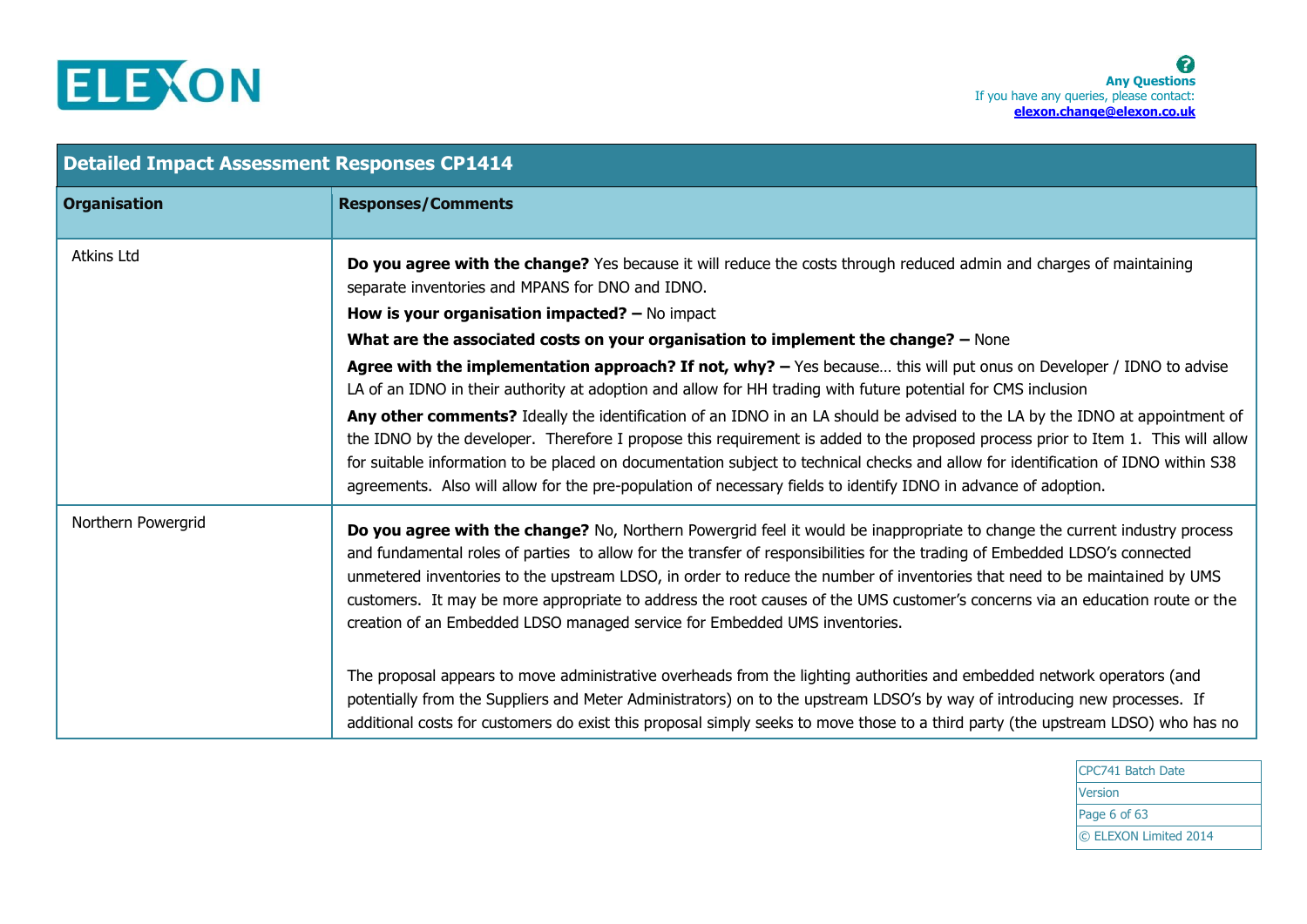

| <b>Detailed Impact Assessment Responses CP1414</b> |                                                                                                                                                                                                                                                                                                                                                                                                                                                                                                                                                                                                                                                                                                                                                                                                                                                                                                                                                                                                                                                  |  |
|----------------------------------------------------|--------------------------------------------------------------------------------------------------------------------------------------------------------------------------------------------------------------------------------------------------------------------------------------------------------------------------------------------------------------------------------------------------------------------------------------------------------------------------------------------------------------------------------------------------------------------------------------------------------------------------------------------------------------------------------------------------------------------------------------------------------------------------------------------------------------------------------------------------------------------------------------------------------------------------------------------------------------------------------------------------------------------------------------------------|--|
| <b>Organisation</b>                                | <b>Responses/Comments</b>                                                                                                                                                                                                                                                                                                                                                                                                                                                                                                                                                                                                                                                                                                                                                                                                                                                                                                                                                                                                                        |  |
|                                                    | obvious way of recovering them, and have not factored these additional costs into their current business plans.                                                                                                                                                                                                                                                                                                                                                                                                                                                                                                                                                                                                                                                                                                                                                                                                                                                                                                                                  |  |
|                                                    | The proposed change suggests that the customer would choose which party would manage their unmetered supplies and, while<br>the change assumes that the upstream DNO would be the party that the customer chooses, there is scope for the customer to<br>choose a larger Embedded LDSO to manage their unmetered equipment connected to Embedded LDSO networks. This will<br>potentially increase the risk to the accuracy of settlements by increasing the likelihood that UMS equipment is maintained<br>inaccurately on inventories provided to the incorrect LDSO; not included on any inventory; or maintained on more than one<br>inventory i.e. double counted. There should be no scope for confusion in the market through customer choice.                                                                                                                                                                                                                                                                                             |  |
|                                                    | It is understandable and entirely logical that Embedded LDSOs have targeted housing and commercial developers to promote<br>competition in connections as the controlling entities for any contracts for utilities on any given new site. However, this approach<br>may have left some lighting authorities on the side-lines and blind to the fact that their street furniture would be connected to an<br>Embedded LDSO network (rather than to the upstream LDSO's network) until the latter stages of a development (the adoption<br>phase). If this is the case it may be appropriate to fundamentally review how new connection projects involving UMS connections<br>are managed from the start in terms of relationships between the Embedded LDSO and its initial core customer(s) on any site (i.e.<br>the builder/developer and the adopting lighting authority) and educate the relevant parties as to their responsibilities as opposed<br>to appeasing flagrant non-compliance and changing obligations to shift responsibilities. |  |
|                                                    | In addition, there is insufficient analysis to show the financial magnitude of the suggested costs on Suppliers and Meter<br>Administrators from the existing arrangements (i.e. on the costs that may be communicated through administration charges to SLA                                                                                                                                                                                                                                                                                                                                                                                                                                                                                                                                                                                                                                                                                                                                                                                     |  |

CPC741 Batch Date Version Page 7 of 63 © ELEXON Limited 2014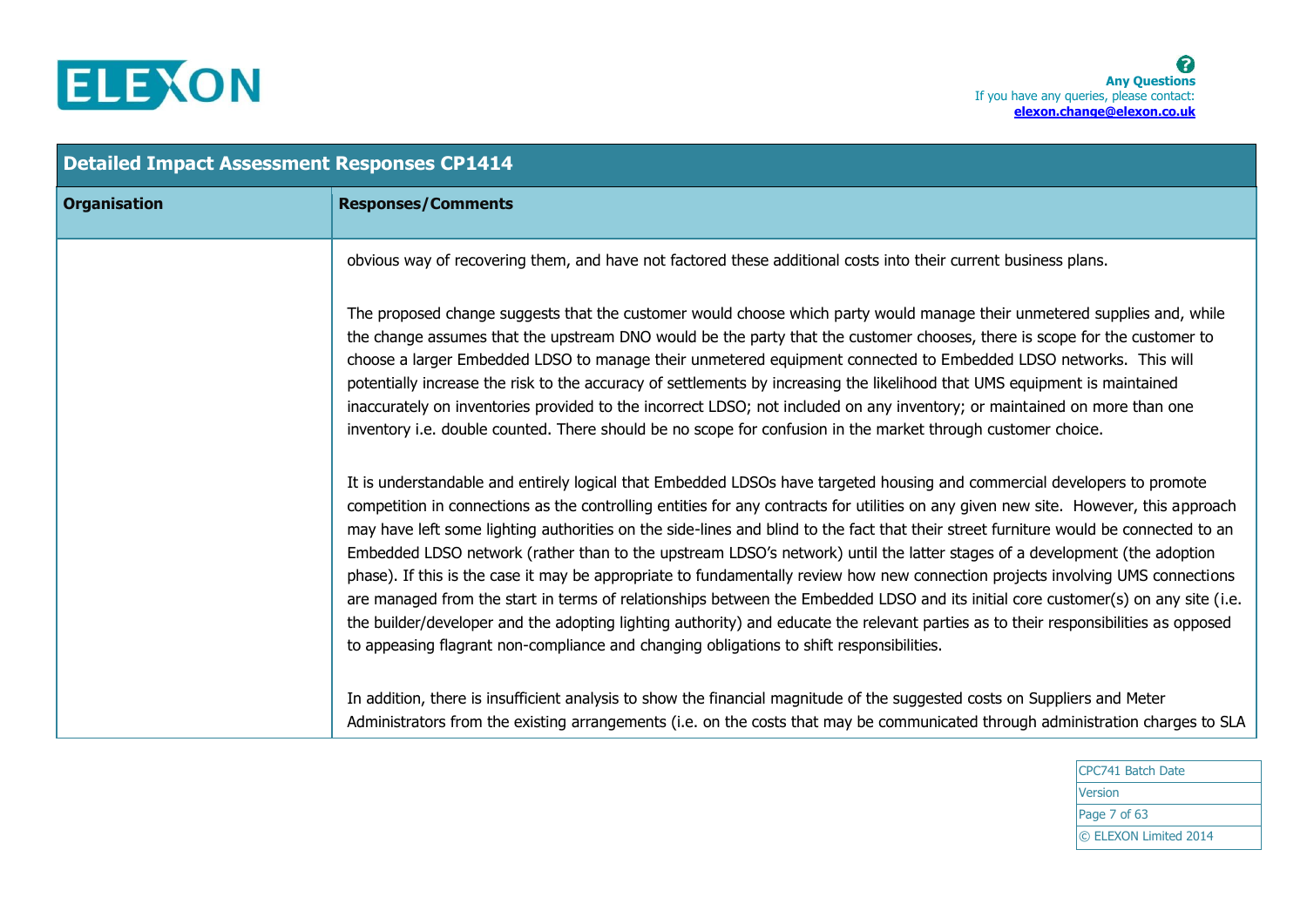

| <b>Detailed Impact Assessment Responses CP1414</b> |                                                                                                                                                                                                                                                                                                                                                                                                                                                                                                                                                                                                                                                                   |  |
|----------------------------------------------------|-------------------------------------------------------------------------------------------------------------------------------------------------------------------------------------------------------------------------------------------------------------------------------------------------------------------------------------------------------------------------------------------------------------------------------------------------------------------------------------------------------------------------------------------------------------------------------------------------------------------------------------------------------------------|--|
| <b>Organisation</b>                                | <b>Responses/Comments</b>                                                                                                                                                                                                                                                                                                                                                                                                                                                                                                                                                                                                                                         |  |
|                                                    | customers on a per MPAN basis). This is important if this is one of the root causes of any current problems as suggested.<br>Furthermore, there is no analysis of the additional costs being proposed on DNOs and so no sufficient cost benefit analysis has<br>been carried out.                                                                                                                                                                                                                                                                                                                                                                                 |  |
|                                                    | We are also concerned that this proposal breaks the current core contractual agreements between the relevant parties. Parallel<br>trading arrangements were established to create no distinction between DNOs and EDNOs as industry parties so that a level<br>playing field for competition exists. The proposal undermines these parallel trading arrangements and seeks to move a core<br>responsibility of an embedded network operator to the upstream DNO.                                                                                                                                                                                                  |  |
|                                                    | The lighting authorities have commercial contracts with their chosen Suppliers. A more simple solution must be for lighting<br>authorities to negotiate with their chosen Supplier and the Embedded LDSO(s) on arrangements for Embedded LDSO connected<br>inventories rather than create a new convoluted trading arrangement. The proposal as drafted will not reduce the burden on the<br>lighting authority in terms of separately identifying Embedded LDSO connected UMS items and transfers additional administration,<br>costs and risks from the UMS customer and Embedded LDSO(s) to the upstream LDSO without considering more appropriate<br>options. |  |
|                                                    | The change proposal as drafted may also not fully address LDSOs concerns about maintaining records of UMS inventory items<br>connected to Embedded LDSOs. For example, although adding Embedded LDSO connected streetlights to host LDSOs inventories<br>may help maintain the overall accuracy of settlements data; this assumes that the UMS customer includes all of the Embedded<br>LDSO connected streetlights in 'total UMS inventories' and this in turn requires the UMS customers to maintain records of all such                                                                                                                                        |  |

CPC741 Batch Date Version Page 8 of 63 © ELEXON Limited 2014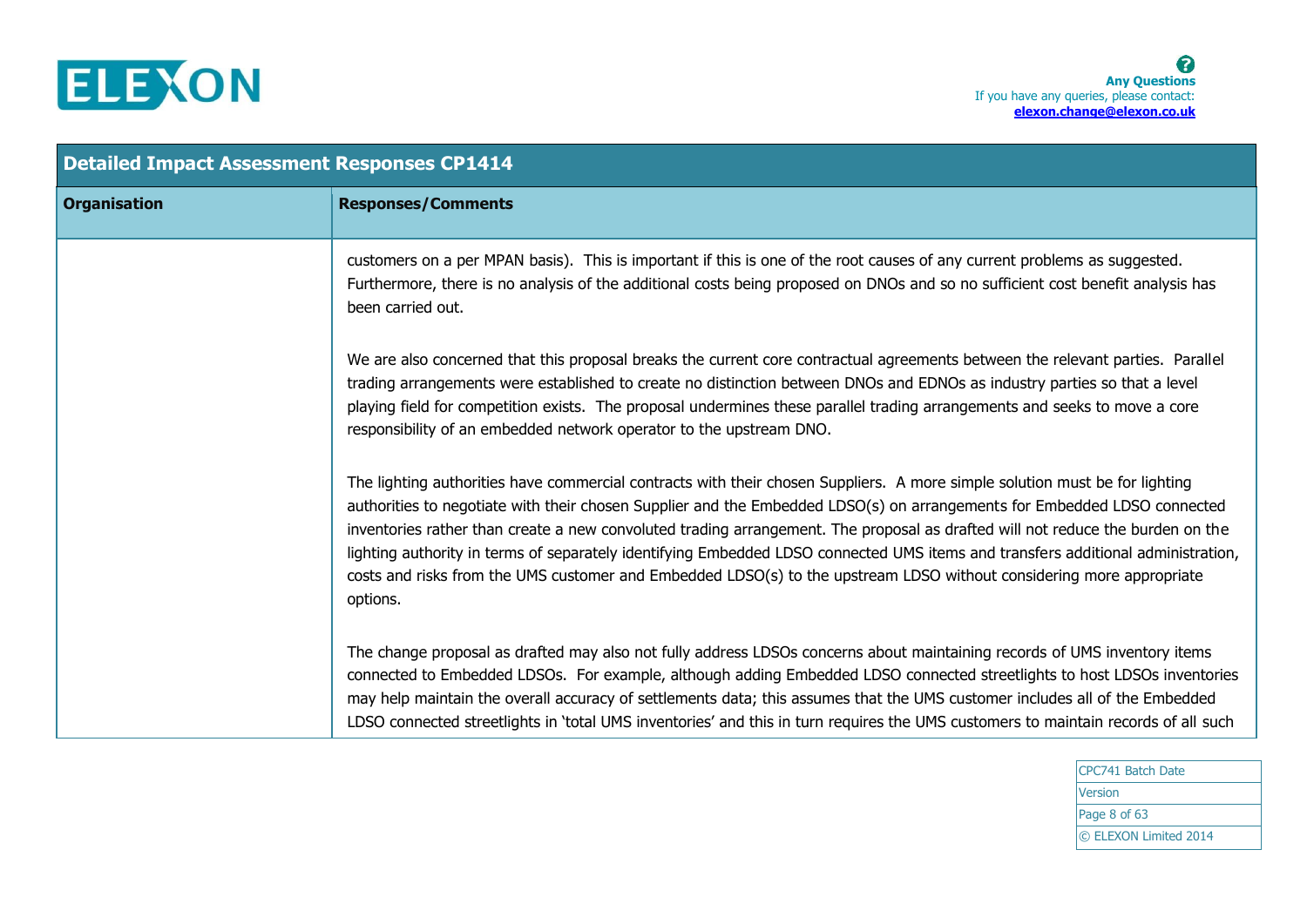

| <b>Detailed Impact Assessment Responses CP1414</b> |                                                                                                                                                                                                                                                                                                                                                                                                                                                                                                                                                                                                                                                                                                                                                                                                                                                                                                                                                                                                                          |  |
|----------------------------------------------------|--------------------------------------------------------------------------------------------------------------------------------------------------------------------------------------------------------------------------------------------------------------------------------------------------------------------------------------------------------------------------------------------------------------------------------------------------------------------------------------------------------------------------------------------------------------------------------------------------------------------------------------------------------------------------------------------------------------------------------------------------------------------------------------------------------------------------------------------------------------------------------------------------------------------------------------------------------------------------------------------------------------------------|--|
| <b>Organisation</b>                                | <b>Responses/Comments</b>                                                                                                                                                                                                                                                                                                                                                                                                                                                                                                                                                                                                                                                                                                                                                                                                                                                                                                                                                                                                |  |
|                                                    | Embedded LDSO connected streetlights. As the UMS customer will need to maintain such records it is not a big step to capture<br>them on separate 'IDNO connected' inventories (which could also be checked by the relevant IDNOs if required) for submission to<br>the UMSO.                                                                                                                                                                                                                                                                                                                                                                                                                                                                                                                                                                                                                                                                                                                                             |  |
|                                                    | CP1414 indicates that Suppliers and MA's are levying additional administrative charges on a per MSID basis; causing SLA's to<br>refuse to complete highway adoption agreements with developers. It is unclear whether CP1414's intent, at least in part, is to<br>combine the inventories so that UMS customers can avoid such charges, if this is the case it would seem inappropriate to transfer<br>administration and costs to the upstream LDSO due to a charging issue between MA's and customers. The customer reserves the<br>right to be able to change Suppliers and MA's and therefore it would seem more appropriate for the UMS customers to challenge<br>the MA's on the validity and cost reflectivity (with the support of the Embedded LDSOs) or consider changing Supplier and MA.                                                                                                                                                                                                                     |  |
|                                                    | The proposal as drafted would also cause other issues, including serious issues for Use of System billing. Including all lamps on<br>the host LDSO's inventories would create corresponding 'total UMS' DUoS bills. We assume that Embedded LDSOs would be<br>expecting their appropriate share of the DUoS income and therefore the 'total UMS' income would need disaggregating in relation<br>to the Embedded LDSO UMS items. This disaggregation would therefore also necessitate the requirement for separate<br>lists/inventories of Embedded LDSO connected UMS items to distinguish them from LDSO connected items. Again, as these<br>separate lists/inventories of Embedded LDSO connected UMS items would need to be created to support DUoS income separation,<br>it would not be a big step to trade such items as separate formal inventories which would be much more transparent.<br>How is your organisation impacted? -The impact would be dependent on the number of customers that choose to use the |  |

CPC741 Batch Date Version Page 9 of 63 © ELEXON Limited 2014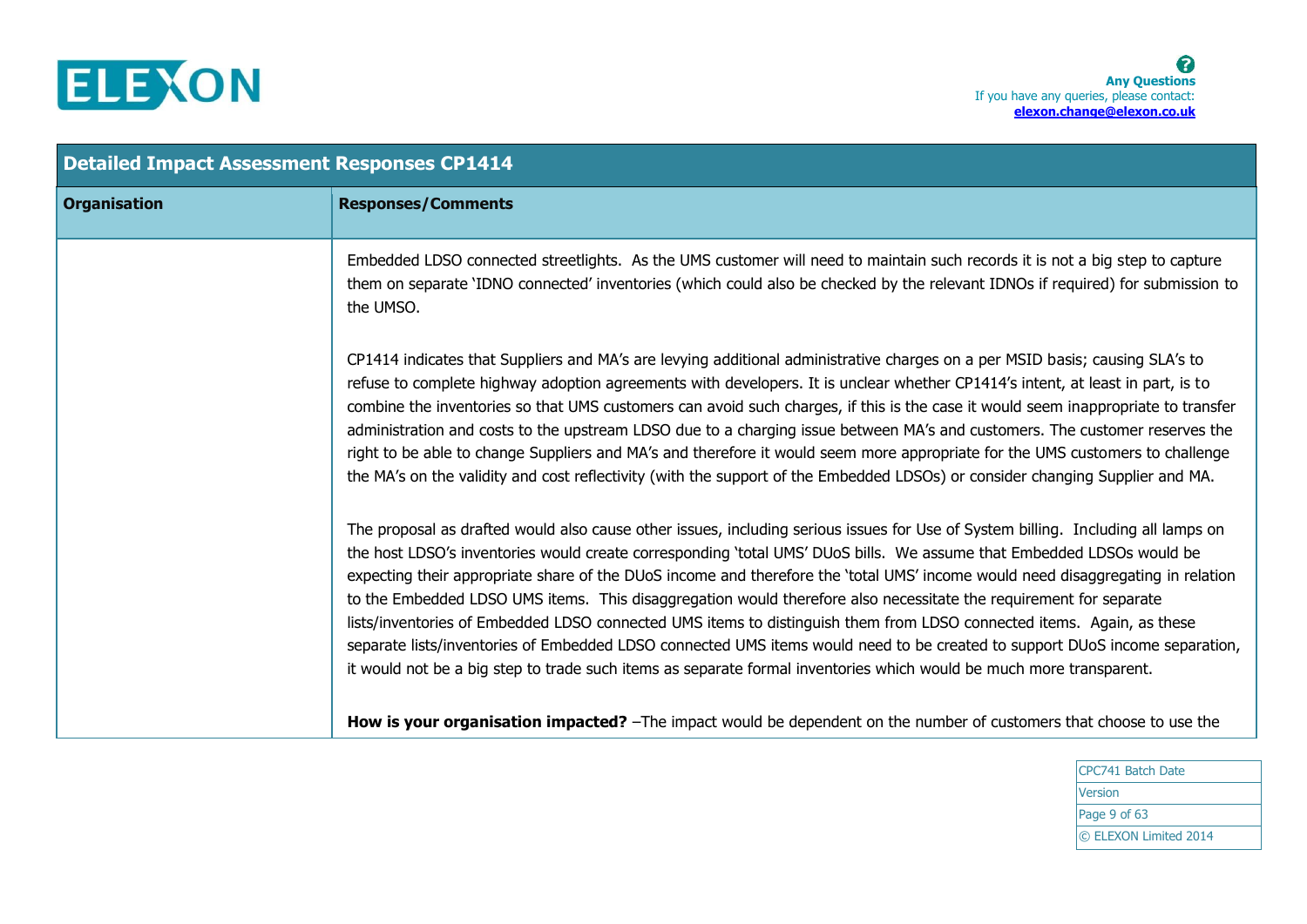

| <b>Detailed Impact Assessment Responses CP1414</b> |                                                                                                                                                                                                                                                                                                                                                                                                                                                                         |  |
|----------------------------------------------------|-------------------------------------------------------------------------------------------------------------------------------------------------------------------------------------------------------------------------------------------------------------------------------------------------------------------------------------------------------------------------------------------------------------------------------------------------------------------------|--|
| <b>Organisation</b>                                | <b>Responses/Comments</b>                                                                                                                                                                                                                                                                                                                                                                                                                                               |  |
|                                                    | upstream LDSO to manage their inventory or if a third party is chosen (i.e. a larger Embedded LDSO). Should the SLAs choose the<br>upstream LDSO to manage all (or a large proportion) Embedded LDSO sites there would be a requirement for review of resource<br>as well as system upgrades to ensure Embedded LDSO unmetered connections are tracked for DUoS billing arrangements.                                                                                   |  |
|                                                    | As the proposed change creates optionality it decreases transparency, causes confusion and removes the possibility of accurately<br>assessing the business requirement for the management of unmetered supplies.                                                                                                                                                                                                                                                        |  |
|                                                    | What are the associated costs on your organisation to implement the change? $-$ As the impact would be dependent on<br>the number of customers that choose to use the upstream LDSO to manage their inventory or if a third party is chosen (i.e. a<br>larger Embedded LDSO) an assessment of the impact would need to be undertaken to understand the extent of additional resource<br>that would be required as well as IT system changes which could be significant. |  |
|                                                    | As this is a new proposal which has the potential for significant costs it should be considered that those costs were not factored<br>into our recent RIIO-ED1 business plan. As appropriate processes and systems are already in place may be better to address the<br>root causes of the UMS customer's concerns via an education route or the creation of an embedded LDSO managed service for<br>Embedded UMS inventories.                                          |  |
|                                                    | Agree with the implementation approach? If not, why? - No, we believe that the proposed timescales are unrealistic; the<br>implementation is linked to the BSC release date and would leave no scope for the required education of SLAs in order to indicate<br>the options available to them or the responsibilities of all parties in the new process. If this is not done properly it is likely to add to                                                            |  |

CPC741 Batch Date Version Page 10 of 63 © ELEXON Limited 2014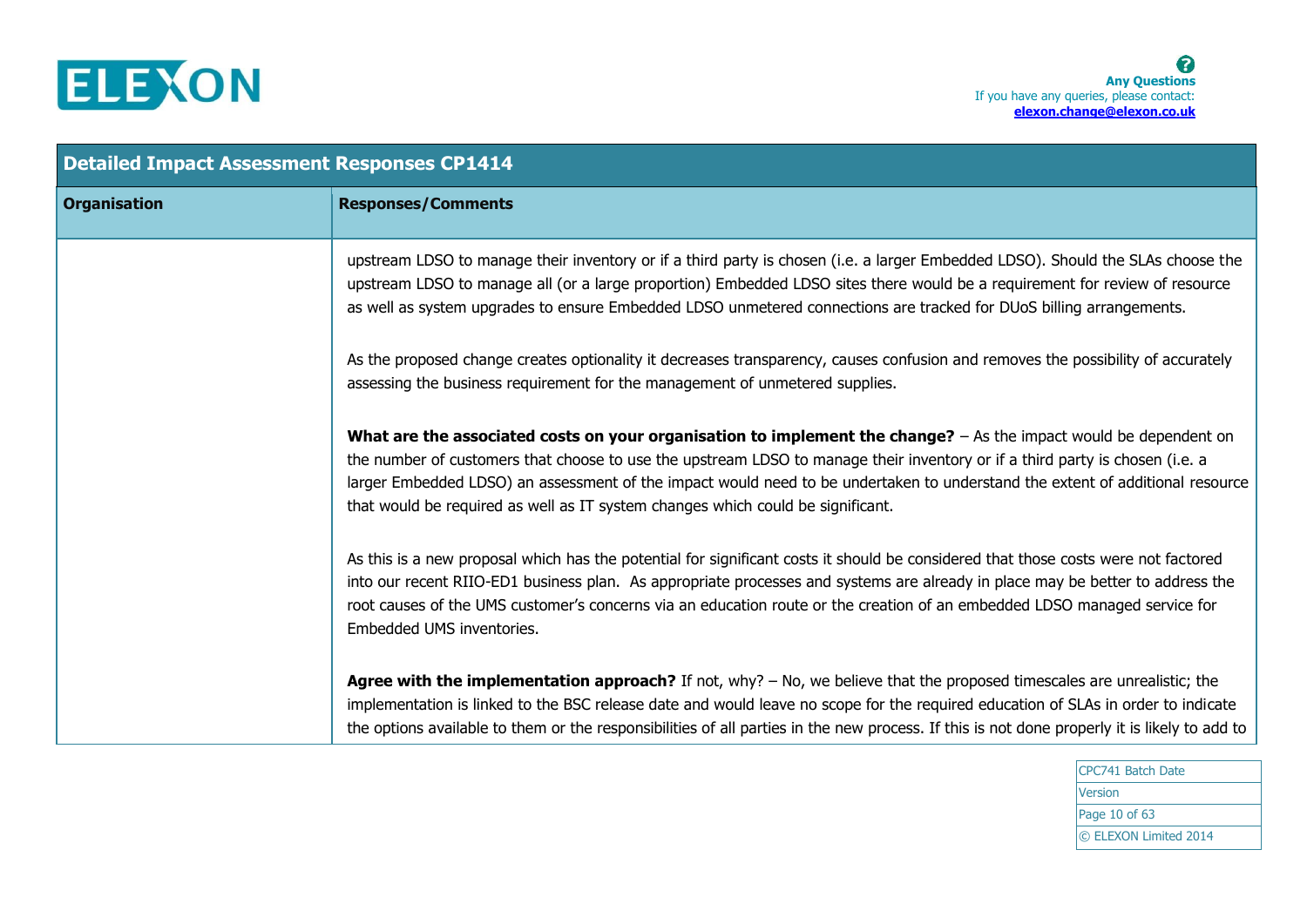

| <b>Detailed Impact Assessment Responses CP1414</b> |                                                                                                                                                                                                                                                                                                                                                                                                                                                                                                                                                                                                                                                                                                                                                                                                                                             |  |
|----------------------------------------------------|---------------------------------------------------------------------------------------------------------------------------------------------------------------------------------------------------------------------------------------------------------------------------------------------------------------------------------------------------------------------------------------------------------------------------------------------------------------------------------------------------------------------------------------------------------------------------------------------------------------------------------------------------------------------------------------------------------------------------------------------------------------------------------------------------------------------------------------------|--|
| <b>Organisation</b>                                | <b>Responses/Comments</b>                                                                                                                                                                                                                                                                                                                                                                                                                                                                                                                                                                                                                                                                                                                                                                                                                   |  |
|                                                    | risk that inventories are not maintained properly and that the associated revised billing arrangements may not be sufficiently<br>robust. In addition time would need to be allowed for IT system upgrades and assessment of the potential impact onto the<br>business processes. It is proposed that if the change was agreed a more realistic go live date would be November 2015.                                                                                                                                                                                                                                                                                                                                                                                                                                                        |  |
|                                                    | Any other comments? The proposed solution indicates that the Embedded LDSO will continue to have full legal and regulatory<br>responsibility for connections made to its distribution network, there is no indication as to who would be responsible for 'policing<br>the arrangement' if customers do not provide the information they are required to or they provide incorrect information. Under the<br>change the customer will still need to identify those connections that are connected to an Embedded LDSO network, if the<br>customer fails to do so or does not have the ability to maintain their asset management database to the required standard to<br>facilitate this proposal, or does not follow the guidance and obligations there would still be a fundamental issue with the data being<br>entered into settlements. |  |
|                                                    | The change proposal suggests that BSC Objective (b) (iii) promoting effective competition in the generation and supply of<br>electricity, and (so far as consistent therewith) promoting such competition in the sale and purchase (as defined in the<br>Transmission Licence) of electricity (not objective (c) as indicated in the change proposal) will be better met if the proposal<br>succeeds. However, it appears that BSC Objective (c) that the Code is given effect without undue discrimination between Parties<br>or classes of Party will be breached should the change proposal be successful as the upstream LDSO will be required to complete<br>the Embedded LDSO's licence obligation.                                                                                                                                   |  |
|                                                    | The change proposal indicates that the reduction of the number of MPAN's to be registered in the UMS market through                                                                                                                                                                                                                                                                                                                                                                                                                                                                                                                                                                                                                                                                                                                         |  |

CPC741 Batch Date Version Page 11 of 63 © ELEXON Limited 2014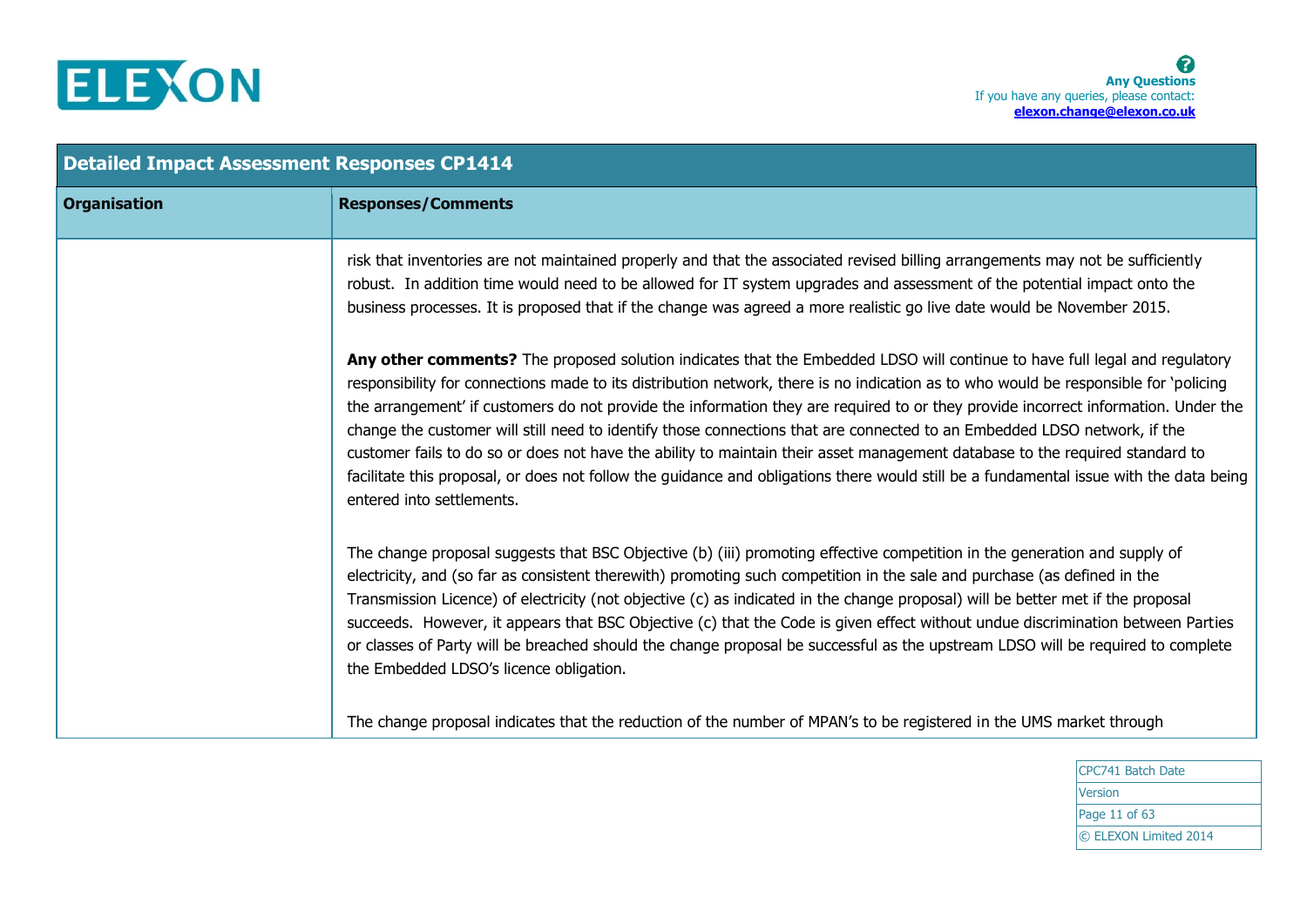

| <b>Detailed Impact Assessment Responses CP1414</b> |                                                                                                                                                                                                                                                                                                                                                                                                                                                                                                                                                                                                                                                                                                                                                                                                                                                                                                                 |  |
|----------------------------------------------------|-----------------------------------------------------------------------------------------------------------------------------------------------------------------------------------------------------------------------------------------------------------------------------------------------------------------------------------------------------------------------------------------------------------------------------------------------------------------------------------------------------------------------------------------------------------------------------------------------------------------------------------------------------------------------------------------------------------------------------------------------------------------------------------------------------------------------------------------------------------------------------------------------------------------|--|
| <b>Organisation</b>                                | <b>Responses/Comments</b>                                                                                                                                                                                                                                                                                                                                                                                                                                                                                                                                                                                                                                                                                                                                                                                                                                                                                       |  |
|                                                    | implementation was recognised by KPMG during an audit of Embedded LDSO inventory management arrangements, however there<br>is no indication how that monitoring would continue should the change proposal be taken forward and which party would be<br>responsible for any issues found. It seems as though the burden of the managing the UMSO responsibilities for Embedded LDSO<br>would be placed upon the upstream LDSO to ensure all customers follow the proposed process correctly and it seems that the<br>upstream LDSO could potentially be penalised through the BSC Audit process or be open to legal recourse through the National<br>Terms of Connection through the term "UMSO captures all inventories."                                                                                                                                                                                       |  |
|                                                    | If current DCUSA change proposal DCP203 is successful it may be a more efficient and transparent way of reducing the number of<br>MPAN's than the proposed CP1414 solution and therefore fix the customer service issue that the CP1414 change proposal is<br>attempting to rectify. DCP203 proposes a single inter-distributer billing arrangement for all connection types and would allow<br>Embedded LDSO's to have a maximum of 6 MPAN's per unmetered supplies customer. Reducing the number of MPANs via DCP203<br>would seem a more appropriate type of solution i.e. it does not change the formal fundamental roles and responsibilities of Parties,<br>whereas CP1414 risks formalising a potentially confusing and broken process without fully addressing the underlying issues and<br>risks to settlement or addressing the concerns of UMS customers (please note our answer to question 1).     |  |
|                                                    | In addition to the proposed process being innately flawed it adds to the processes of customers that the proposal itself indicates<br>are a risk to the settlement of unmetered supplies. As there is choice introduced by the customer under the proposal it does not<br>mean that the customer will only have to maintain one inventory, they could choose to have a proportion managed by the<br>upstream LDSO but not all. If they do choose to have the upstream LDSO manage their unmetered supplies they would still need<br>to maintain separate lists of equipment in order to be able to identify to the upstream LDSO, which equipment is connected to<br>Embedded LDSO networks, which Embedded LDSO is the owner of the network the equipment is connected to and which<br>upstream LDSO the Embedded LDSO is connected to should the customer cover an area that crosses licence boundaries. This |  |

CPC741 Batch Date **Version** Page 12 of 63 © ELEXON Limited 2014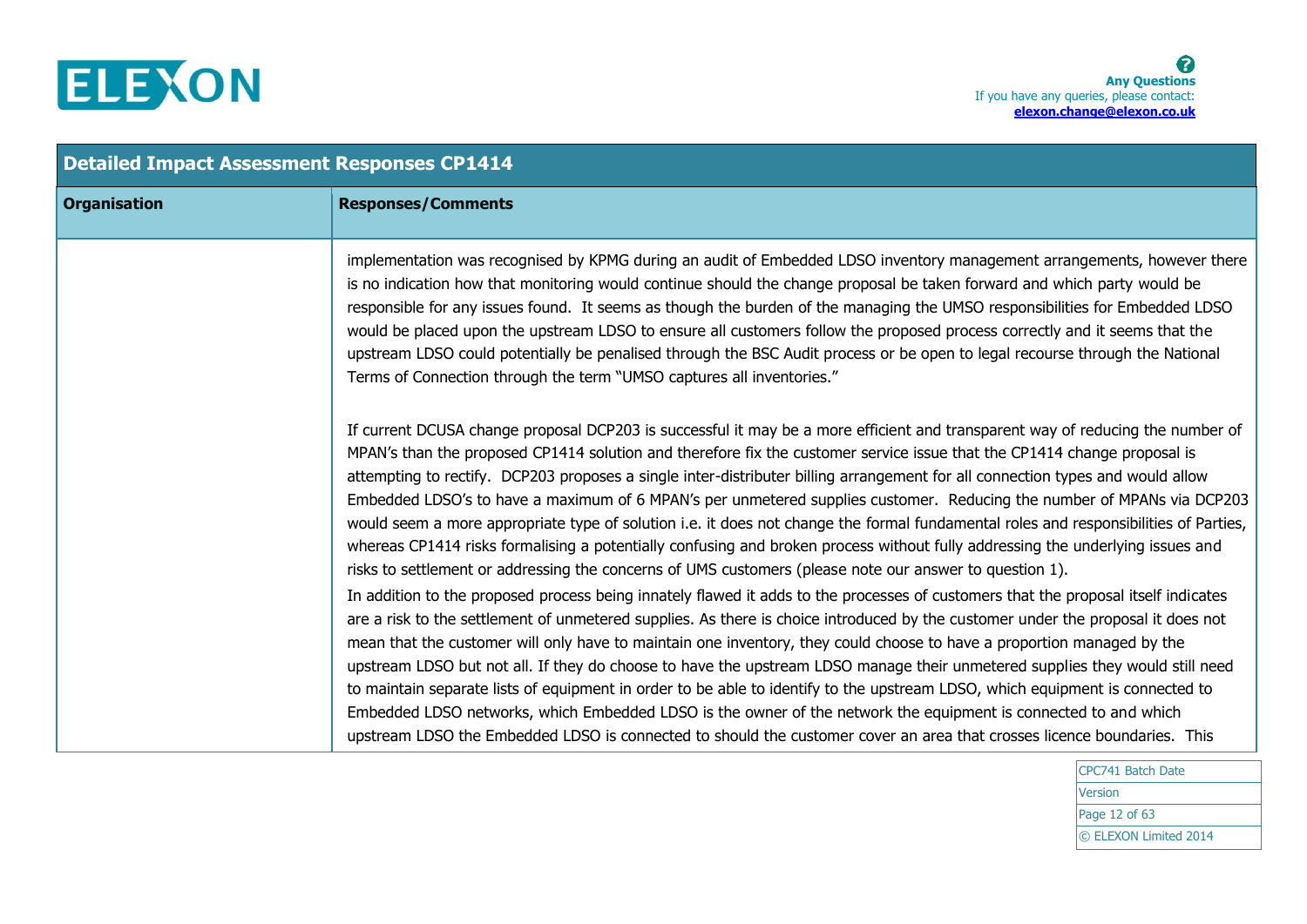

| <b>Detailed Impact Assessment Responses CP1414</b> |                                                                                                                                                                                                                                                                                                                                                                                                                                                                                                                                                                                                                                                                                                                                                                           |
|----------------------------------------------------|---------------------------------------------------------------------------------------------------------------------------------------------------------------------------------------------------------------------------------------------------------------------------------------------------------------------------------------------------------------------------------------------------------------------------------------------------------------------------------------------------------------------------------------------------------------------------------------------------------------------------------------------------------------------------------------------------------------------------------------------------------------------------|
| <b>Organisation</b>                                | <b>Responses/Comments</b>                                                                                                                                                                                                                                                                                                                                                                                                                                                                                                                                                                                                                                                                                                                                                 |
|                                                    | means that the change would not help resolve the issue of UMS equipment being maintained on the wrong inventory, not<br>maintained on any inventory or maintained on more than one inventory.                                                                                                                                                                                                                                                                                                                                                                                                                                                                                                                                                                             |
|                                                    | We fully understand the customer service implications, but we believe that the solution lies in education and we have already<br>offered to assist Lighting Authorities and IDNO's in this matter. The root cause of the issue does not entirely lie in the trading<br>arrangements with Suppliers and Meter Administrators. Those customers who have admitted that they combine their embedded<br>network inventory with that of the LDSO are not guaranteed to be able to provide accurate information on Embedded LDSO<br>connected UMS items if this change is progressed; and therefore might not be able to be relied upon to rectify the issue without<br>further education and process support in the management of UMS connections to Embedded LDSO connections. |
| <b>Electricity North West</b>                      | Do you agree with the change? No.                                                                                                                                                                                                                                                                                                                                                                                                                                                                                                                                                                                                                                                                                                                                         |
|                                                    | We can understand from a customer's perspective that one inventory and one bill from their Supplier of choice may be beneficial.<br>However, this issue is not new to these customers since they have to deal now with where their boundary overlaps that of LDSO<br>GSP areas.                                                                                                                                                                                                                                                                                                                                                                                                                                                                                           |
|                                                    | It is very difficult to understand what is actually happening here. We understand that:                                                                                                                                                                                                                                                                                                                                                                                                                                                                                                                                                                                                                                                                                   |
|                                                    | a developer will have an MSID raised and at the point of adoption the Local Authority will decide whether they want to have<br>an inventory with the incumbent embedded LDSO or the host LDSO upstream; and<br>the existing MSID will be disconnected since the inventory will be added to another MSID.                                                                                                                                                                                                                                                                                                                                                                                                                                                                  |
|                                                    | but if they do decide to move upstream what does the embedded LDSO do regarding the raising or otherwise of an MSID?                                                                                                                                                                                                                                                                                                                                                                                                                                                                                                                                                                                                                                                      |
|                                                    | $CDC741$ Patch Date                                                                                                                                                                                                                                                                                                                                                                                                                                                                                                                                                                                                                                                                                                                                                       |

CPC741 Batch Date Version Page 13 of 63 © ELEXON Limited 2014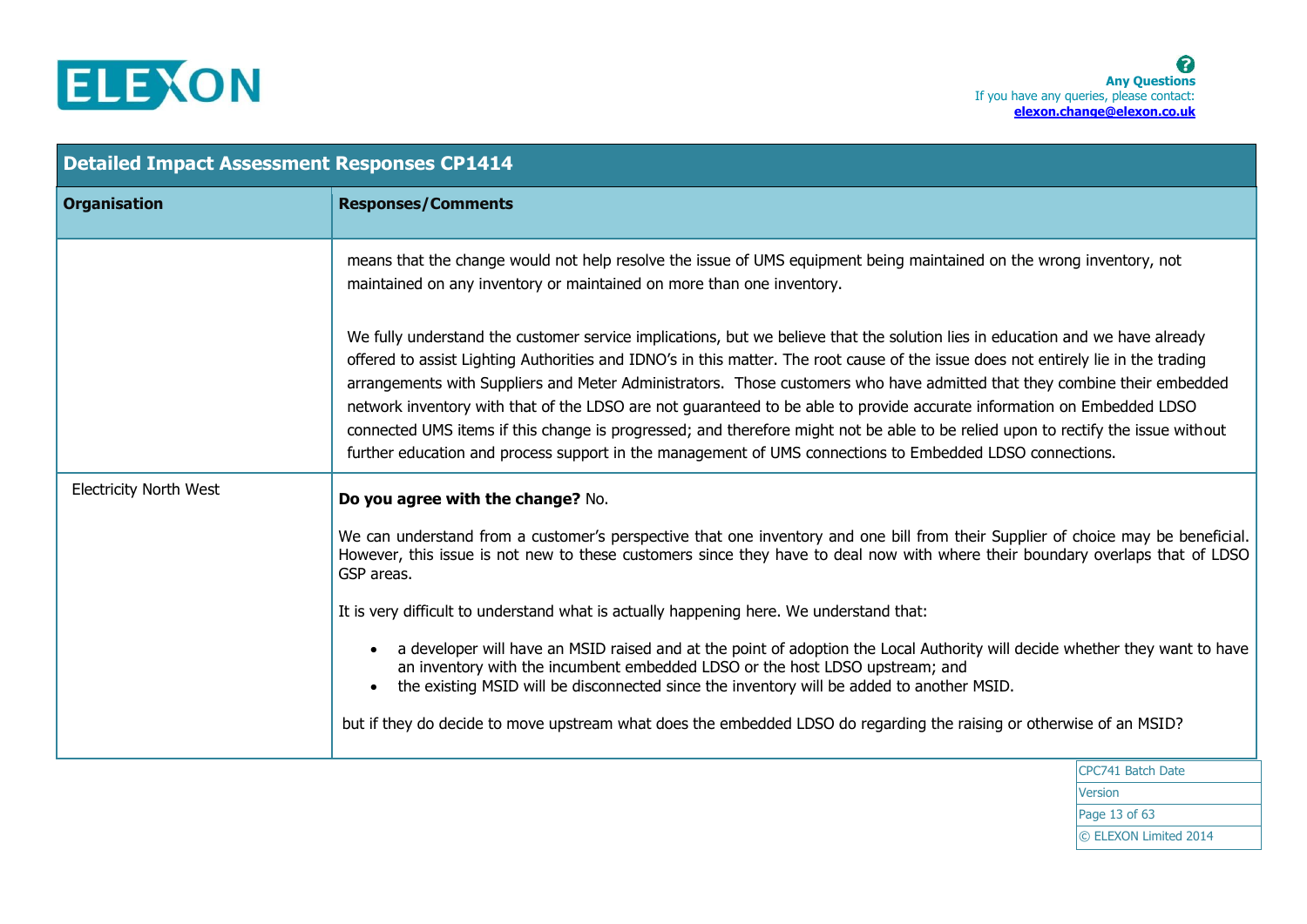

| <b>Detailed Impact Assessment Responses CP1414</b> |                                                                                                                                                                                                                                                                                                                                                                                                                                                                                                                                                                                                                                                            |  |
|----------------------------------------------------|------------------------------------------------------------------------------------------------------------------------------------------------------------------------------------------------------------------------------------------------------------------------------------------------------------------------------------------------------------------------------------------------------------------------------------------------------------------------------------------------------------------------------------------------------------------------------------------------------------------------------------------------------------|--|
| <b>Organisation</b>                                | <b>Responses/Comments</b>                                                                                                                                                                                                                                                                                                                                                                                                                                                                                                                                                                                                                                  |  |
|                                                    | We acknowledge from a billing perspective that their Supplier will not bill them but from a network management perspective if they<br>have disconnected the MSID for such connections how do they intend to manage their network obligations?                                                                                                                                                                                                                                                                                                                                                                                                              |  |
|                                                    | How will the process work for onward payment to the embedded LDSO for their use of system charges? If they have not billed the<br>Supplier, the existing discount process of LDSO to LDSO billing will not work. This is only briefly mentioned within the DCUSA<br>change proposal, and we are currently waiting for the consultation to be issued. So it's worth noting that without such an obligation<br>this change proposal cannot be approved since UMS data will be processed and sent to the LDSO for inventories that are not<br>connected to their network and will be very difficult, if not impossible, to unpick in order to bill correctly. |  |
|                                                    | We only have a Licence obligation to bill use of system for our network and not that of an embedded LDSO.                                                                                                                                                                                                                                                                                                                                                                                                                                                                                                                                                  |  |
|                                                    | From a settlement perspective there still needs to be a responsibility placed on the shoulders of the embedded LDSO to confirm the<br>accuracy of the inventories on their network since the upstream LDSO will be oblivious to any changes to their network. Whilst<br>there is an attempt to do so within the legal text they seem at best limited in their nature. In fact the legal text is quite broad and<br>allows for any inventory on an embedded network having the ability to move to a host LDSO including any developer. Is this an<br>unintended consequence of such a change proposal or the intention all along?                           |  |
|                                                    | This CP states the combining of the inventories will be optional and also states it has been raised to most likely obligate LDSOs /<br>Unmetered Supplies Operator's (UMSOs) to accept inventories of unmetered equipment connected to an embedded LDSOs network.<br>If there are additional changes to DCUSA to allow this, then why are we limiting customer choice based on who has the most<br>consumption? Surely they should be able to choose either way. It seems to us that this change proposal should really have gone<br>through the issues group to fully understand the cross industry code ramifications.                                   |  |
|                                                    | The reason for the CP is that the alternatives are:                                                                                                                                                                                                                                                                                                                                                                                                                                                                                                                                                                                                        |  |
|                                                    | (1) that too many MSIDs will need to be raised                                                                                                                                                                                                                                                                                                                                                                                                                                                                                                                                                                                                             |  |
|                                                    | CPC741 Batch Date                                                                                                                                                                                                                                                                                                                                                                                                                                                                                                                                                                                                                                          |  |

Version Page 14 of 63 © ELEXON Limited 2014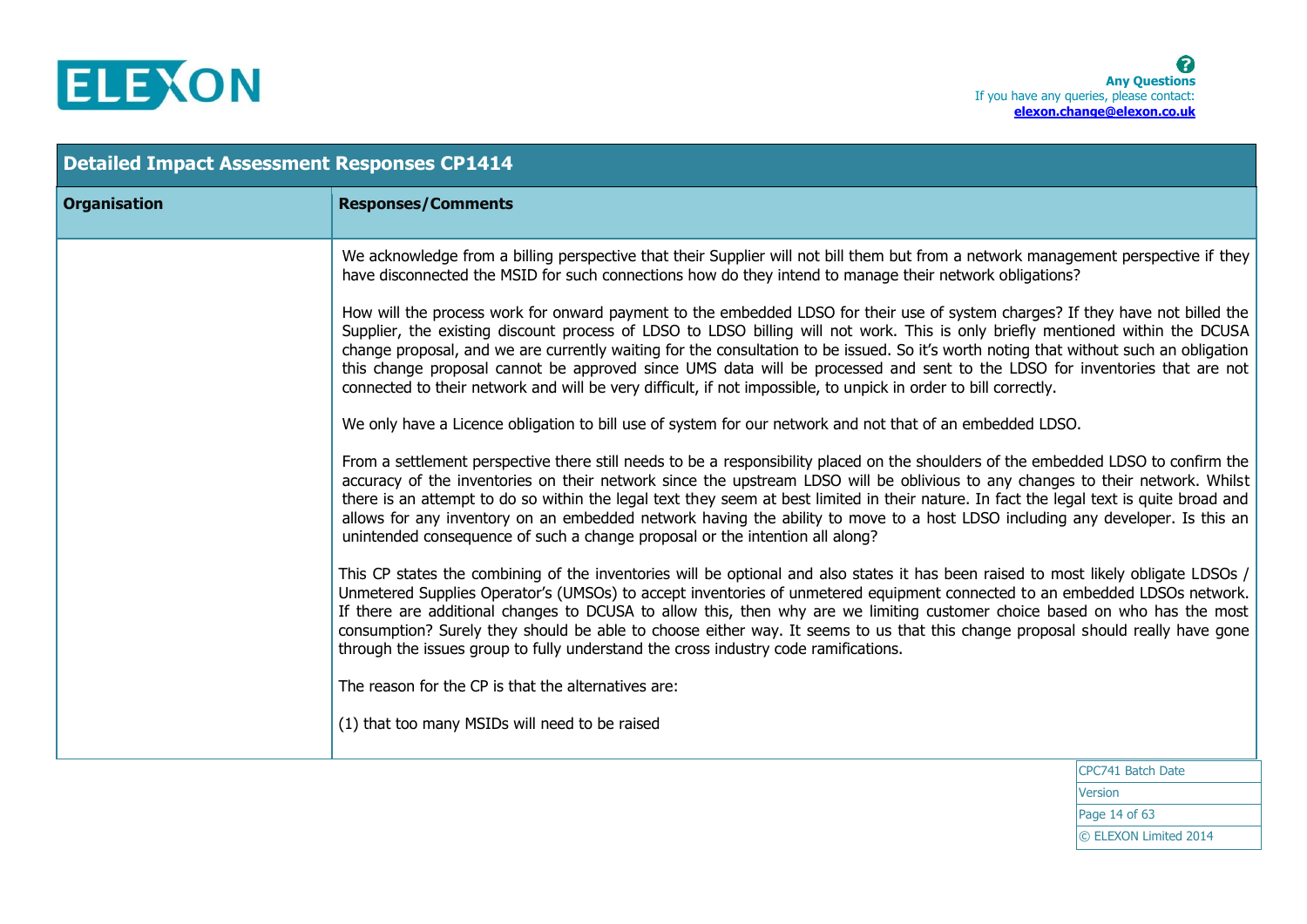

| <b>Detailed Impact Assessment Responses CP1414</b> |                                                                                                                                                                                                                                                                                                                                                                                                                                                                                                                                                                                                                                                                                                                                                                                     |  |
|----------------------------------------------------|-------------------------------------------------------------------------------------------------------------------------------------------------------------------------------------------------------------------------------------------------------------------------------------------------------------------------------------------------------------------------------------------------------------------------------------------------------------------------------------------------------------------------------------------------------------------------------------------------------------------------------------------------------------------------------------------------------------------------------------------------------------------------------------|--|
| <b>Organisation</b>                                | <b>Responses/Comments</b>                                                                                                                                                                                                                                                                                                                                                                                                                                                                                                                                                                                                                                                                                                                                                           |  |
|                                                    | (2) Suppliers together with Meter Administrator's may levy additional administration charges against the customer for each MSID;<br>and                                                                                                                                                                                                                                                                                                                                                                                                                                                                                                                                                                                                                                             |  |
|                                                    | (3) there might be problems with adoptions by Local Authorities.                                                                                                                                                                                                                                                                                                                                                                                                                                                                                                                                                                                                                                                                                                                    |  |
|                                                    | Our view is that the CP is not the answer to the issue. Our response to each of the concerns are:                                                                                                                                                                                                                                                                                                                                                                                                                                                                                                                                                                                                                                                                                   |  |
|                                                    | (1) volume of MSIDs isn't causing any settlement issues and the DCUSA change attempts to deal with this issue by reducing them.                                                                                                                                                                                                                                                                                                                                                                                                                                                                                                                                                                                                                                                     |  |
|                                                    | (2) the customer decides who their Supplier is, so would find the Supplier that provides the best deal for them. The customer would<br>also decide whether the equipment would be added to a Half-Hourly or Non Half-Hourly inventory, ultimately having the choice on<br>incurring additional costs.                                                                                                                                                                                                                                                                                                                                                                                                                                                                               |  |
|                                                    | (3) Some Council's have started to put agreements in place with embedded LDSOs covering adoptions. A recent request for<br>information sent to Local Authorities seemed to indicate a mixed response in that there are some MSIDS associated with embedded<br>LDSOs, some may be oblivious to their existence or UMS connections are not yet at the adoption stage. Education may be the<br>answer to this, together with a means of reducing the number of MSIDS required rather than placing an as yet to be defined<br>obligation on the host LDSO to bill on their behalf to the Supplier for use of system that is not theirs and an as yet to be defined<br>way of passing on such charges to the embedded LDSO for an as yet to be defined administration cost for doing so. |  |
|                                                    | It is recognised that this change proposal will be judged on its own merits so we would like to offer our view on whether this is the<br>case or not. The Originator believes that the following BSC Applicable Objectives will be better achieved:                                                                                                                                                                                                                                                                                                                                                                                                                                                                                                                                 |  |
|                                                    | (c) promoting effective competition in the generation and supply of electricity, and (so far as consistent therewith) promoting such<br>competition in the sale and purchase of electricity.                                                                                                                                                                                                                                                                                                                                                                                                                                                                                                                                                                                        |  |
|                                                    |                                                                                                                                                                                                                                                                                                                                                                                                                                                                                                                                                                                                                                                                                                                                                                                     |  |

CPC741 Batch Date Version Page 15 of 63 © ELEXON Limited 2014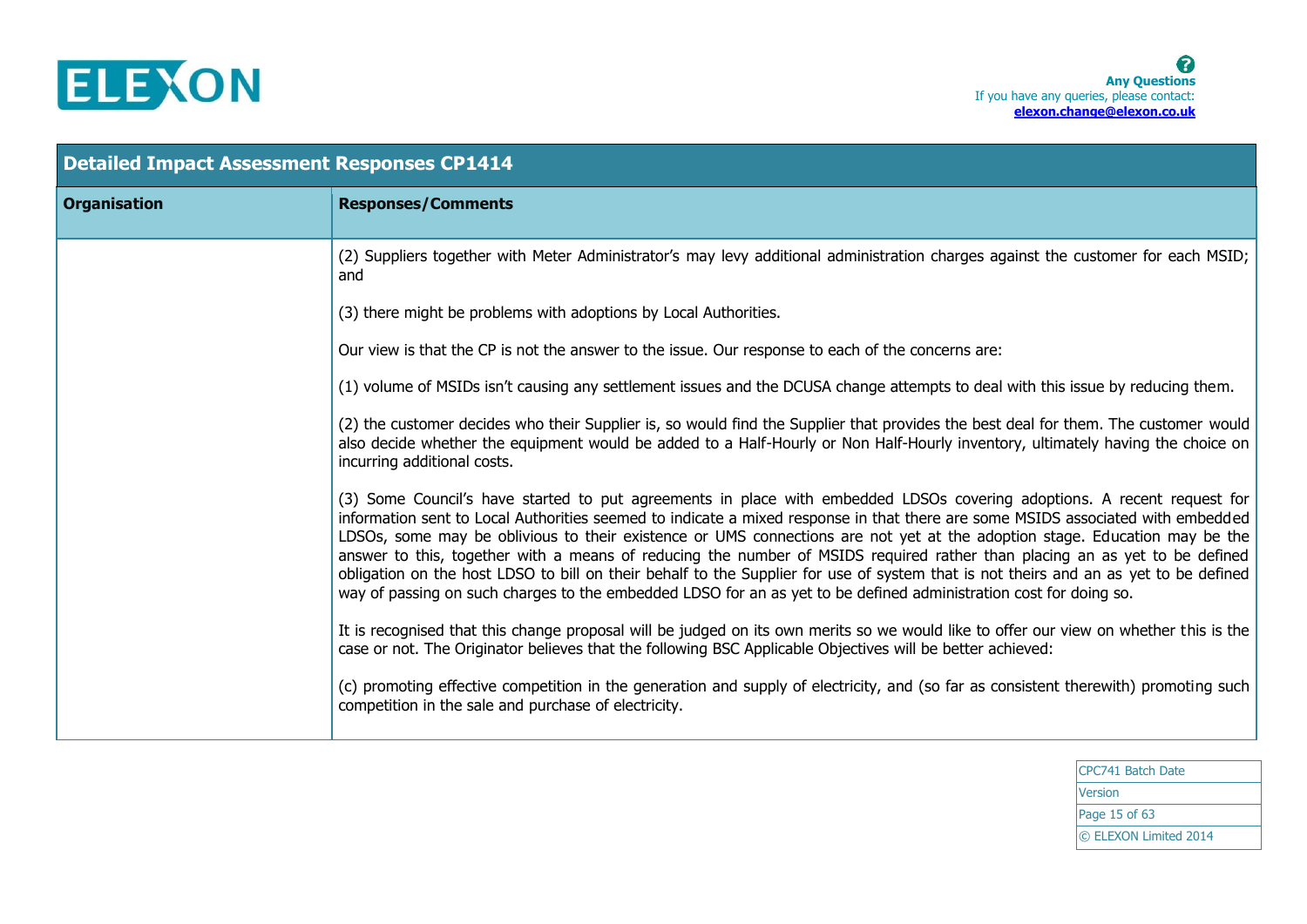

| <b>Detailed Impact Assessment Responses CP1414</b> |                                                                                                                                                                                                                                                                                                                                                                                                                                                                                                                                                                                                                                                                                                                                                                                                                                                                                                                                                                                                                                                                                                                                                                                                                                                                                                                                                                                                                                                                                                                                                                                                                                                                                                                                                                                                                                                                                                                                                                                                                                                                                                                                    |  |
|----------------------------------------------------|------------------------------------------------------------------------------------------------------------------------------------------------------------------------------------------------------------------------------------------------------------------------------------------------------------------------------------------------------------------------------------------------------------------------------------------------------------------------------------------------------------------------------------------------------------------------------------------------------------------------------------------------------------------------------------------------------------------------------------------------------------------------------------------------------------------------------------------------------------------------------------------------------------------------------------------------------------------------------------------------------------------------------------------------------------------------------------------------------------------------------------------------------------------------------------------------------------------------------------------------------------------------------------------------------------------------------------------------------------------------------------------------------------------------------------------------------------------------------------------------------------------------------------------------------------------------------------------------------------------------------------------------------------------------------------------------------------------------------------------------------------------------------------------------------------------------------------------------------------------------------------------------------------------------------------------------------------------------------------------------------------------------------------------------------------------------------------------------------------------------------------|--|
| <b>Organisation</b>                                | <b>Responses/Comments</b>                                                                                                                                                                                                                                                                                                                                                                                                                                                                                                                                                                                                                                                                                                                                                                                                                                                                                                                                                                                                                                                                                                                                                                                                                                                                                                                                                                                                                                                                                                                                                                                                                                                                                                                                                                                                                                                                                                                                                                                                                                                                                                          |  |
|                                                    | (d) promoting efficiency in the implementation and administration of the balancing and settlement arrangements.<br>Our view is that this CP will not better achieve those BSC Applicable objectives:<br>(c) whilst work has to be done to break down the perceived barriers to adoption we are not convinced about this being a reason to<br>combine inventories from different networks. Indeed, some Council's now have agreements in place with embedded LDSOs covering<br>adoptions. The number/size of inventories is not a factor in competition and in the case of Half-Hourly Trading; customers can<br>negotiate with all Meter Administrator's. Likewise the customer may consider NHH trading if administrator costs are high.<br>(d) it's worth highlighting that the proposed solution is optional, so any perceived benefits may not be realised. This CP will not<br>simplify the current process as additional steps are being proposed which will impact customers, LDSOs, embedded LDSOs and<br>Meter Administrators'. In the case of the D0030 being set to MWh would it be worth considering whether to investigate a change<br>to increase the number of decimal places, thereby making it more accurate but the net result is likely to be the same and<br>immaterial to settlement. The CP also states some customers already combine the inventories from different networks, but that<br>does not mean it is the right solution. Once such instances arise these can easily be resolved. There will not be a reduction in<br>auditing costs, as the embedded LDSO would still carry out that activity separately for the equipment on its network. In fact it may<br>increase the auditing undertaken by the BSC to ensure that settlement is not being affected by processing data twice, and that the<br>communication between the two, three, four or five embedded LDSOs within the upstream host LDSOs network accurately reflects<br>the inventory associated with each customer. Our view is that this will increase the burden of administration so does not better<br>facilitate this objective. |  |
|                                                    | How is your organisation impacted? We have identified earlier in our response a number of impacts on our organisation so in                                                                                                                                                                                                                                                                                                                                                                                                                                                                                                                                                                                                                                                                                                                                                                                                                                                                                                                                                                                                                                                                                                                                                                                                                                                                                                                                                                                                                                                                                                                                                                                                                                                                                                                                                                                                                                                                                                                                                                                                        |  |

CPC741 Batch Date **Version** Page 16 of 63 © ELEXON Limited 2014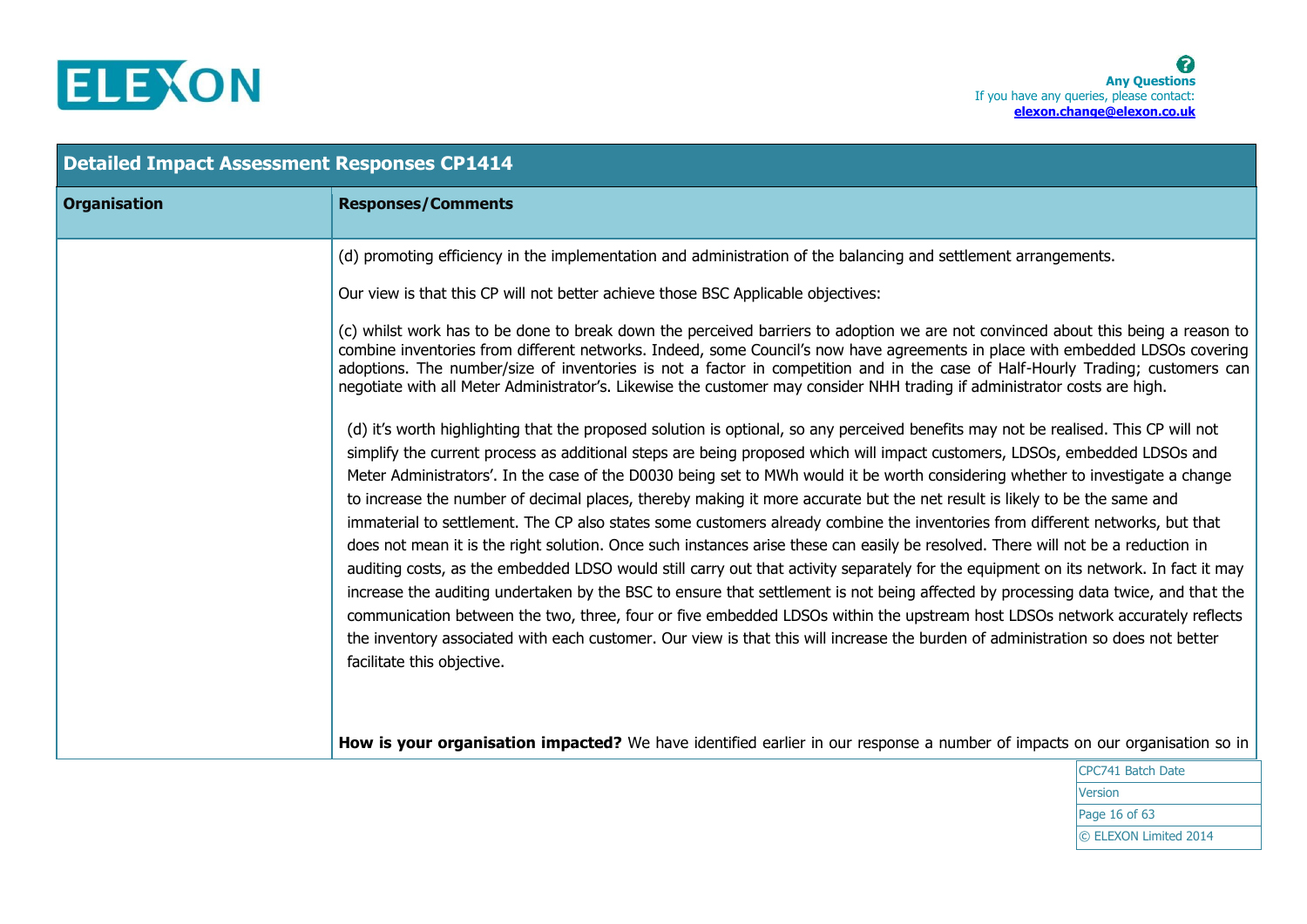

| <b>Detailed Impact Assessment Responses CP1414</b> |                                                                                                                                                                                                                                                                                                                                                                                                                                                                                                                                                                                                                                                                                                               |
|----------------------------------------------------|---------------------------------------------------------------------------------------------------------------------------------------------------------------------------------------------------------------------------------------------------------------------------------------------------------------------------------------------------------------------------------------------------------------------------------------------------------------------------------------------------------------------------------------------------------------------------------------------------------------------------------------------------------------------------------------------------------------|
| <b>Organisation</b>                                | <b>Responses/Comments</b>                                                                                                                                                                                                                                                                                                                                                                                                                                                                                                                                                                                                                                                                                     |
|                                                    | summary we will potentially be receiving some inventories containing unmetered equipment that is not connected to our network,<br>which isn't a precedent we are comfortable with as it starts to blur the lines between host LDSOs and embedded LDSOs without the<br>relevant code obligation to do so or an agreement to act as the agent of the embedded LDSO in question.                                                                                                                                                                                                                                                                                                                                 |
|                                                    | There is also the potential for customers to start contacting the host LDSO with unmetered supply enquiries instead of the<br>embedded LDSO. It is evident from the request for information that in some instances they are unaware of such LDSOs. Education<br>must take place to ensure that this does not occur.                                                                                                                                                                                                                                                                                                                                                                                           |
|                                                    | In view of the expected increased volumes, we expect the impact for the processing of the inventories including validation to be<br>low, but we will have to review and update our processes and procedures to cater for the interface between the host LDSOs UMSO<br>and the embedded LDSOs UMSO.                                                                                                                                                                                                                                                                                                                                                                                                            |
|                                                    | We have yet to understand what if any the process will be to deal with the inter LDSO billing but this impacts DCUSA rather than<br>the BSC. We do however anticipate additional BSC audit costs to deal with this change.                                                                                                                                                                                                                                                                                                                                                                                                                                                                                    |
|                                                    | What are the associated costs on your organisation to implement the change We envisage the implementation of this CP<br>will have a cost impact but the information to date has not flushed out all the potential impacted areas for us to be able to<br>understand how complex this may or may not be. The full impact of this change proposal needs to be ascertained and how it<br>interacts with other codes and the respective Distribution Licences in order to ensure that one code doesn't undermine the ability<br>of the other code to deliver in line with Licence obligations. It is essential therefore that there is engagement with the DCUSA<br>administrator to understand the full picture. |
|                                                    | Agree with the implementation approach? If not, why? $-$ No, this change proposal is subject to related change proposals in                                                                                                                                                                                                                                                                                                                                                                                                                                                                                                                                                                                   |

CPC741 Batch Date Version Page 17 of 63 © ELEXON Limited 2014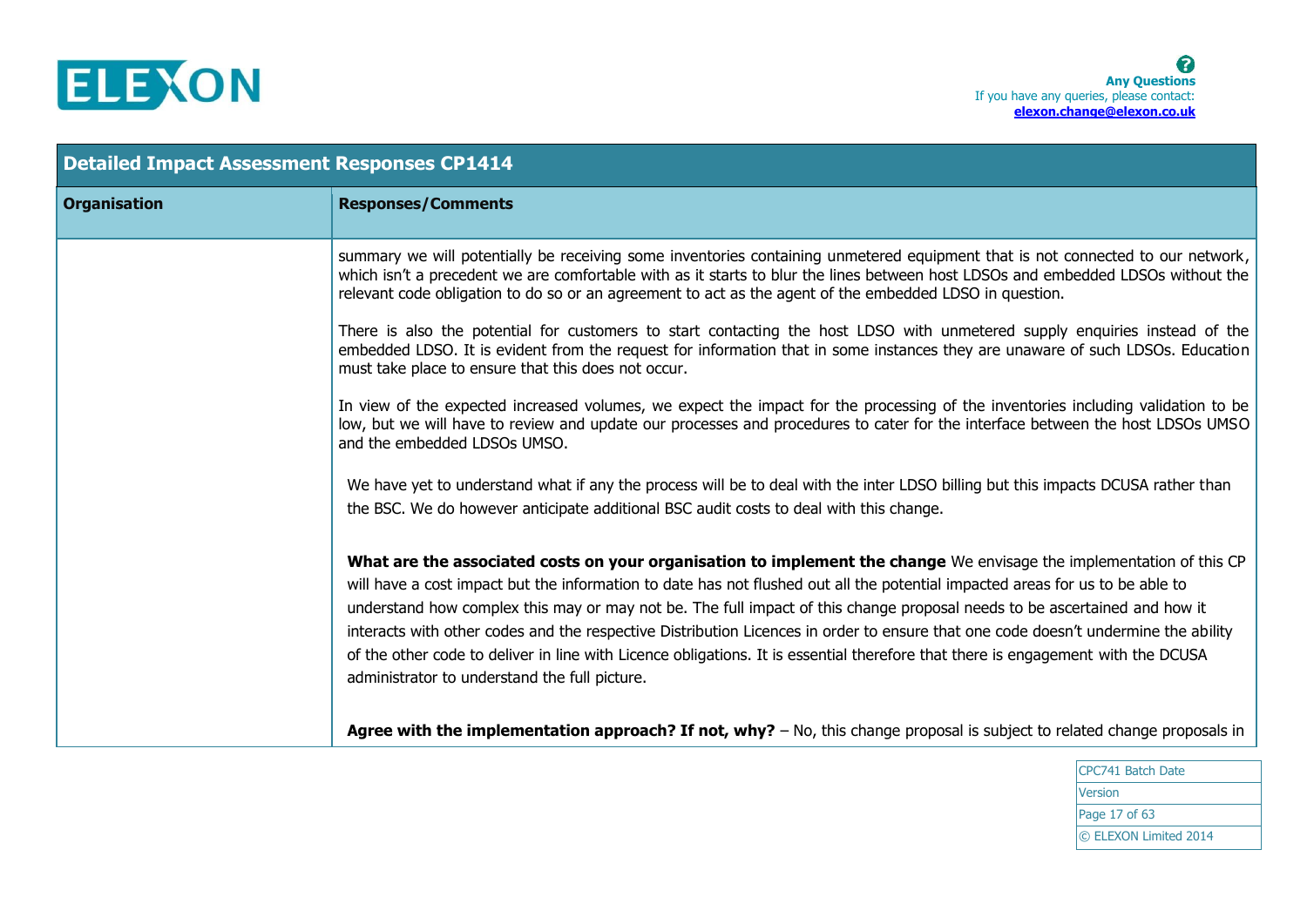

| <b>Detailed Impact Assessment Responses CP1414</b> |                                                                                                                                                                                                                                                                                                                                                                                                                                                                                                                                                                                         |
|----------------------------------------------------|-----------------------------------------------------------------------------------------------------------------------------------------------------------------------------------------------------------------------------------------------------------------------------------------------------------------------------------------------------------------------------------------------------------------------------------------------------------------------------------------------------------------------------------------------------------------------------------------|
| <b>Organisation</b>                                | <b>Responses/Comments</b>                                                                                                                                                                                                                                                                                                                                                                                                                                                                                                                                                               |
|                                                    | DCUSA, one of which is covering the National Terms of Connection and has yet to be raised. At best it cannot be in advance of the<br>DCUSA change proposals. There is also an issue over whether we can actually bill Suppliers for use of system associated with<br>another LDSOs network. Until this is explored further we cannot agree to any implementation date.                                                                                                                                                                                                                  |
|                                                    | Any other comments? Our main concern is that inventories of unmetered equipment on different networks should not be<br>combined as there could potentially be confusion/issues with lines of responsibility both for the industry and indeed customers.                                                                                                                                                                                                                                                                                                                                 |
|                                                    | Whatever the process or procedure there will be costs involved and moving those processes or procedures and their costs to other<br>industry parties just does not seem to be justifiable or provide a resolution to an issue.                                                                                                                                                                                                                                                                                                                                                          |
|                                                    | We would urge caution in accepting this change proposal due to its impact on compliance with another code and as such without<br>changes to them a breach of that code and the Distribution Licence.                                                                                                                                                                                                                                                                                                                                                                                    |
|                                                    | The impact seems to be limited to the LDSOs and UMSOs yet Suppliers are affected by this in that should this change be accepted<br>they will also be receiving data that will combine some aspects of the embedded LDSO and the host LDSO through other obligations<br>placed upon us and as such their input should be considered. It may be worth noting that as yet there is no Supplier engagement in<br>the DCUSA change which is of concern, but may be due to the title of the change proposal inferring an impact only on the discount<br>factors being applied to UMS tariffs. |
|                                                    | And finally we believe the legal text lacks clarity to really understand what is being suggested here.                                                                                                                                                                                                                                                                                                                                                                                                                                                                                  |
|                                                    | In summary it would have been more appropriate to have gone through the issues process or waited until the DCUSA changes<br>where more advanced to fully understand what was being proposed and the impact it has on the BSC and its procedures.                                                                                                                                                                                                                                                                                                                                        |

CPC741 Batch Date Version Page 18 of 63 © ELEXON Limited 2014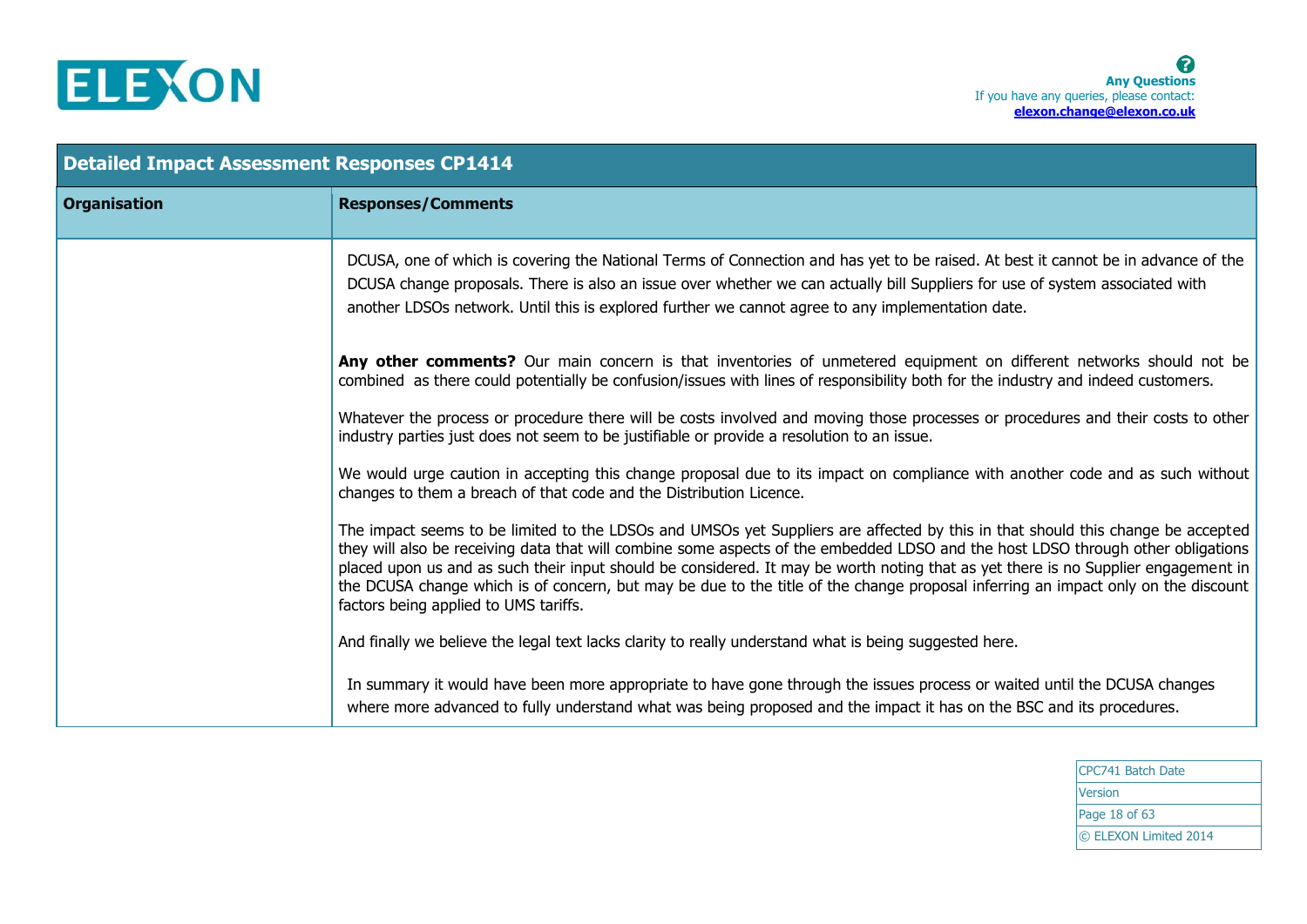

| <b>Detailed Impact Assessment Responses CP1414</b> |                                                                                                                                                                                                                                                                                                                                                                                                                                                                      |  |
|----------------------------------------------------|----------------------------------------------------------------------------------------------------------------------------------------------------------------------------------------------------------------------------------------------------------------------------------------------------------------------------------------------------------------------------------------------------------------------------------------------------------------------|--|
| <b>Organisation</b>                                | <b>Responses/Comments</b>                                                                                                                                                                                                                                                                                                                                                                                                                                            |  |
| <b>Barnsley MBC</b>                                | Do you agree with the change? Yes because we will only have to submit one inventory to the DNO, instead of one to the DNO<br>and several to IDNO's                                                                                                                                                                                                                                                                                                                   |  |
|                                                    | How is your organisation impacted? - Yes Increased Meter Administration costs, increased in workload supplying several<br>inventories.                                                                                                                                                                                                                                                                                                                               |  |
|                                                    | What are the associated costs on your organisation to implement the change? - The cost would be minimal as our UMS<br>inventory is on one database, and additional work is required to split the IDNO's loads when inventories are submitted.                                                                                                                                                                                                                        |  |
|                                                    | Agree with the implementation approach? If not, why? $-$ Yes<br>Any other comments? No                                                                                                                                                                                                                                                                                                                                                                               |  |
| <b>Walsall Council</b>                             | Do you agree with the change? Yes - this would simplify data extraction and billing for local authorities. This would also reduce<br>costs.                                                                                                                                                                                                                                                                                                                          |  |
|                                                    | <b>How is your organisation impacted?</b> - Yes This would encourage competitive rates from preferred suppliers as the IDNO<br>inventory can be added to the existing DNO MPAN and therefore applying the same rates. Additional MPAN charges and Meter<br>Administrator charges will be avoided with the use of the existing DNO MPAN as IDNO inventories too small to warrant HH trading,<br>with the new arrangement, we can take advantage of the Pseudo HH MPAN |  |
|                                                    | The change improves the Settlement process overall and has less impact than current arrangements. The consumption being so<br>low on IDNO MPANs, leading to consumption in kWh not appearing in the 3 decimal MWh fields in the industry billing flows,<br>meaning that the IDNO cannot charge the Supplier and the DNO cannot charge the IDNO for consumption.                                                                                                      |  |
|                                                    | This change would allow using preferred supplied as current supplier cannot take on IDNO MPAN due to low thresholds and/or<br>unable to support IDNO MPANs.                                                                                                                                                                                                                                                                                                          |  |

CPC741 Batch Date Version Page 19 of 63 © ELEXON Limited 2014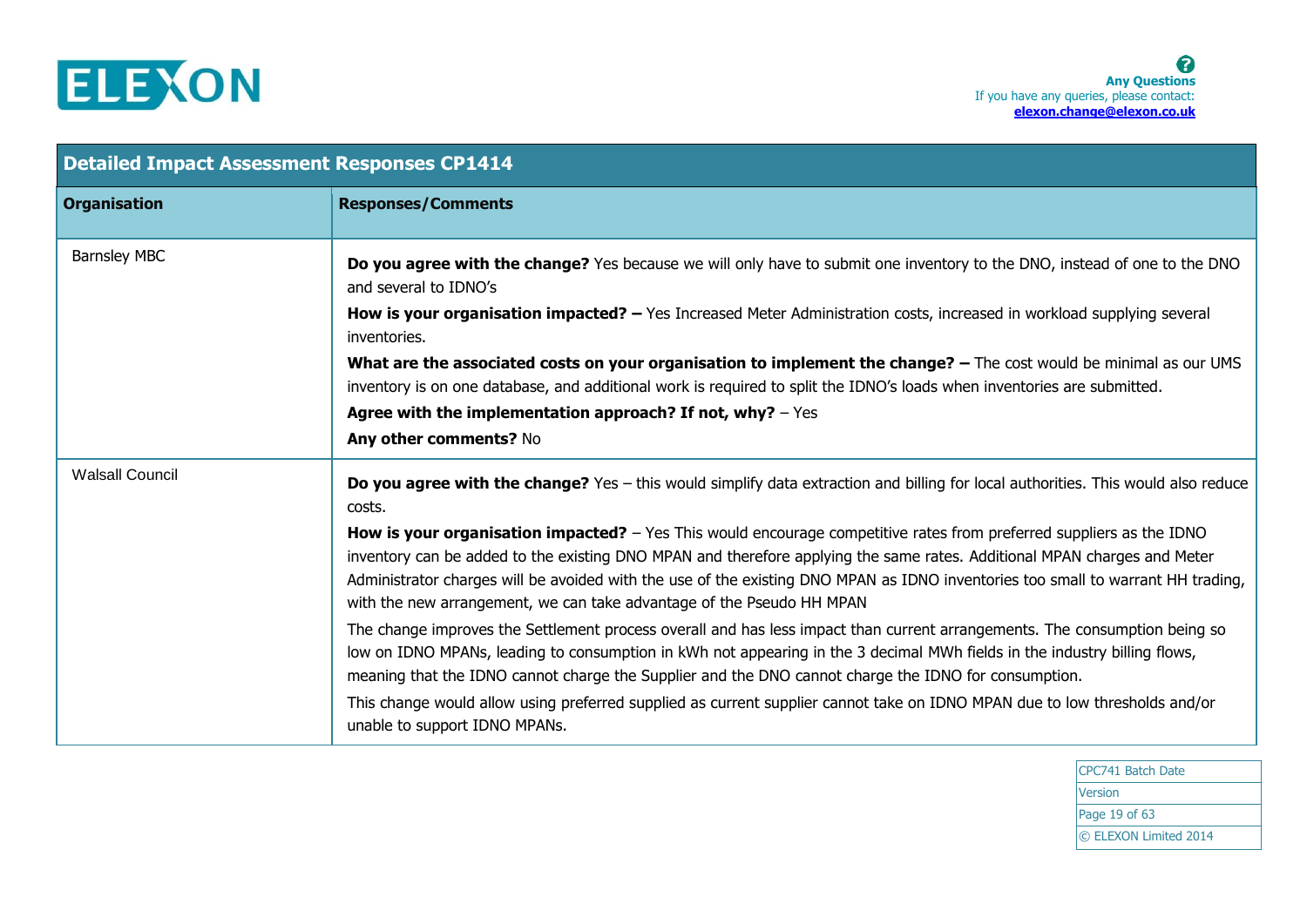

| <b>Detailed Impact Assessment Responses CP1414</b> |                                                                                                                                                                                                                                                                                              |
|----------------------------------------------------|----------------------------------------------------------------------------------------------------------------------------------------------------------------------------------------------------------------------------------------------------------------------------------------------|
| <b>Organisation</b>                                | <b>Responses/Comments</b>                                                                                                                                                                                                                                                                    |
|                                                    | This change also put governance around what is already happening in the industry $-$ customers accidentally and also purposely<br>adding IDNO inventories on DNO MPANs.                                                                                                                      |
|                                                    | What are the associated costs on your organisation to implement the change? - None This change would not be<br>onerous and would allow to be implemented without any additional costs.                                                                                                       |
|                                                    | Agree with the implementation approach? If not, why? $-$ Yes $-$ we would be looking for implementation as soon as<br>practicable.                                                                                                                                                           |
|                                                    | Any other comments? No                                                                                                                                                                                                                                                                       |
| <b>Surrey County Council</b>                       | Do you agree with the change? Yes Please be advised I have not completed the attached for as we generally do not object to<br>the change and aligning the new assets to existing MPANs will reduce administration time/costs for both the Council and Skanska<br>(our contractor under PFI). |
|                                                    | How is your organisation impacted? -                                                                                                                                                                                                                                                         |
|                                                    | What are the associated costs on your organisation to implement the change? -                                                                                                                                                                                                                |
|                                                    | Agree with the implementation approach? If not, why? -                                                                                                                                                                                                                                       |
|                                                    | Any other comments?                                                                                                                                                                                                                                                                          |
| Warwickshire County Council                        | <b>Do you agree with the change?</b> $Yes$ – simplification of data and billing                                                                                                                                                                                                              |
|                                                    | How is your organisation impacted? – One single data extract and the ability to utilise HH trading and utilise CMS on IDNO<br>networks                                                                                                                                                       |
|                                                    | Additional MPAN charges and Meter Administrator charges will be avoided with the use of the existing DNO MPAN                                                                                                                                                                                |

CPC741 Batch Date Version Page 20 of 63 © ELEXON Limited 2014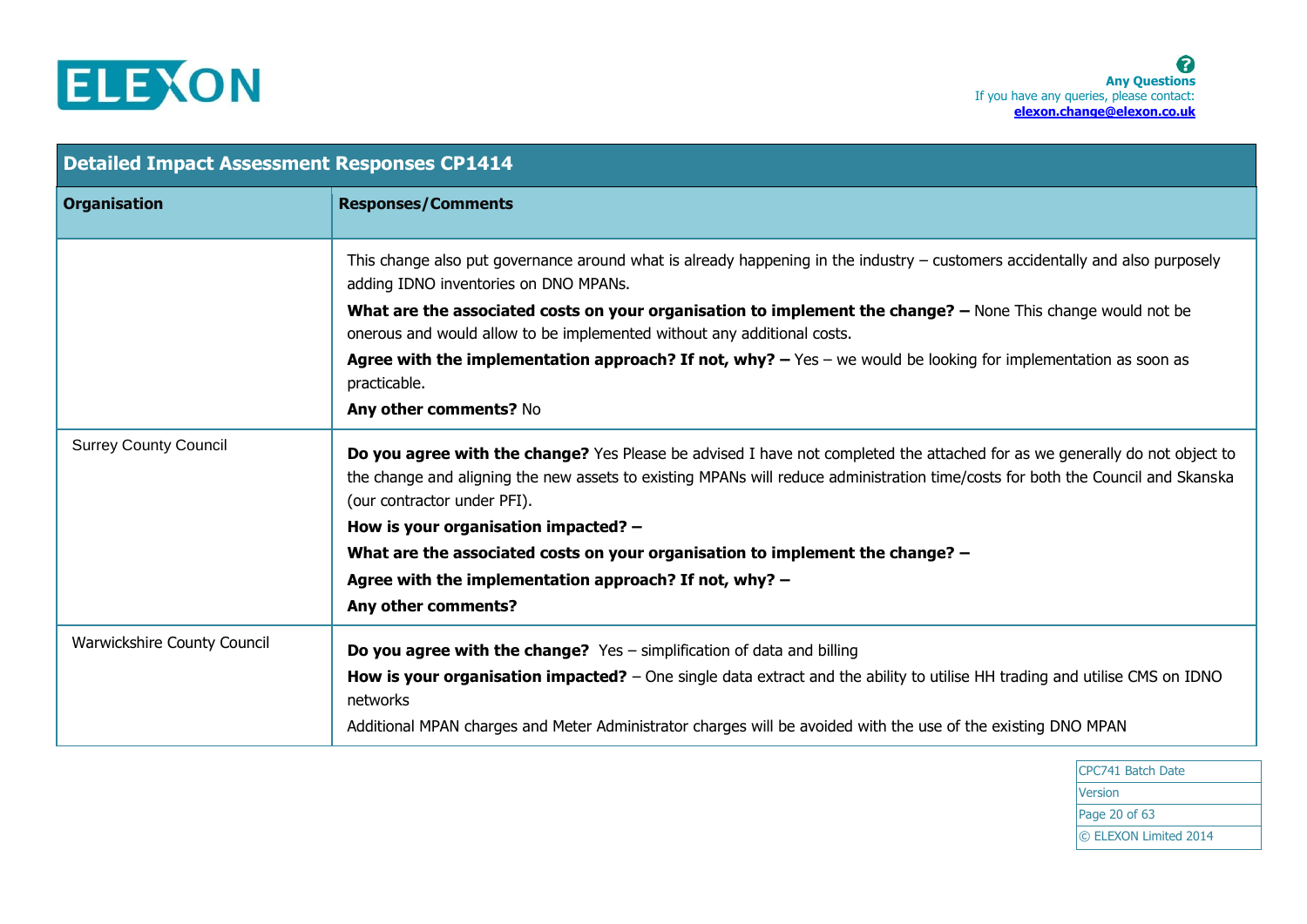

| <b>Detailed Impact Assessment Responses CP1414</b> |                                                                                                                                                                                                                                                                                                                                                                                                                                                                                      |
|----------------------------------------------------|--------------------------------------------------------------------------------------------------------------------------------------------------------------------------------------------------------------------------------------------------------------------------------------------------------------------------------------------------------------------------------------------------------------------------------------------------------------------------------------|
| <b>Organisation</b>                                | <b>Responses/Comments</b>                                                                                                                                                                                                                                                                                                                                                                                                                                                            |
|                                                    | What are the associated costs on your organisation to implement the change? -Cannot see any additional costs to us<br>but this is without consulting with current MA or supplier. We are fairly confident any costs would be minimal and would be<br>outweighed by possible savings on energy costs and admin time.<br><b>Agree with the implementation approach?</b> If not, why? $-$ Yes $-$ we would be looking for implementation as soon as possible.<br>Any other comments? No |
| Western Power Distribution                         | Do you agree with the change? Yes, primarily because it offers a better service to Customers                                                                                                                                                                                                                                                                                                                                                                                         |
|                                                    | How is your organisation impacted? - Yes We will need to make changes to processes to account for transfer of DUoS income<br>to the IDNOs. This is primarily a DCUSA issue.                                                                                                                                                                                                                                                                                                          |
|                                                    | What are the associated costs on your organisation to implement the change? - Unable to quantify fully at this stage<br>but expectation is $<£10,000$                                                                                                                                                                                                                                                                                                                                |
|                                                    | Agree with the implementation approach? If not, why? $-$ No, we don't support the implementation date of November 2014<br>because we would prefer this change to be implemented at the same time as related DCUSA changes.                                                                                                                                                                                                                                                           |
|                                                    | Any other comments? No                                                                                                                                                                                                                                                                                                                                                                                                                                                               |
| <b>Brookfield Utilities UK</b>                     | Do you agree with the change? Yes                                                                                                                                                                                                                                                                                                                                                                                                                                                    |
|                                                    | The proposed changes will deliver improved service to UMS customers by simplifying the current administration process for<br>customers with unmetered connections. The simplification of this process will allow customers (e.g. property developers) to award<br>contracts to embedded LDSOs without the fear of highway adoption issues, this in turn will promote effective competition in the                                                                                    |

CPC741 Batch Date Version Page 21 of 63 © ELEXON Limited 2014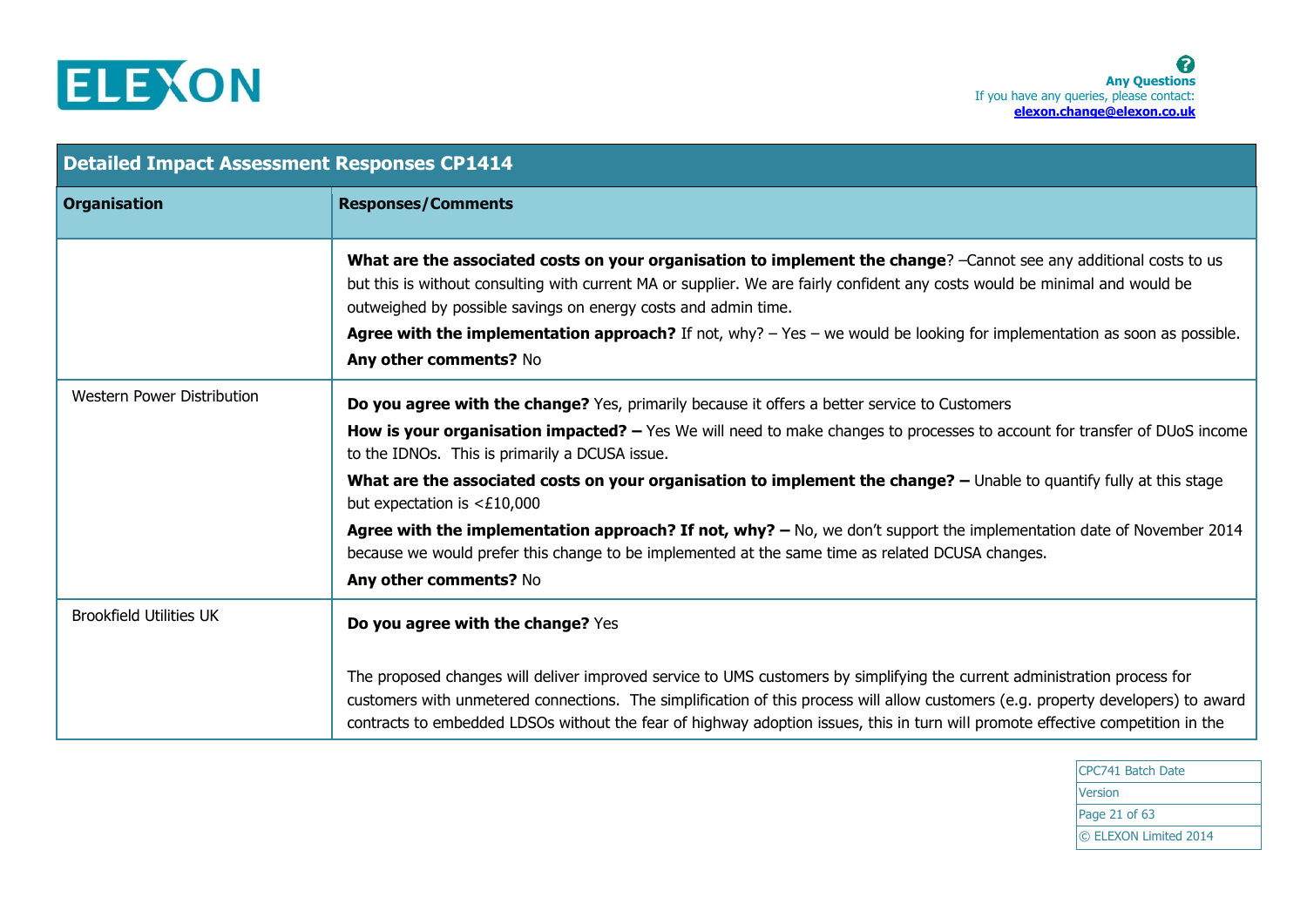

| <b>Detailed Impact Assessment Responses CP1414</b> |                                                                                                                                                                                                                                                                                                                                                                                                                                                                                                                                                                                                                                                                                                                                                                                                                                                                                                                                                                                                                      |
|----------------------------------------------------|----------------------------------------------------------------------------------------------------------------------------------------------------------------------------------------------------------------------------------------------------------------------------------------------------------------------------------------------------------------------------------------------------------------------------------------------------------------------------------------------------------------------------------------------------------------------------------------------------------------------------------------------------------------------------------------------------------------------------------------------------------------------------------------------------------------------------------------------------------------------------------------------------------------------------------------------------------------------------------------------------------------------|
| <b>Organisation</b>                                | <b>Responses/Comments</b>                                                                                                                                                                                                                                                                                                                                                                                                                                                                                                                                                                                                                                                                                                                                                                                                                                                                                                                                                                                            |
|                                                    | provision of connections and distribution services to distribution networks. Currently, some highway authorities are indicating that<br>they will not adopt roads or UMS equipment connected to IDNO networks because of increased costs and complexity. This has the<br>potential to significantly distort completion in connections.                                                                                                                                                                                                                                                                                                                                                                                                                                                                                                                                                                                                                                                                               |
|                                                    | Currently, a customer with unmetered connections to more than one Licensed distributor within a GSP group is required as a<br>minimum to maintain multiple inventories (one per licensee within the GSP group). This can result in significant increase in the<br>administration of inventories and in the supply costs to the customer. Should the customer wish to trade in the HH market, they<br>have to appoint Meter Administrator. Anecdotally we are advised that these costs are very high. Also, we understand that only a<br>limited number of suppliers are active in offering contracts for unmetered supplies. This is likely to be more so the case where<br>inventories are very small. Therefore competition in supply is restricted. Also we understand that many supplier do not offer<br>contracts for UMS on IDNO networks. We understand that this may be because supplier systems do not have the capability to<br>handle MPANs other than from the former 14 ex PES distribution businesses. |
|                                                    | This issue would be removed as the LA can add the IDNO inventory to the existing DNO MPAN and therefore apply the same rates.                                                                                                                                                                                                                                                                                                                                                                                                                                                                                                                                                                                                                                                                                                                                                                                                                                                                                        |
|                                                    | UMS customers who wish to benefit from HH metering of their IDNO MPANs will be able to add their IDNO connections to their<br>IDNO connections inventory thereby removing the need for additional meter administration charges. Furthermore UMS customers<br>with connections from IDNO networks are often unable to take advantage of Pseudo HH MPAN arrangements as IDNO inventories<br>too small to warrant HH trading. Again this issue would be removed by this change proposal.                                                                                                                                                                                                                                                                                                                                                                                                                                                                                                                                |

CPC741 Batch Date Version Page 22 of 63 © ELEXON Limited 2014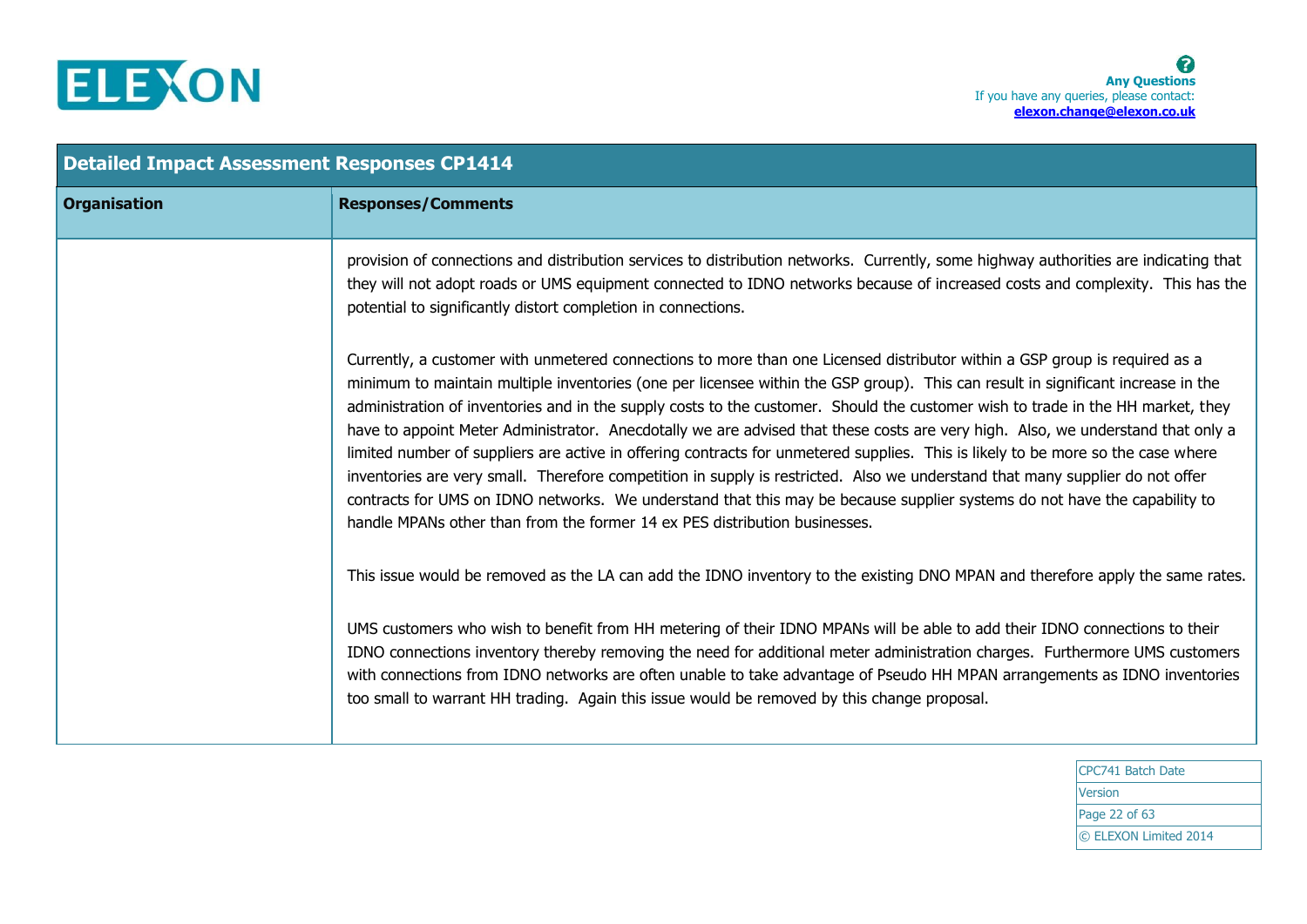

| <b>Detailed Impact Assessment Responses CP1414</b> |                                                                                                                                                                                                                                                                                                                                                                                                                                                                                                                                                                                                                                                                                                        |  |
|----------------------------------------------------|--------------------------------------------------------------------------------------------------------------------------------------------------------------------------------------------------------------------------------------------------------------------------------------------------------------------------------------------------------------------------------------------------------------------------------------------------------------------------------------------------------------------------------------------------------------------------------------------------------------------------------------------------------------------------------------------------------|--|
| <b>Organisation</b>                                | <b>Responses/Comments</b>                                                                                                                                                                                                                                                                                                                                                                                                                                                                                                                                                                                                                                                                              |  |
|                                                    | The change will improve the overall accuracy of settlement as it removes the current problem of the consumption being so low on<br>IDNO MPANs, which leads to consumption in kWh not appearing in the 3 decimal MWh fields in the industry billing flows, meaning<br>that the IDNO cannot charge the Supplier and the DNO cannot charge the IDNO for consumption. Also the requirement to<br>maintain multiple inventories is in itself a source of inaccuracy since UMS apparatus could be "double counted" by being included in<br>different inventories or wholly missed off any inventory (A distributor would not know whether apparatus was include in the<br>inventory of another distributor). |  |
|                                                    | This change reduces the number of separate small inventories required to be traded by UMS customers. There is a relatively small<br>number of electricity Suppliers in the UMS market and smaller inventories are less attractive to many Suppliers. This change will<br>significantly reduce the number of small inventories in the market, which in turn will make the UMS market more attractive to<br>competition in supply.                                                                                                                                                                                                                                                                       |  |
|                                                    | This change will provide governance around what is already happening in the industry $-$ customers accidentally and also purposely<br>adding IDNO inventories on DNO MPANs. We believe that the proposed solution is lower cost than a solution that facilitates<br>multiple inventories to trade under a single MPAN through changes to the settlement systems                                                                                                                                                                                                                                                                                                                                        |  |
|                                                    | How is your organisation impacted? $-$ We like other IDNOs acquire assets from new developments that require the<br>construction of an extension to the host DNO's network. One of the critical path items for any development is the successful<br>handover of constructed adoptable highways to the local authority upon completion of the development. The current industry<br>arrangements have caused problems for developers finalising the adoption of these highways when they choose to appoint an                                                                                                                                                                                            |  |

CPC741 Batch Date Version Page 23 of 63 © ELEXON Limited 2014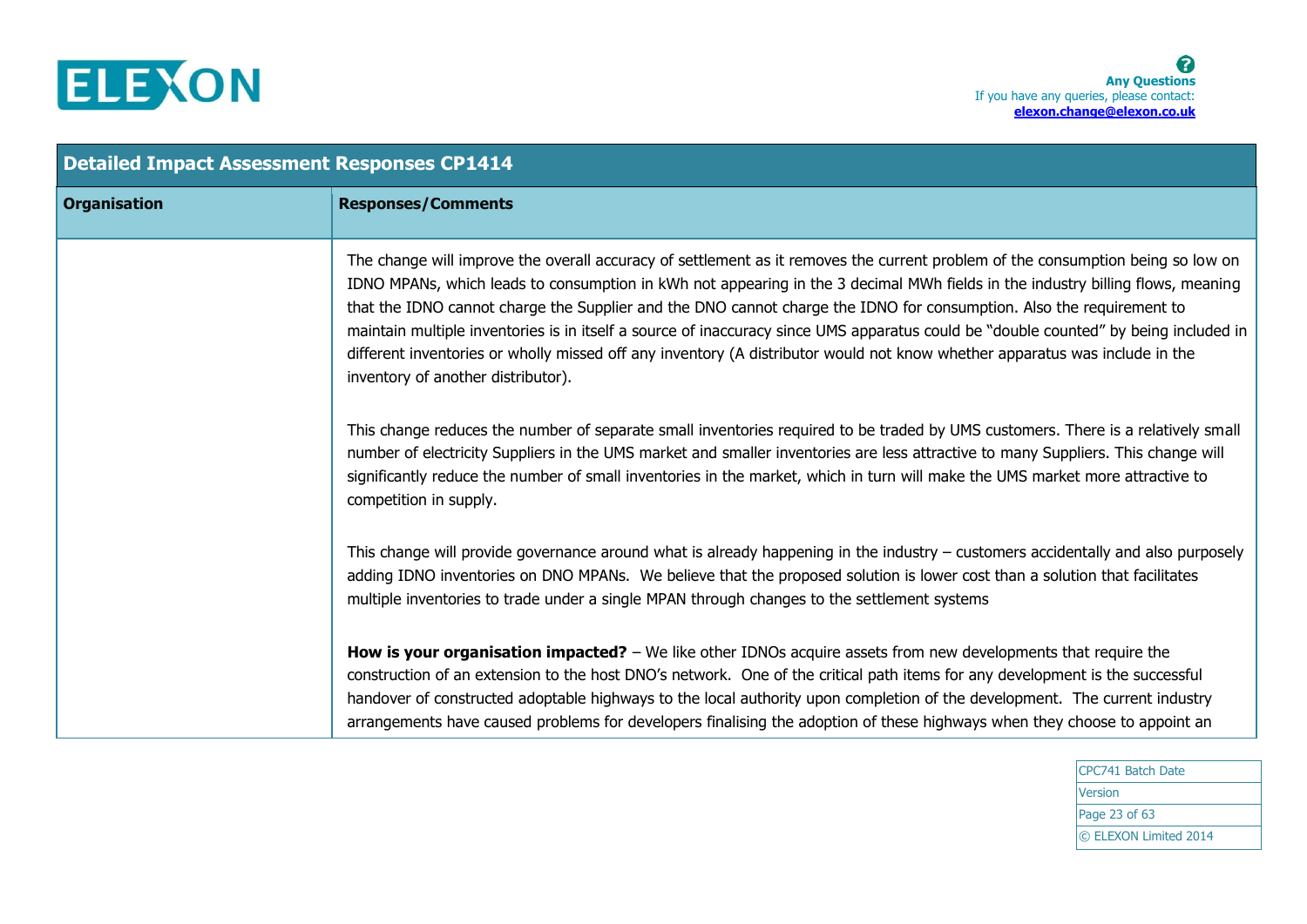

| <b>Detailed Impact Assessment Responses CP1414</b> |                                                                                                                                                                                                                                                                                     |
|----------------------------------------------------|-------------------------------------------------------------------------------------------------------------------------------------------------------------------------------------------------------------------------------------------------------------------------------------|
| <b>Organisation</b>                                | <b>Responses/Comments</b>                                                                                                                                                                                                                                                           |
|                                                    | IDNO to adopt the extension assets from the host DNO networks. If this situation continues it is highly likely that it will have a<br>significant impact on competition in connections as developers may be deterred from choosing IDNOs in future.                                 |
|                                                    | We don't not anticipate any change in our UMSO activities as the IDNO will continue to be responsible for                                                                                                                                                                           |
|                                                    | for validating the inventories associated with the connections to the IDNO's networks that are adopted by the LA. This will ensure<br>that the DNO does not need to take on any additional UMSO responsibilities.                                                                   |
|                                                    | We will ensure that our UMS customers enter into a connection agreement to ensure that their inventories for connections to the<br>IDNO network are correctly maintained.                                                                                                           |
|                                                    | We will need to modify the DCUSA to ensure that there are contractual arrangements are in place to require the IDNOs to<br>monitor/audit the inventories relating to connections to their networks to avoid the DNO UMSO having to take on any additional<br>UMSO responsibilities. |
|                                                    | What are the associated costs on your organisation to implement the change? - None We do not anticipate any<br>additional costs to our organisation as a result of the proposed changes.                                                                                            |
|                                                    | Agree with the implementation approach? If not, why? $-$ Yes                                                                                                                                                                                                                        |
|                                                    | Any other comments? Yes                                                                                                                                                                                                                                                             |
|                                                    | We see the process working as follows:                                                                                                                                                                                                                                              |

CPC741 Batch Date **Version** Page 24 of 63 © ELEXON Limited 2014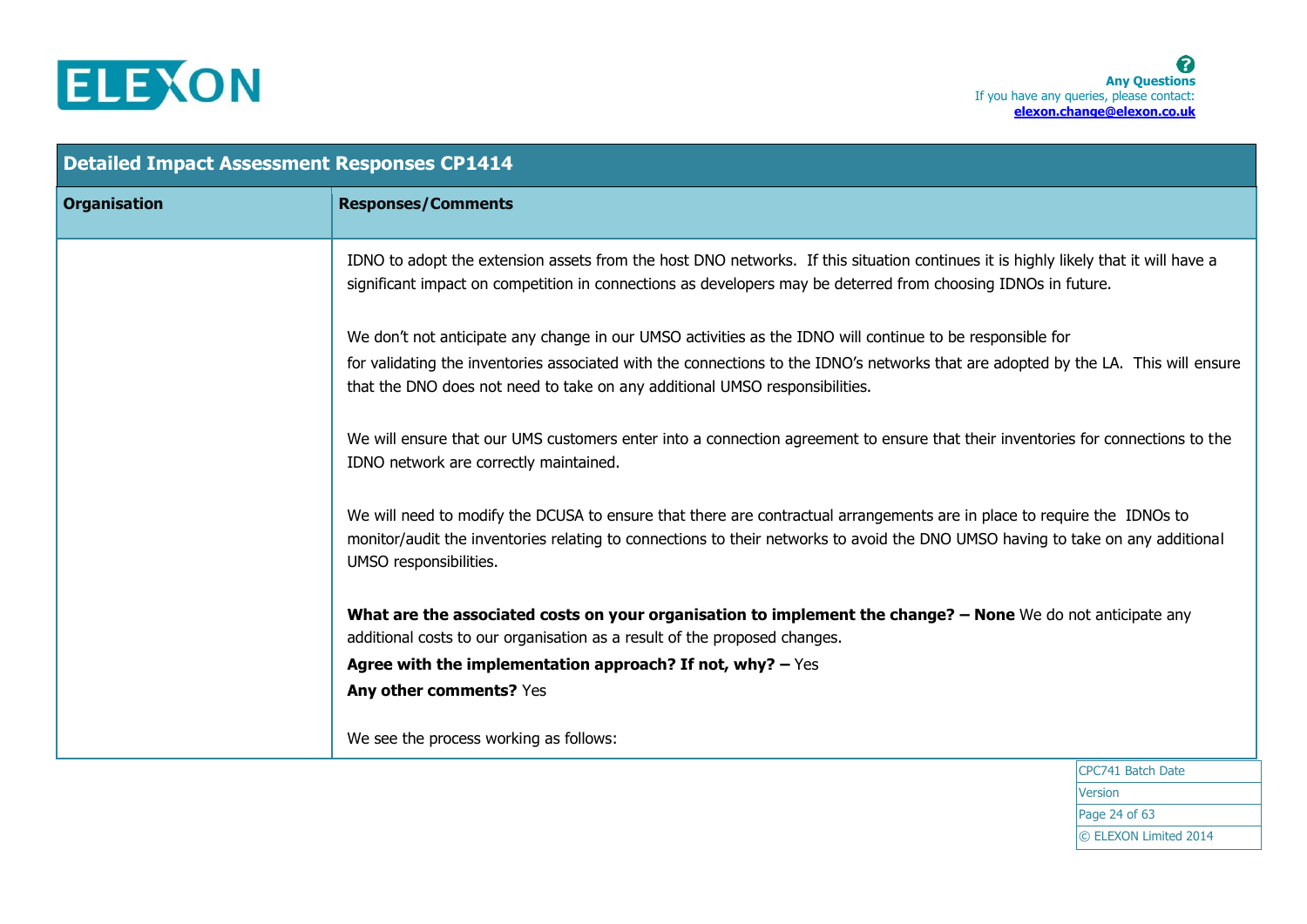

| <b>Detailed Impact Assessment Responses CP1414</b> |                                                                                                                                                                                                                                                                                                                                                                                                                                                                                                                                                                                                                                                                                   |
|----------------------------------------------------|-----------------------------------------------------------------------------------------------------------------------------------------------------------------------------------------------------------------------------------------------------------------------------------------------------------------------------------------------------------------------------------------------------------------------------------------------------------------------------------------------------------------------------------------------------------------------------------------------------------------------------------------------------------------------------------|
| <b>Organisation</b>                                | <b>Responses/Comments</b>                                                                                                                                                                                                                                                                                                                                                                                                                                                                                                                                                                                                                                                         |
|                                                    | LA provides developer with letter of adoption (LOA) and section 38 info.<br>1.                                                                                                                                                                                                                                                                                                                                                                                                                                                                                                                                                                                                    |
|                                                    | Developer advises IDNO of adoption.<br>2.                                                                                                                                                                                                                                                                                                                                                                                                                                                                                                                                                                                                                                         |
|                                                    | 3.<br>IDNO confirms with LA that certificate is in fact for the relevant items on the developer's inventory – ensures LA is aware of<br>new inventory is to be added to DNO MPAN and that the LA needs to record in their internal systems that the inventory is<br>connected to the IDNO network. This will enable the LA to liaise with the correct distributor for fault call-outs – and also<br>enable the DNO to check that the 'new' inventory items connected to the IDNO network has appeared on the DNO MPAN's<br>inventory. This requires a field to be included on the LA's inventory submission to the DNO that identifies which DNO/IDNO<br>the UMS is connected to. |
|                                                    | Once all confirmed, IDNO removes inventory from developer's MPAN and sends UMS certificate to LA for validation (ensuring<br>4.<br>no gaps in transfer dates). The DNO can also opt to have a copy of the UMS cert to check it appears on the LA's updated<br>inventory submission. No additional validation required.                                                                                                                                                                                                                                                                                                                                                            |
|                                                    | 5.<br>The IDNO is responsible for continually validating the inventories that are adopted by the $LA$ – providing security to the DNO<br>that items appearing on their inventories are correct.                                                                                                                                                                                                                                                                                                                                                                                                                                                                                   |
|                                                    | There will be contractual obligations between LA and IDNOs ensuring the LA is maintaining the inventories connected to<br>6.<br>IDNO networks - covered off in Connection Agreements between IDNO and LA. Connection Agreements between DNOs and<br>LAs will not cover off inventories connected to IDNO networks - hence the need for separate agreements.                                                                                                                                                                                                                                                                                                                       |

CPC741 Batch Date **Version** Page 25 of 63 © ELEXON Limited 2014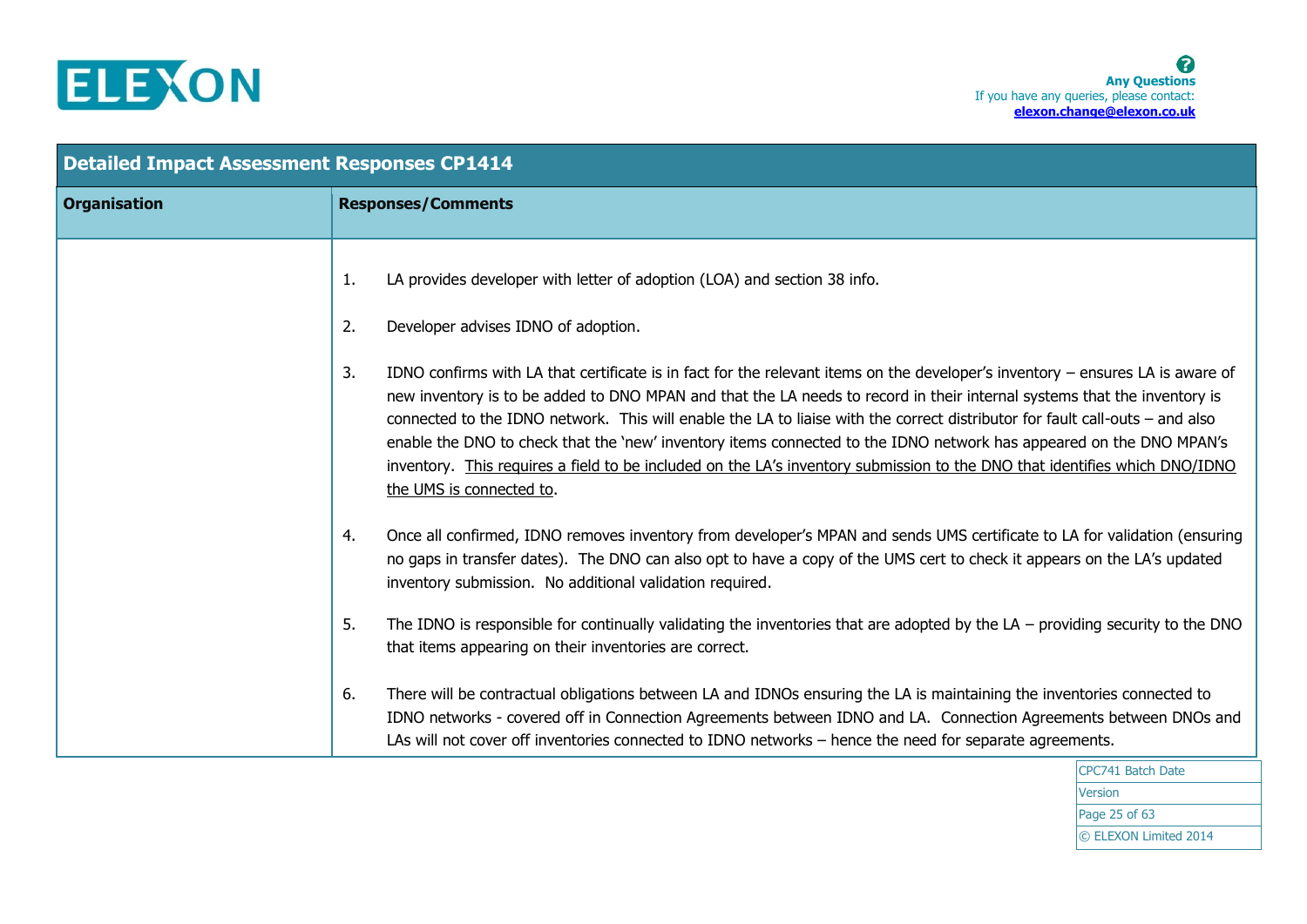

| <b>Detailed Impact Assessment Responses CP1414</b> |                                                                                                                                                                                                                                                                                                                                                                                                                          |
|----------------------------------------------------|--------------------------------------------------------------------------------------------------------------------------------------------------------------------------------------------------------------------------------------------------------------------------------------------------------------------------------------------------------------------------------------------------------------------------|
| <b>Organisation</b>                                | <b>Responses/Comments</b>                                                                                                                                                                                                                                                                                                                                                                                                |
|                                                    | 7.<br>Contractual arrangements ensuring the IDNOs are monitoring/auditing those inventories will be covered off in either the<br>BCAs between IDNOs and DNOs, or the DCUSA amended to put those obligations in place between DNOs/IDNOs.<br>8.<br>Inter-distributor billing will be led by the IDNO and covered off in DCUSA changes to Portfolio Billing Schedule and possible<br>'Nested Networks' schedules of DCUSA. |
| <b>ESP Electricity Ltd</b>                         | Do you agree with the change? Yes                                                                                                                                                                                                                                                                                                                                                                                        |
|                                                    | The changes proposed greatly improve the service for all UMS customers by removing the additional costs and extra admin they<br>incur when adopting UMS inventories on embedded LDSO networks. These additional costs and admin are mainly brought about<br>by the requirements imposed on embedded LDSOs to support inter-distributor billing. The additional costs come about mainly due<br>to following reasons:      |
|                                                    | the UMS customer not being able to take advantage of their already agreed contracted competitive rates with their<br>preferred supplier.<br>Additional MA charges on HH MSIDs.<br>Additional standing charges for additional MSIDs.                                                                                                                                                                                      |
|                                                    | The change also allows UMS customers to trade embedded LDSO inventories HH and take advantage of the carbon reduction                                                                                                                                                                                                                                                                                                    |

CPC741 Batch Date Version Page 26 of 63 © ELEXON Limited 2014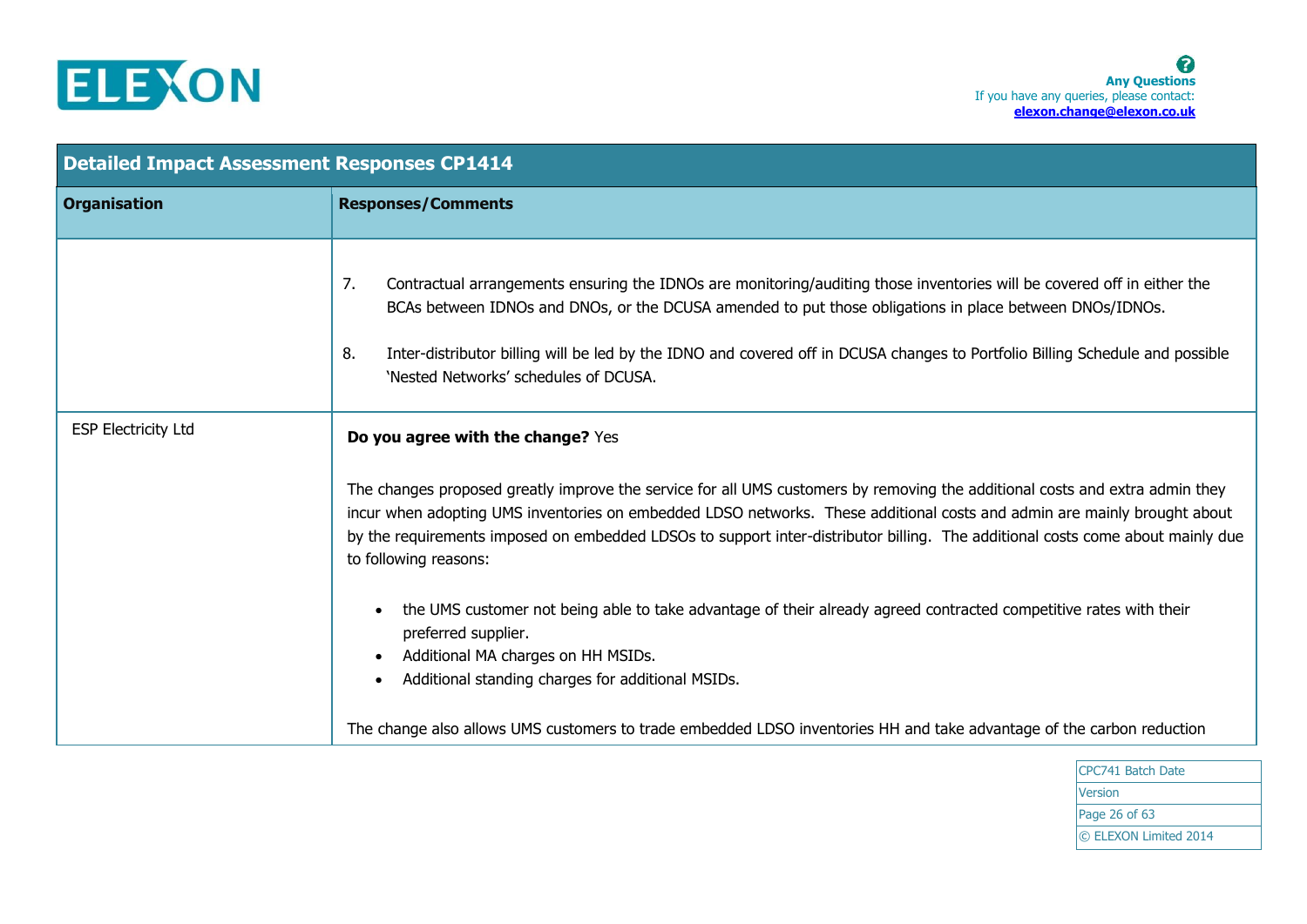

| <b>Detailed Impact Assessment Responses CP1414</b> |                                                                                                                                                                                                                                                                                                                                                                                                                                  |
|----------------------------------------------------|----------------------------------------------------------------------------------------------------------------------------------------------------------------------------------------------------------------------------------------------------------------------------------------------------------------------------------------------------------------------------------------------------------------------------------|
| <b>Organisation</b>                                | <b>Responses/Comments</b>                                                                                                                                                                                                                                                                                                                                                                                                        |
|                                                    | incentives as embedded LDSO inventories are typically too small to warrant HH trading.                                                                                                                                                                                                                                                                                                                                           |
|                                                    | The change also removes the barrier on competition by allowing the UMS customer (without the concerns of incurring additional<br>MSID costs) to award contracts to developers who intend to contract with an embedded LDSO for their development.                                                                                                                                                                                |
|                                                    | The change also improves accuracy in Settlements as it removes the current problem of the consumption being so low on<br>embedded LDSO MSIDs that it leads to consumption in kWh not appearing in the 3 decimal MWh fields in the industry billing flows.<br>This means that the embedded LDSO cannot charge the Supplier and the host LDSO cannot charge the embedded LDSO for<br>consumption, increasing losses as a result.   |
|                                                    | Additionally the change also puts governance around what in practice is already happening in many instances i.e. the UMS<br>customer deliberately (to avoid additional costs) or accidentally adding embedded LDSO inventories to host LDSO MSIDs.                                                                                                                                                                               |
|                                                    | This change reduces the number of separate small inventories required to be traded by UMS customers. There is a relatively small<br>number of electricity Suppliers in the UMS market and smaller inventories are less attractive to many Suppliers. This change will<br>significantly reduce the number of small inventories in the market, which in turn will make the UMS market more attractive to<br>competition in supply. |
|                                                    | The change can already be supported by the industry; customers have the ability to 'split' and record inventories between different<br>LDSOs (e.g. when operating across more than one GSP); Suppliers will not see any effect on their billing processes; no adverse                                                                                                                                                            |

CPC741 Batch Date Version Page 27 of 63 © ELEXON Limited 2014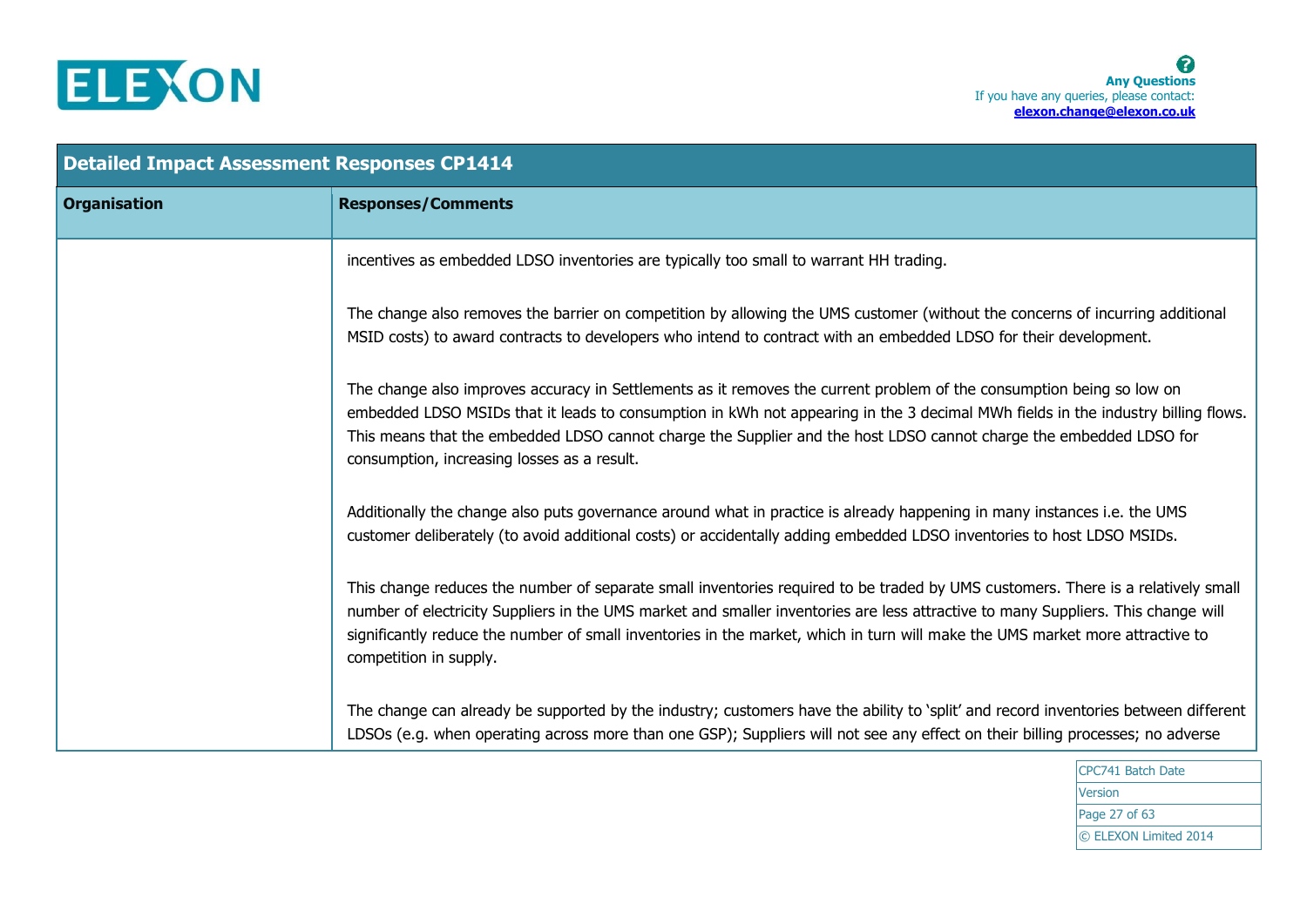

| <b>Detailed Impact Assessment Responses CP1414</b> |                                                                                                                                                                                                                                                                                                                                                                                                                                                                                                                                                                                             |
|----------------------------------------------------|---------------------------------------------------------------------------------------------------------------------------------------------------------------------------------------------------------------------------------------------------------------------------------------------------------------------------------------------------------------------------------------------------------------------------------------------------------------------------------------------------------------------------------------------------------------------------------------------|
| <b>Organisation</b>                                | <b>Responses/Comments</b>                                                                                                                                                                                                                                                                                                                                                                                                                                                                                                                                                                   |
|                                                    | effects on Settlement; small impact on admin process for Host LDSOs.                                                                                                                                                                                                                                                                                                                                                                                                                                                                                                                        |
|                                                    | Finally, having discussed the change with a number of host LDSOs, this change would not require an increased burden in<br>administration on the host LDSO - the embedded LDSO would still have the obligation to ensure the inventory is valid for their<br>connections (via connection agreements with the customer ensuring audits are carried out etc.) and would investigate any<br>discrepancies.                                                                                                                                                                                      |
|                                                    | How is your organisation impacted? - We adopt networks connected to Host LDSOs. Successful handover of adoptable<br>highways by the local authority upon completion of the development is critical. The current industry arrangements have caused<br>problems for developers finalising the adoption of these highways when they choose to appoint an embedded LDSO to adopt the<br>networks. If this situation continues it is highly likely that it will have a significant impact on competition in connections as<br>developers may be deterred from choosing embedded LDSOs in future. |
|                                                    | We will continue to be responsible for validating the inventories associated with our networks that are adopted by the LA. This will<br>ensure that the Host LDSO is not required to take on any additional UMSO responsibilities. We will need to modify the DCUSA to<br>ensure contractual arrangements are in place between host and embedded LDSOs.                                                                                                                                                                                                                                     |
|                                                    | We will ensure that UMS customers enter into a connection agreement with us to make certain that inventory updates and audits<br>are maintained (the host LDSO's connection agreements would not cover inventories connected to other LDSOs).                                                                                                                                                                                                                                                                                                                                               |
|                                                    |                                                                                                                                                                                                                                                                                                                                                                                                                                                                                                                                                                                             |

CPC741 Batch Date **Version** Page 28 of 63 © ELEXON Limited 2014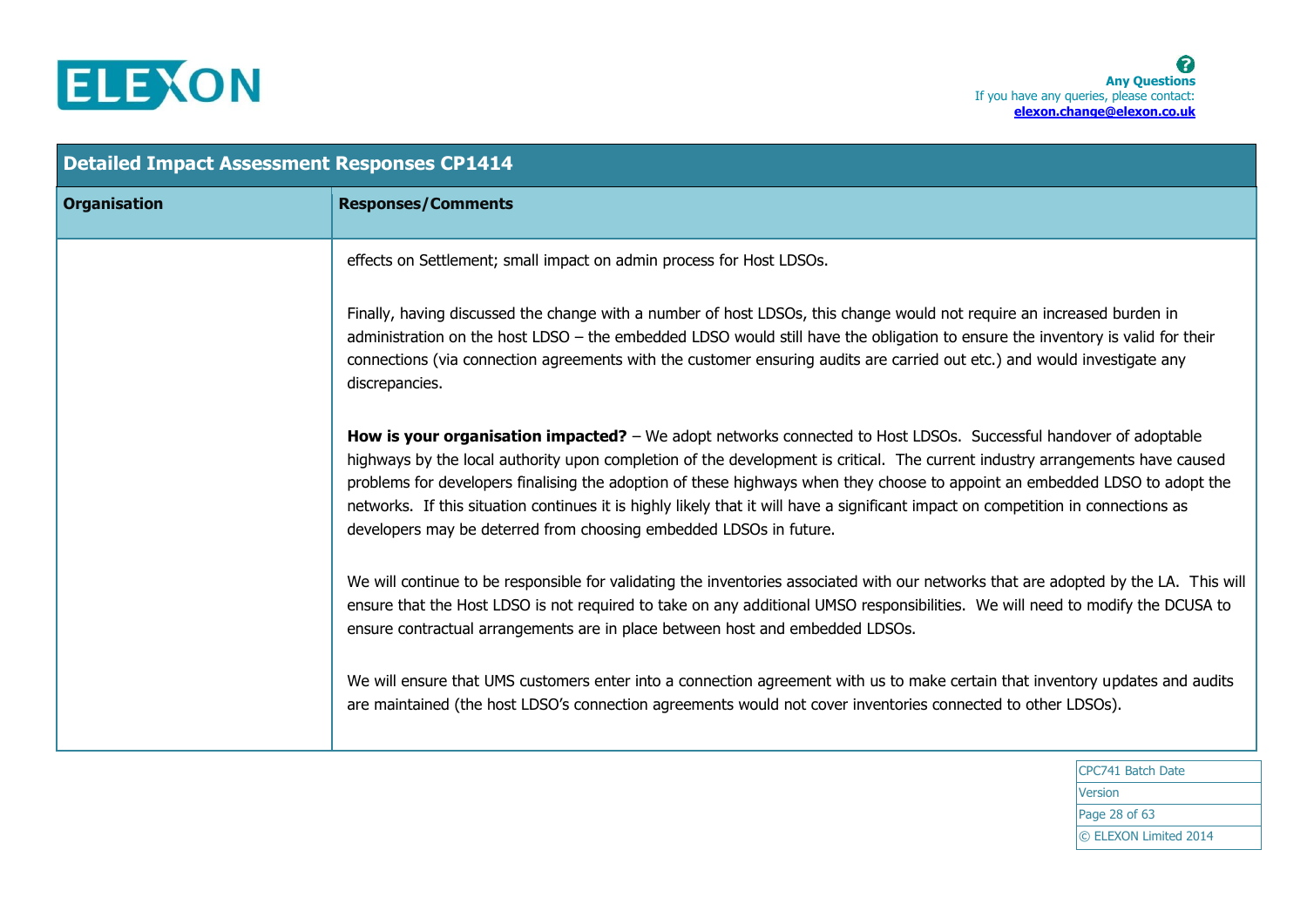

| <b>Detailed Impact Assessment Responses CP1414</b> |                                                                                                                                                                                                                                                                                                                                                                                                                          |
|----------------------------------------------------|--------------------------------------------------------------------------------------------------------------------------------------------------------------------------------------------------------------------------------------------------------------------------------------------------------------------------------------------------------------------------------------------------------------------------|
| <b>Organisation</b>                                | <b>Responses/Comments</b>                                                                                                                                                                                                                                                                                                                                                                                                |
|                                                    | We will need to modify the DCUSA to ensure that there are contractual arrangements in place to require the embedded LDSO's to<br>monitor/audit the inventories relating to connections to their networks to avoid the DNO UMSO having to take on any additional<br>UMSO responsibilities.                                                                                                                                |
|                                                    | What are the associated costs on your organisation to implement the change? $-$ We do not anticipate additional costs<br>through either system changes or additional administration.                                                                                                                                                                                                                                     |
|                                                    | Agree with the implementation approach? If not, $why? - Yes$                                                                                                                                                                                                                                                                                                                                                             |
|                                                    | Any other comments? Having spoken to a number of parties regarding this change, it became evident that I had not provided<br>the level of detail on how we saw the change being implemented in the market. I would be happy to submit a version 2 of this CP<br>that would highlight that level of detail to be recirculated to the industry for further IA.                                                             |
|                                                    | That additional detail would be as follows:                                                                                                                                                                                                                                                                                                                                                                              |
|                                                    | UMS customer (predominantly the LAs) provides developer with letter of adoption (LOA) and section 38 info.<br>1.                                                                                                                                                                                                                                                                                                         |
|                                                    | Developer advises embedded LDSO of adoption.<br>2.                                                                                                                                                                                                                                                                                                                                                                       |
|                                                    | 3.<br>Embedded LDSO confirms with LA that certificate is for the relevant items on the developer's inventory $-$ ensures LA is<br>aware of new inventory is to be added to Host LDSO's MSID and that the LA needs to record in their internal systems that the<br>inventory is connected to the embedded network. This will enable the LA to liaise with the correct LDSO for fault call-outs - and<br>CDC741 Patch Date |

CPC741 Batch Date Version Page 29 of 63 © ELEXON Limited 2014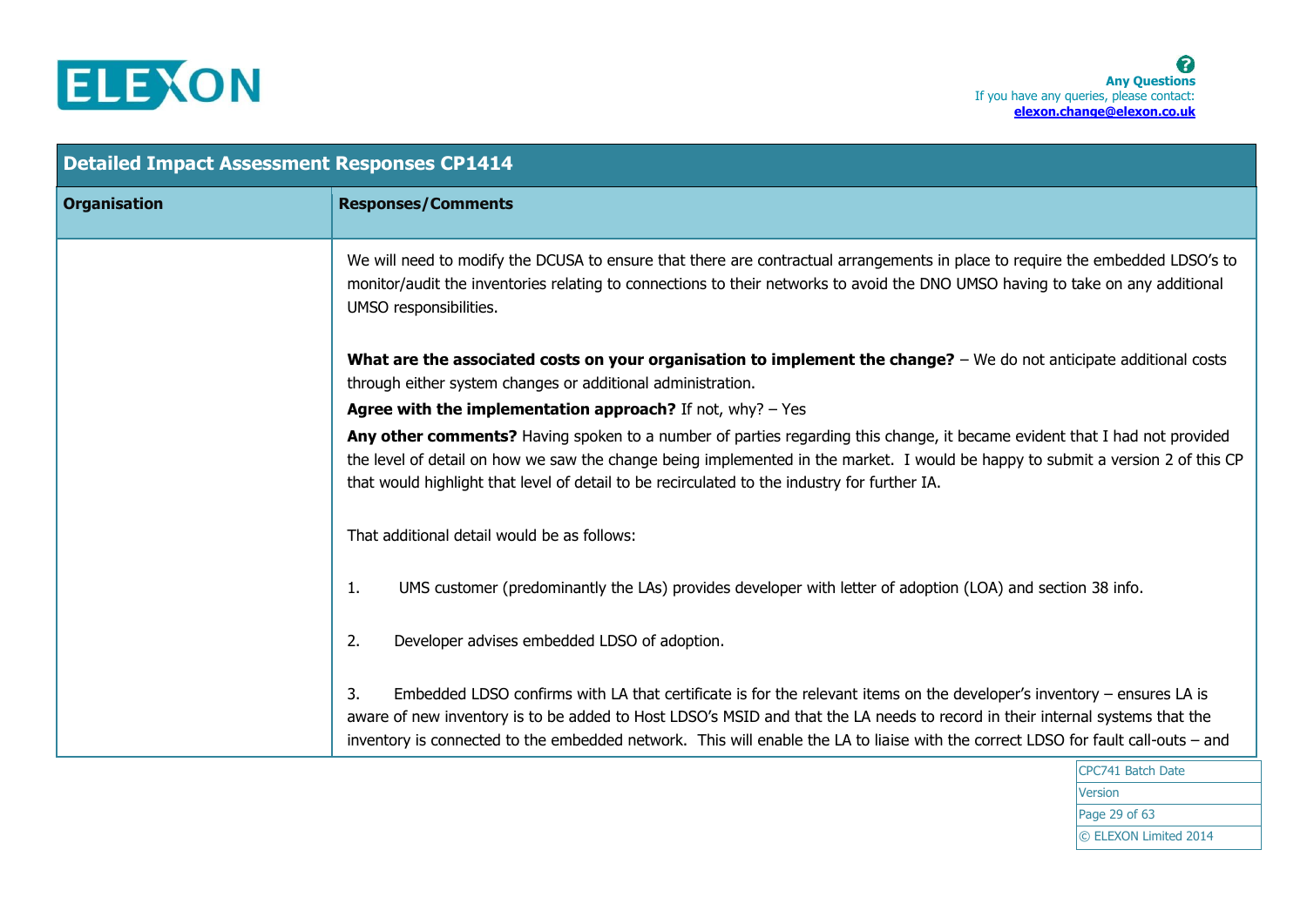

| <b>Detailed Impact Assessment Responses CP1414</b> |                                                                                                                                                                                                                                                                                                                                                                                                |
|----------------------------------------------------|------------------------------------------------------------------------------------------------------------------------------------------------------------------------------------------------------------------------------------------------------------------------------------------------------------------------------------------------------------------------------------------------|
| <b>Organisation</b>                                | <b>Responses/Comments</b>                                                                                                                                                                                                                                                                                                                                                                      |
|                                                    | also enable the Host LDSO to check that the 'new' inventory items connected to the embedded network has appeared on the Host<br>LDSO's MSID inventory. This requires a field to be included on the LA's inventory submission to the Host LDSO that identifies<br>which network the UMS is connected to.                                                                                        |
|                                                    | Once all confirmed, embedded LDSO removes inventory from developer's MSID and sends UMS certificate to LA for<br>4.<br>validation (ensuring no gaps in transfer dates). The Host LDSO can also opt to have a copy of the UMS cert to check it appears on<br>the LA's updated inventory submission. No additional validation required.                                                          |
|                                                    | The embedded LDSO is responsible for continually validating the inventories that are adopted by the $LA$ – providing security<br>5.<br>to the Host LDSO that items appearing on their inventories are correct.                                                                                                                                                                                 |
|                                                    | There will be contractual obligations between LA and embedded LDSOs ensuring the LA is maintaining the inventories<br>6.<br>connected to embedded networks - covered off in Connection Agreements between embedded LDSO and LA. Connection<br>Agreements between Host LDSOs and LAs will not cover off inventories connected to embedded networks - hence the need for<br>separate agreements. |
|                                                    | 7.<br>Contractual arrangements ensuring the embedded LDSOs are monitoring/auditing those inventories will be covered off in<br>either the BCAs between LDSOs, or the DCUSA amended to put those obligations in place between LDSOs.                                                                                                                                                            |
|                                                    | Inter-distributor billing will be led by the embedded LDSO and covered off in DCUSA changes to Portfolio Billing Schedule<br>8.                                                                                                                                                                                                                                                                |

CPC741 Batch Date **Version** Page 30 of 63 © ELEXON Limited 2014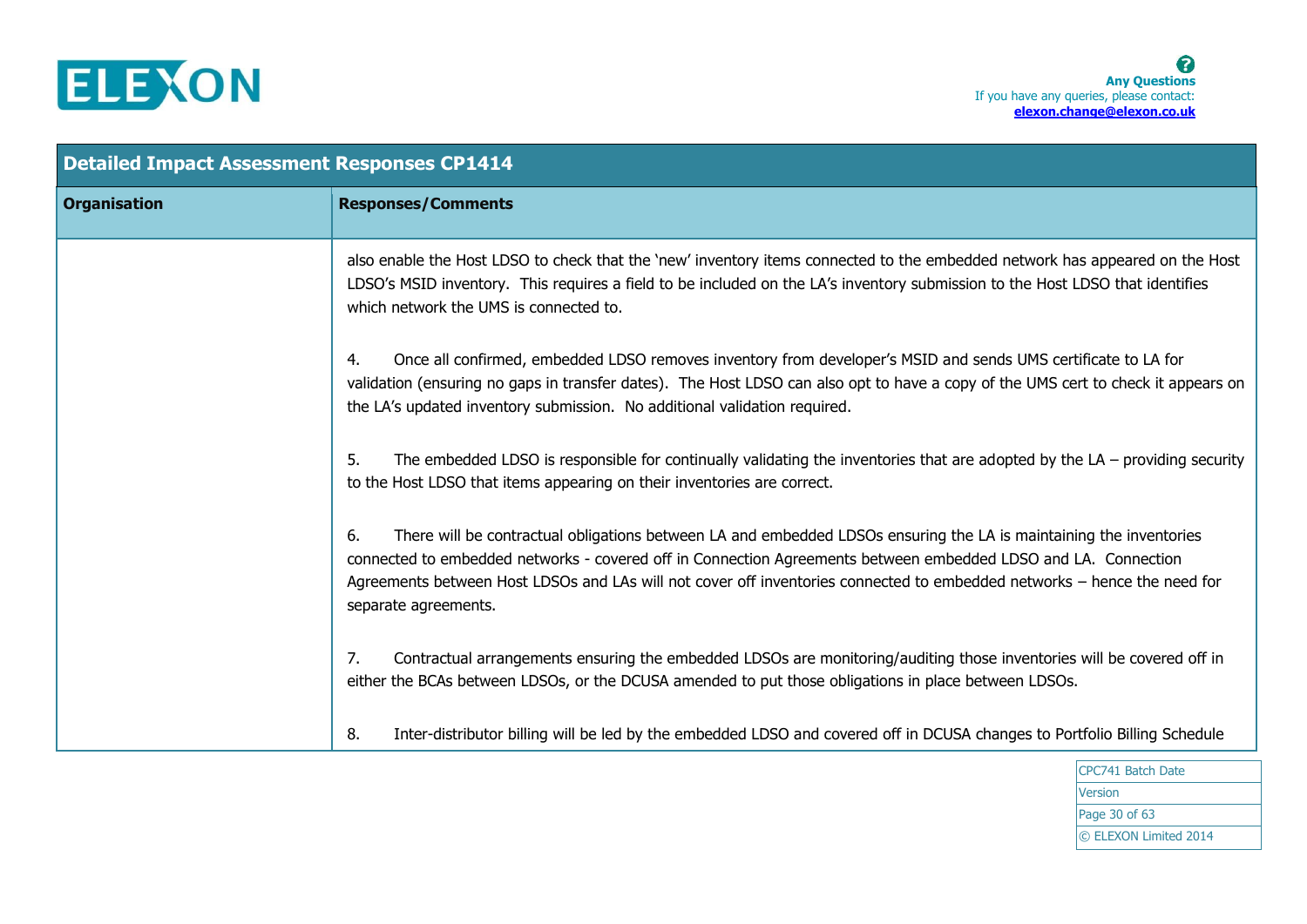

| <b>Detailed Impact Assessment Responses CP1414</b> |                                                                                                                                                                                                                                                                                                                                                                                                                                                                                                                          |
|----------------------------------------------------|--------------------------------------------------------------------------------------------------------------------------------------------------------------------------------------------------------------------------------------------------------------------------------------------------------------------------------------------------------------------------------------------------------------------------------------------------------------------------------------------------------------------------|
| <b>Organisation</b>                                | <b>Responses/Comments</b>                                                                                                                                                                                                                                                                                                                                                                                                                                                                                                |
|                                                    | and possible 'Nested Networks' schedules of DCUSA.                                                                                                                                                                                                                                                                                                                                                                                                                                                                       |
| Wigan Council                                      | Do you agree with the proposed changes? Yes, Wigan Council would support the proposal to trade its UMS under a single<br>MSID, by the use of a combined inventory.                                                                                                                                                                                                                                                                                                                                                       |
|                                                    | The present method of working, where separate inventories are submitted for each LDSO's system will add a significant burden<br>to Authorities in terms of administration of the monthly inventory processing and additional cost of Meter Administration services<br>for processing multiple inventories.                                                                                                                                                                                                               |
|                                                    | This would appear to be an unforeseen penalty for local Authorities from the use of competition in the market and treats UMS end<br>customers at a disadvantage to metered end customers, who consume energy transported along the same LDSO network systems.                                                                                                                                                                                                                                                            |
|                                                    | Additionally, the present low energy consumption profiles associated with street lighting units connected to these (IDNO) systems<br>can prevent Authorities from taking advantage of procuring energy through an HH or CMS (particularly for multiple stage dimming)<br>arrangement. The outcome of this is the use of EAC profiles, which invariably result in higher unit cost per kWh and are not<br>conducive to allowing Authorities to operate street lighting installations in the most energy efficient manner. |
|                                                    | This approach may also cause problems for those Authorities who qualify for the Carbon Efficiency Scheme (CRC) as there is a<br>stipulation for street lighting UMS energy to be consumed through HH arrangements.                                                                                                                                                                                                                                                                                                       |

CPC741 Batch Date Version Page 31 of 63 © ELEXON Limited 2014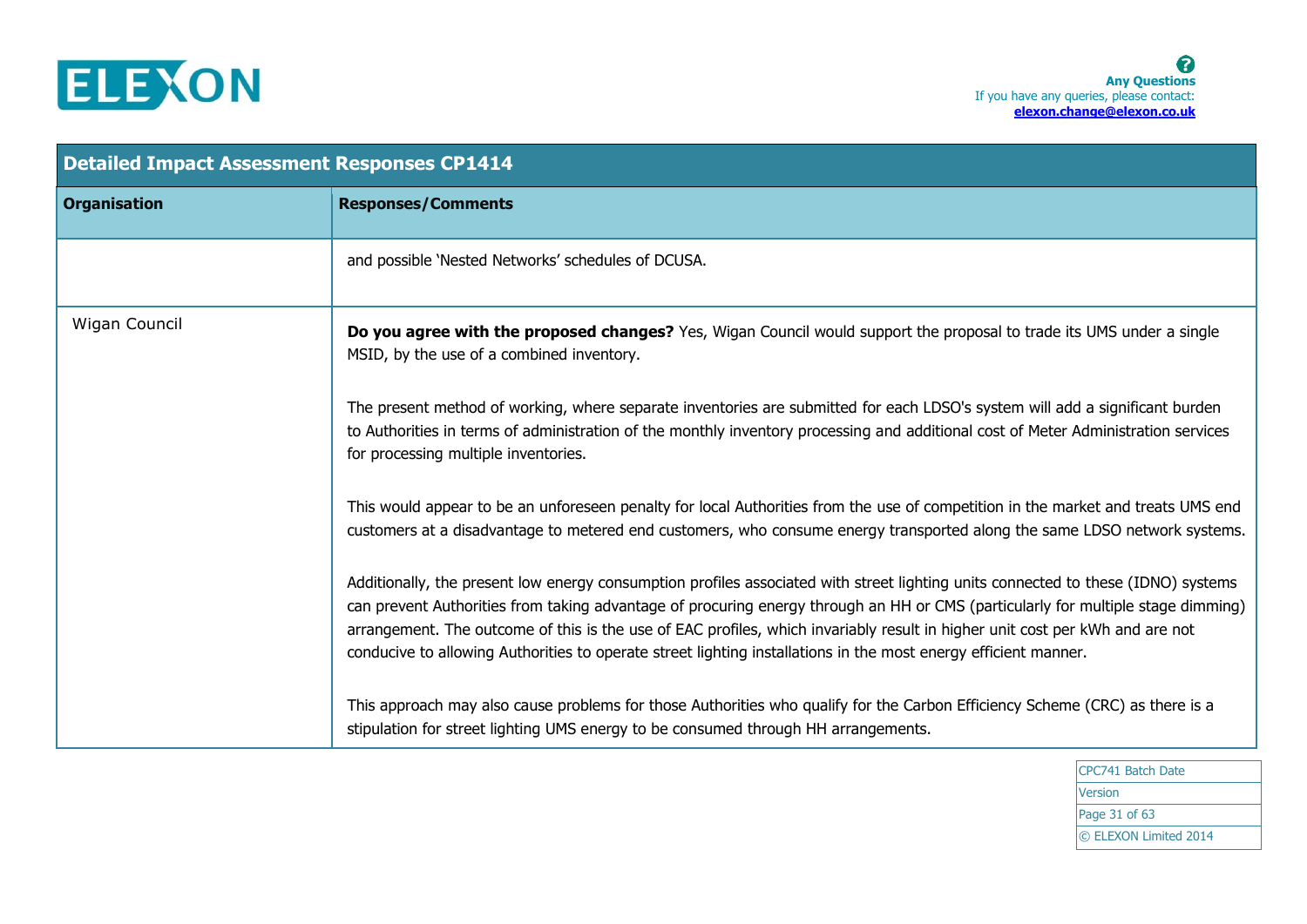

| <b>Detailed Impact Assessment Responses CP1414</b> |                                                                                                                                                                                                                                                                                                                                                      |
|----------------------------------------------------|------------------------------------------------------------------------------------------------------------------------------------------------------------------------------------------------------------------------------------------------------------------------------------------------------------------------------------------------------|
| <b>Organisation</b>                                | <b>Responses/Comments</b>                                                                                                                                                                                                                                                                                                                            |
|                                                    | As a consequence Authorities have perceived the 'competition' in allowing developers to commission IDNO systems as having little<br>or no benefits for them as the end customer, which has caused problems in the adoption process for new developments.<br>The above issues would only increase over time with the future growth of IDNO's.         |
|                                                    | The proposed change to allow Authorities to submit a single 'combined' inventory that identifies street lighting equipment<br>connected to each LDSO for the purpose of DuOS charges etc. would be a pragmatic and practical solution that would offer the<br>most efficient method of working for Authorities as the end customer, in this process. |
|                                                    | <b>How is your organisation impacted?</b> - Wigan Council (local Authority) maintains a street lighting inventory management<br>system that collects data to identify the LDSO which connects into its street lighting equipment. As such there would be no impact<br>in this respect.                                                               |
|                                                    | There would be a minor change required to the monthly inventory data file submitted to the LDSO/MA, with the use of an<br>additional data field required to identify the LDSO, which would not be considered to be significant.                                                                                                                      |
|                                                    | What are the associated costs on your organisation to implement the change? $-1$ am not aware that Wigan Council<br>(local Authority) would incur any additional cost, if the proposal was implemented.<br>Agree with the implementation approach? If not, why? $-$ Yes, Wigan Council would support the proposed implementation                     |

CPC741 Batch Date **Version** Page 32 of 63 © ELEXON Limited 2014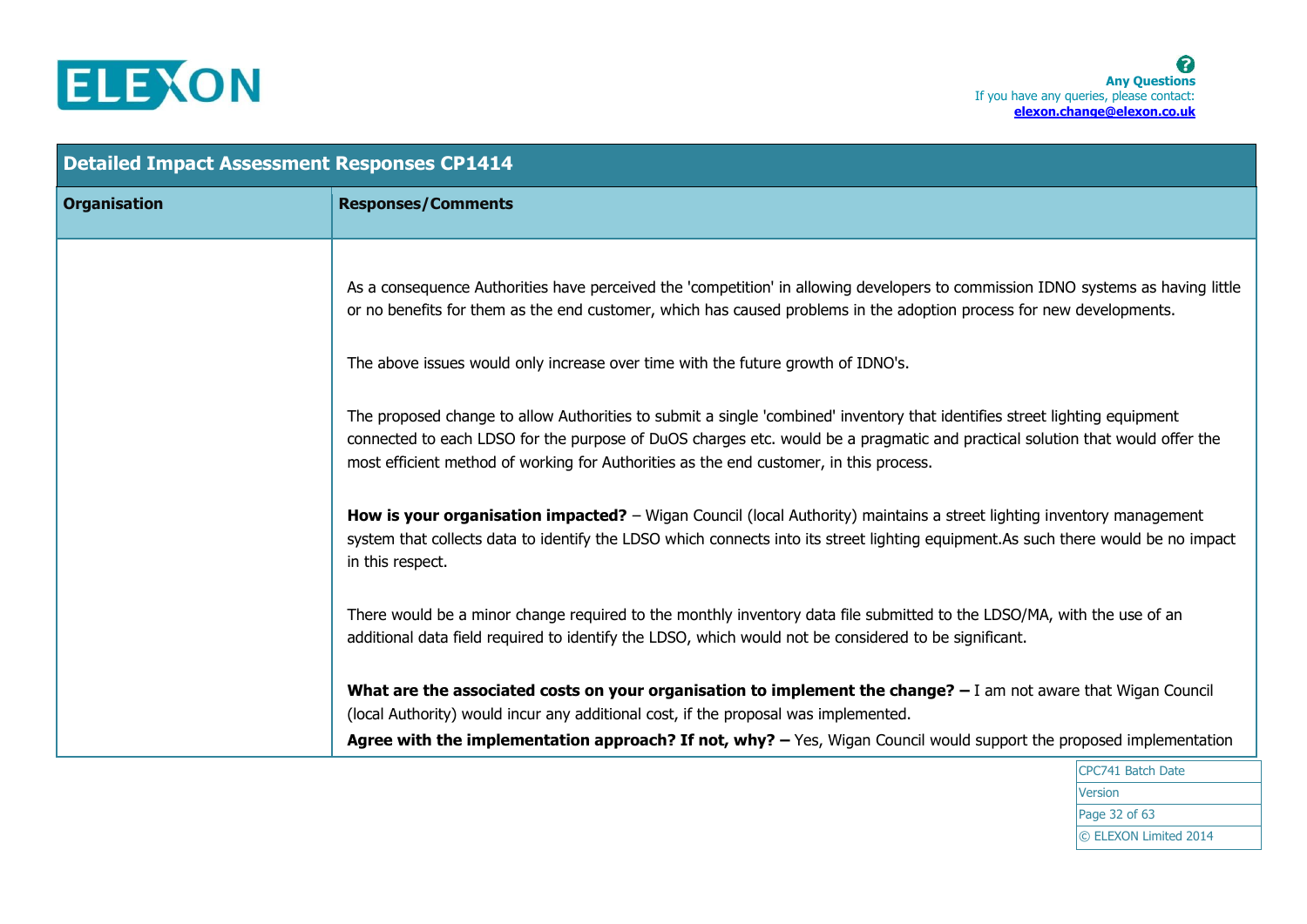

| <b>Detailed Impact Assessment Responses CP1414</b> |                                                                                                                                                                                                                                                                                                                                                                                                                                                                                                                          |
|----------------------------------------------------|--------------------------------------------------------------------------------------------------------------------------------------------------------------------------------------------------------------------------------------------------------------------------------------------------------------------------------------------------------------------------------------------------------------------------------------------------------------------------------------------------------------------------|
| <b>Organisation</b>                                | <b>Responses/Comments</b>                                                                                                                                                                                                                                                                                                                                                                                                                                                                                                |
|                                                    | date by 6 November 2014, to trade its UMS under a single MSID, by the use of a combined inventory.                                                                                                                                                                                                                                                                                                                                                                                                                       |
|                                                    | This would ensure that Wigan Council could deliver its street lighting service in the most efficient manner.                                                                                                                                                                                                                                                                                                                                                                                                             |
| Sunderland City Council                            | Do you agree with the change? Agree, Sunderland City Council would support the proposal to submit combined inventories for<br>its UMS services.                                                                                                                                                                                                                                                                                                                                                                          |
|                                                    | The present method of working, where separate inventories are submitted for each LDSO's system will add a significant burden to<br>Authorities in terms of administration of the inventory processing and additional cost of Meter Administration services for<br>processing multiple inventories.                                                                                                                                                                                                                       |
|                                                    | This would appear to be an unforeseen penalty for local Authorities from the use of competition in the market and treats UMS end<br>customers at a disadvantage to metered end customers.                                                                                                                                                                                                                                                                                                                                |
|                                                    | Additionally, the present low energy consumption profiles associated with street lighting units connected to these (IDNO) systems<br>can prevent Authorities from taking advantage of procuring energy through an HH or CMS (particularly for multiple stage dimming)<br>arrangement. The outcome of this is the use of EAC profiles, which invariably result in higher unit cost per kWh and are not<br>conducive to allowing Authorities to operate street lighting installations in the most energy efficient manner. |
|                                                    | This approach may also cause problems for those Authorities who qualify for the Carbon Efficiency Scheme (CRC) as there is a                                                                                                                                                                                                                                                                                                                                                                                             |

CPC741 Batch Date Version Page 33 of 63 © ELEXON Limited 2014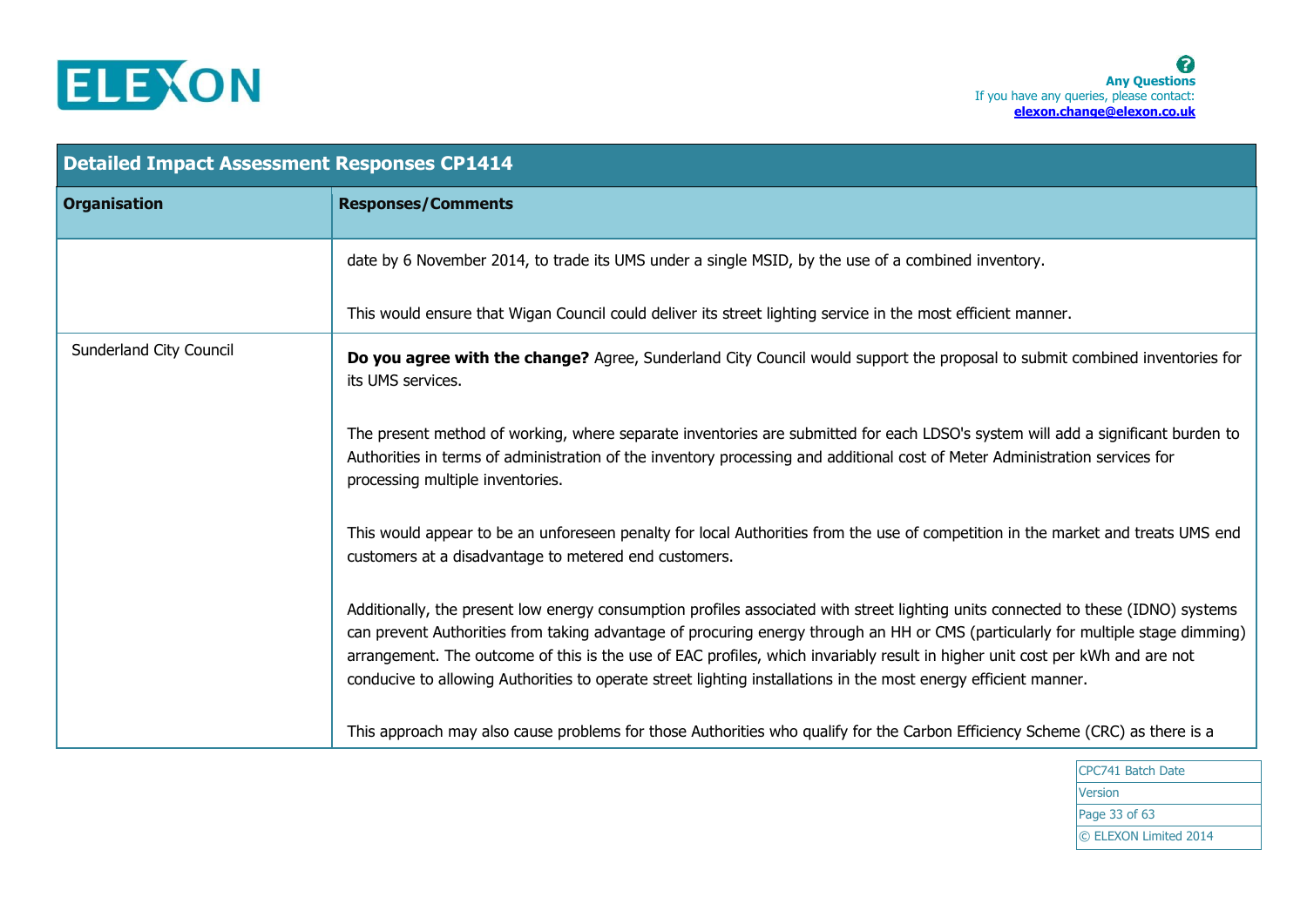

| <b>Detailed Impact Assessment Responses CP1414</b> |                                                                                                                                                                                                                                                                                                                                                      |
|----------------------------------------------------|------------------------------------------------------------------------------------------------------------------------------------------------------------------------------------------------------------------------------------------------------------------------------------------------------------------------------------------------------|
| <b>Organisation</b>                                | <b>Responses/Comments</b>                                                                                                                                                                                                                                                                                                                            |
|                                                    | stipulation for street lighting UMS energy to be consumed through HH arrangements.                                                                                                                                                                                                                                                                   |
|                                                    | As a consequence Authorities have perceived the 'competition' in allowing developers to commission IDNO systems as having little<br>or no benefits for them as the end customer, which has caused problems in the adoption process for new developments.                                                                                             |
|                                                    | The above issues would only increase over time with the future growth of IDNO's.                                                                                                                                                                                                                                                                     |
|                                                    | The proposed change to allow Authorities to submit a single 'combined' inventory that identifies street lighting equipment<br>connected to each LDSO for the purpose of DuOS charges etc. would be a pragmatic and practical solution that would offer the<br>most efficient method of working for Authorities as the end customer, in this process. |
|                                                    | How is your organisation impacted? - Sunderland City Council maintains a street lighting inventory management system that<br>collects data to identify the LDSO which connects into its street lighting equipment. As such there would be no impact in this<br>respect.                                                                              |
|                                                    | There would be a minor change required to the inventory data file submitted to the LDSO, with the use of an additional data field<br>required to identify the LDSO, which would not be considered to be significant.                                                                                                                                 |
|                                                    | What are the associated costs on your organisation to implement the change? - I am not aware that Sunderland City<br>Council would incur any additional cost, if the proposal was implemented.                                                                                                                                                       |
|                                                    | Agree with the implementation approach? If not, why? $-$ Yes, Sunderland City Council would support the proposed<br>implementation date by 6 November 2014, to trade its UMS under a single MSID, by the use of a combined inventory.                                                                                                                |

CPC741 Batch Date **Version** Page 34 of 63 © ELEXON Limited 2014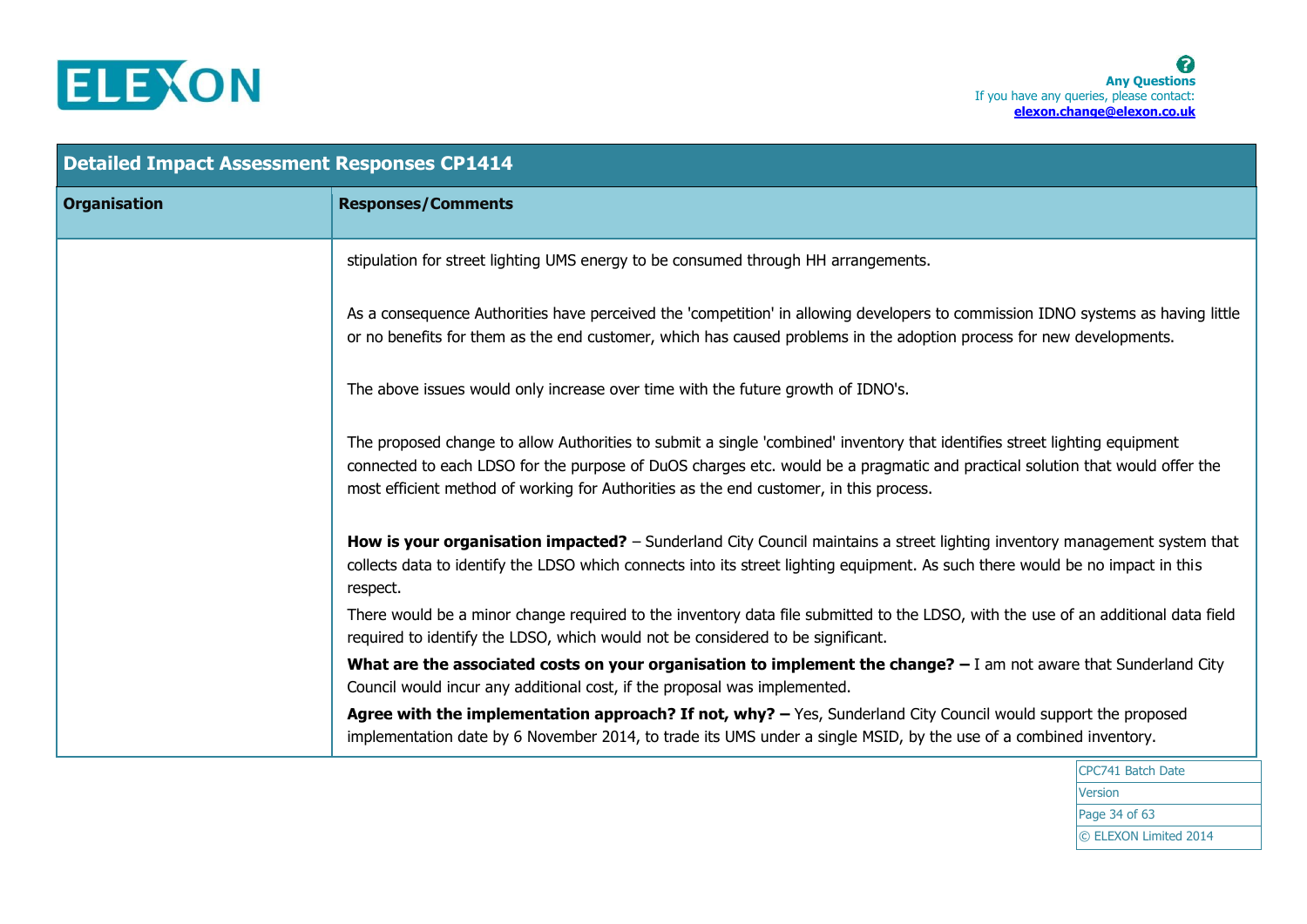

| <b>Detailed Impact Assessment Responses CP1414</b> |                                                                                                                                                                                                                                                                                                                                                                 |
|----------------------------------------------------|-----------------------------------------------------------------------------------------------------------------------------------------------------------------------------------------------------------------------------------------------------------------------------------------------------------------------------------------------------------------|
| <b>Organisation</b>                                | <b>Responses/Comments</b>                                                                                                                                                                                                                                                                                                                                       |
|                                                    | This would ensure that Sunderland City Council could deliver its street lighting service in the most efficient manner.<br>Any other comments?                                                                                                                                                                                                                   |
| Hampshire County Council                           | <b>Do you agree with the change?</b> Yes – this would simplify data extraction and billing for local authorities. This would also reduce<br>costs                                                                                                                                                                                                               |
|                                                    | <b>How is your organisation impacted?</b> – This would encourage competitive rates from preferred suppliers as the IDNO inventory<br>can be added to the existing DNO MPAN and therefore applying the same rates.                                                                                                                                               |
|                                                    | Additional MPAN charges and Meter Administrator charges will be avoided with the use of the existing DNO MPAN                                                                                                                                                                                                                                                   |
|                                                    | as IDNO inventories too small to warrant HH trading, with the new arrangement, we can take advantage of the Pseudo HH MPAN                                                                                                                                                                                                                                      |
|                                                    | The change improves the Settlement process overall and has less impact than current arrangements. The consumption being so<br>low on IDNO MPANs, leading to consumption in kWh not appearing in the 3 decimal MWh fields in the industry billing flows,<br>meaning that the IDNO cannot charge the Supplier and the DNO cannot charge the IDNO for consumption. |
|                                                    | This change would allow using preferred supplied as current supplier cannot take on IDNO MPAN due to low thresholds and/or<br>unable to support IDNO MPANs.                                                                                                                                                                                                     |
|                                                    | This change also put governance around what is already happening in the industry $-$ customers accidentally and also purposely<br>adding IDNO inventories on DNO MPANs.                                                                                                                                                                                         |
|                                                    | What are the associated costs on your organisation to implement the change? - This change would not be onerous and<br>would allow to be implemented without any additional costs                                                                                                                                                                                |
|                                                    | Agree with the implementation approach? If not, why? $-$ Yes $-$ we would be looking for implementation as soon as<br>practicable.                                                                                                                                                                                                                              |

CPC741 Batch Date Version Page 35 of 63 © ELEXON Limited 2014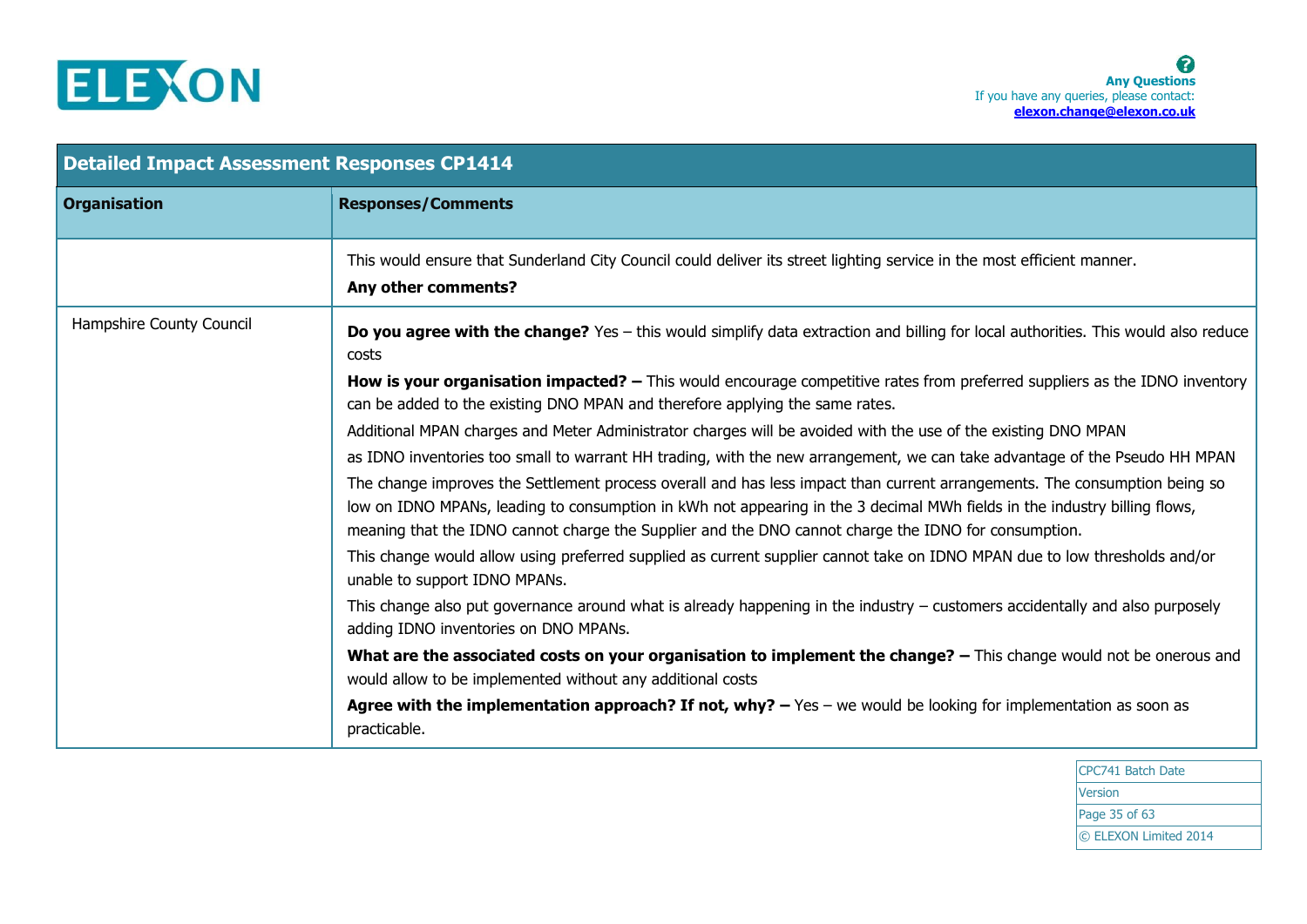

| <b>Detailed Impact Assessment Responses CP1414</b>        |                                                                                                                                                                                                                                                                                                                                                                                                                                                                                                                                                                                                                                                                                                                                                                                                                                                                                                                                                                                                                                 |
|-----------------------------------------------------------|---------------------------------------------------------------------------------------------------------------------------------------------------------------------------------------------------------------------------------------------------------------------------------------------------------------------------------------------------------------------------------------------------------------------------------------------------------------------------------------------------------------------------------------------------------------------------------------------------------------------------------------------------------------------------------------------------------------------------------------------------------------------------------------------------------------------------------------------------------------------------------------------------------------------------------------------------------------------------------------------------------------------------------|
| <b>Organisation</b>                                       | <b>Responses/Comments</b>                                                                                                                                                                                                                                                                                                                                                                                                                                                                                                                                                                                                                                                                                                                                                                                                                                                                                                                                                                                                       |
|                                                           | Any other comments?                                                                                                                                                                                                                                                                                                                                                                                                                                                                                                                                                                                                                                                                                                                                                                                                                                                                                                                                                                                                             |
| City of Wakefield Metropolitan<br><b>District Council</b> | Do you agree with the proposed changes? Response - Yes - as it maintains a simple clear method of data submission with<br>the burden of responsibility allocated to the appropriate parties. This also ensures that given austerity measures within Local<br>Government that the Local Authority is not absorbing addition workload and its associated costs.<br>How is your organisation impacted? – Response - This change notice mitigates the potential for additional agent and<br>settlement charges along with the increase in staff time required to collate and verify the inventory submission. (i.e. Additional<br>MPAN and MA charges are mitigated with the use of the existing DNO MPAN). If this change notice is rejected the ability is lost to:<br>Take advantage of the Pseudo metering on the HH MPAN, as IDNO inventories are individually too small to warrant HH<br>trading.<br>Allow the IDNO to charge the Supplier, and the DNO to charge the IDNO for consumption. This is due to the possibility of |
|                                                           | very low consumption figures on the IDNO MPANs which would in all likelihood lead to consumption measured in kWh not<br>appearing in the 3 decimal places MWh fields in the industry billing flows.<br>In addition this change also puts governance around how customers should record and manage DNO and IDNO items on their<br>inventories.<br>What are the associated costs on your organisation to implement the change? - Cost in our view would be minimal to<br>identify iDNO asset on the existing inventory.<br>Agree with the implementation approach? If not, why? - Yes. Required urgently.                                                                                                                                                                                                                                                                                                                                                                                                                         |

CPC741 Batch Date Version Page 36 of 63 © ELEXON Limited 2014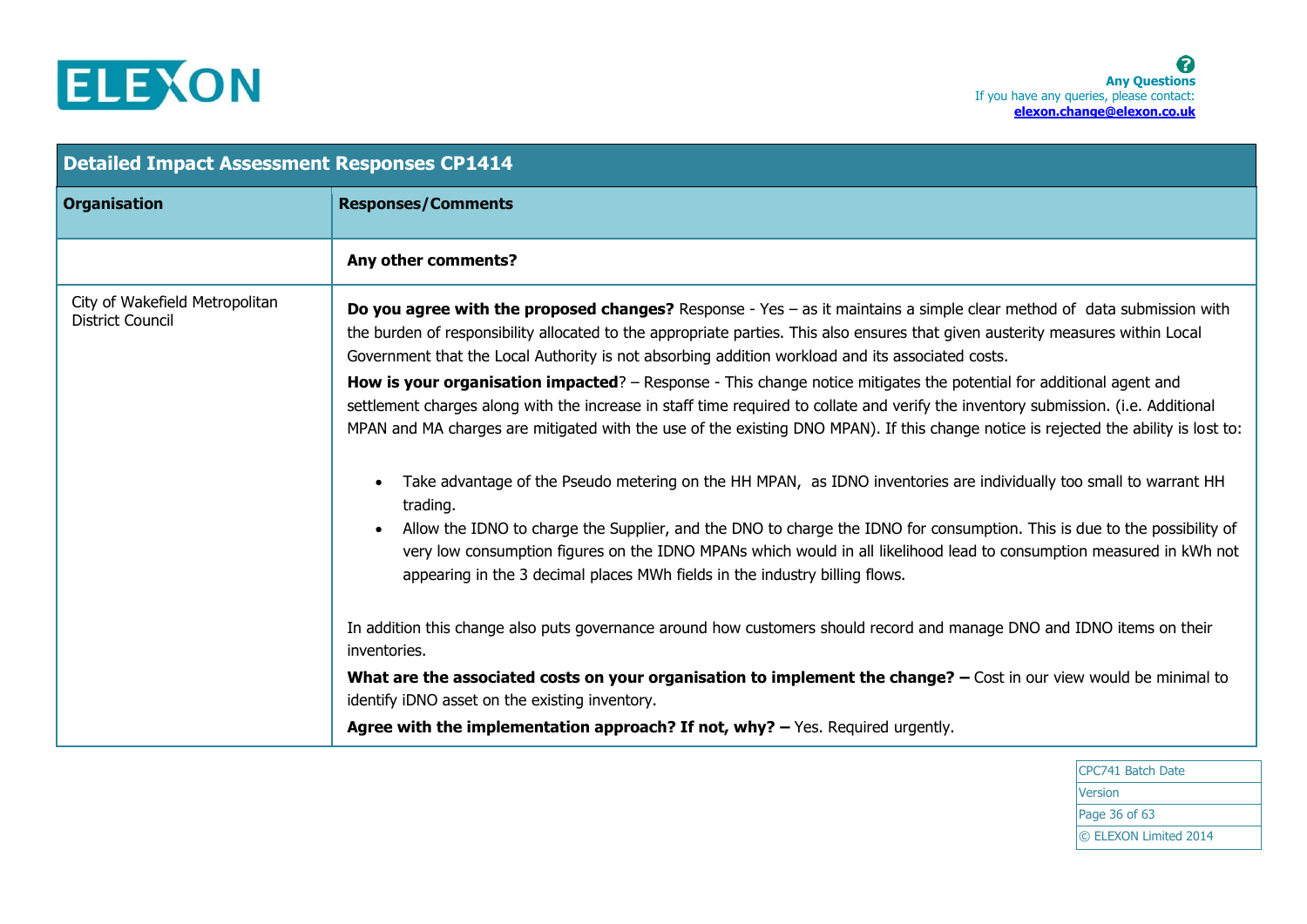

| <b>Detailed Impact Assessment Responses CP1414</b> |                                                                                                                                                                                                                                                                                                                                                                                                                                                                                                                          |
|----------------------------------------------------|--------------------------------------------------------------------------------------------------------------------------------------------------------------------------------------------------------------------------------------------------------------------------------------------------------------------------------------------------------------------------------------------------------------------------------------------------------------------------------------------------------------------------|
| <b>Organisation</b>                                | <b>Responses/Comments</b>                                                                                                                                                                                                                                                                                                                                                                                                                                                                                                |
|                                                    | Any other comments?<br>Amendments to BSCP must ensure that each iDNO is clearly identified on any inventory submission.<br>Channels of communication need to be written in to ensure that the closure of the developers MPAN reaches the Lighting<br>Authority in an accurate and timely manner.                                                                                                                                                                                                                         |
| South Gloucestershire Council                      | Do you agree with the change? South Gloucestershire Council would support the proposal to trade its UMS under a single<br>MSID, by the use of a combined inventory.                                                                                                                                                                                                                                                                                                                                                      |
|                                                    | The present method of working, where separate inventories are submitted for each LDSO's system will add a significant burden<br>to Authorities in terms of administration of the monthly inventory processing and additional cost of Meter Administration services<br>for processing multiple inventories.                                                                                                                                                                                                               |
|                                                    | This would appear to be an unforeseen penalty for local Authorities from the use of competition in the market and treats UMS end<br>customers at a disadvantage to metered end customers, who consume energy transported along the same LDSO network systems.                                                                                                                                                                                                                                                            |
|                                                    | Additionally, the present low energy consumption profiles associated with street lighting units connected to these (IDNO) systems<br>can prevent Authorities from taking advantage of procuring energy through an HH or CMS (particularly for multiple stage dimming)<br>arrangement. The outcome of this is the use of EAC profiles, which invariably result in higher unit cost per kWh and are not<br>conducive to allowing Authorities to operate street lighting installations in the most energy efficient manner. |
|                                                    | This approach may also cause problems for those Authorities who qualify for the Carbon Efficiency Scheme (CRC) as there is a                                                                                                                                                                                                                                                                                                                                                                                             |

CPC741 Batch Date **Version** Page 37 of 63 © ELEXON Limited 2014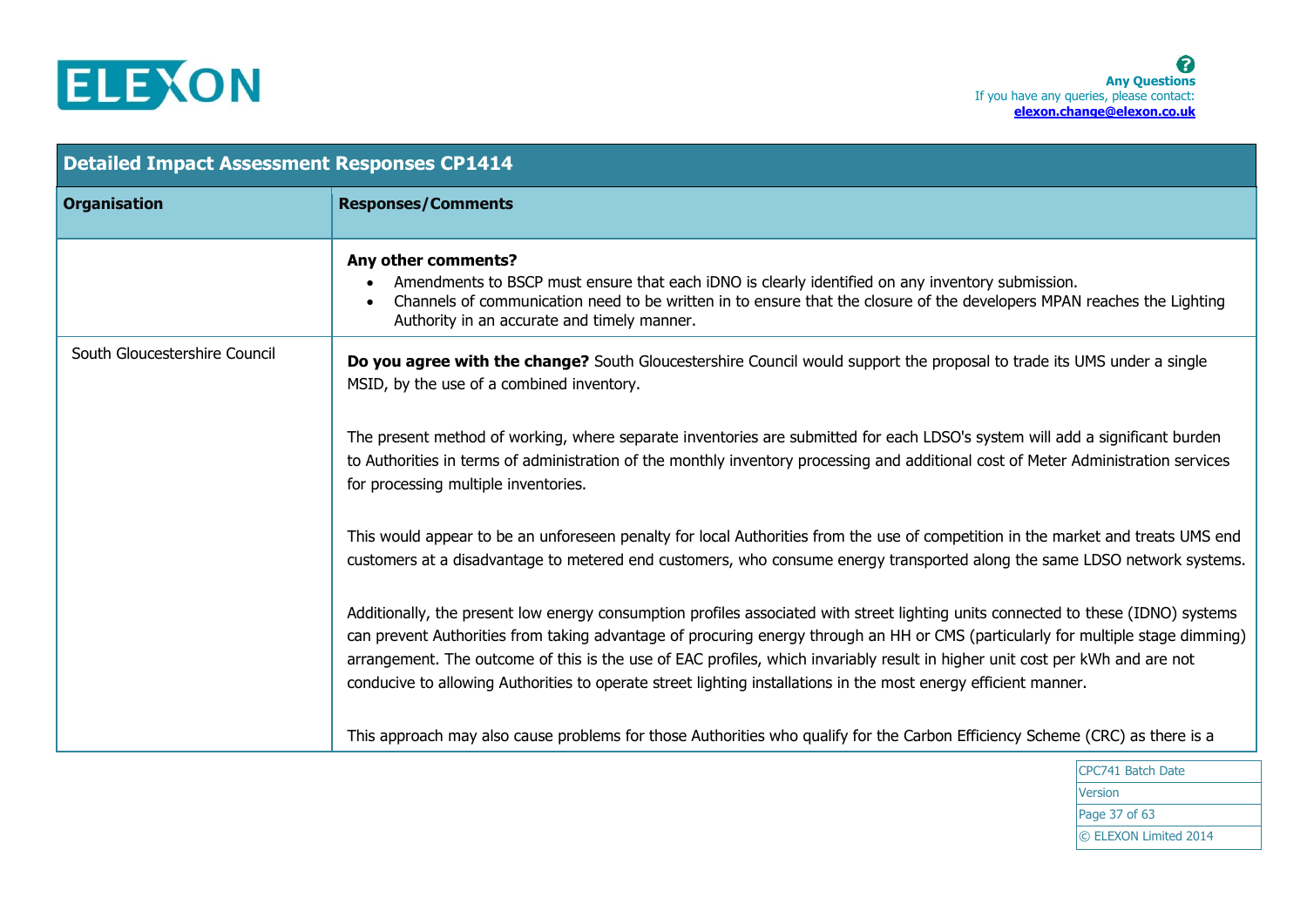

| <b>Detailed Impact Assessment Responses CP1414</b> |                                                                                                                                                                                                                                                                                                                                                                                               |
|----------------------------------------------------|-----------------------------------------------------------------------------------------------------------------------------------------------------------------------------------------------------------------------------------------------------------------------------------------------------------------------------------------------------------------------------------------------|
| <b>Organisation</b>                                | <b>Responses/Comments</b>                                                                                                                                                                                                                                                                                                                                                                     |
|                                                    | stipulation for street lighting UMS energy to be consumed through HH arrangements.                                                                                                                                                                                                                                                                                                            |
|                                                    | As a consequence Authorities have perceived the 'competition' in allowing developers to commission IDNO systems as having little<br>or no benefits for them as the end customer, which has caused problems in the adoption process for new developments.                                                                                                                                      |
|                                                    | The above issues would only increase over time with the future growth of IDNO's.                                                                                                                                                                                                                                                                                                              |
|                                                    | The proposed change to allow Authorities to submit a single 'combined' inventory that identifies street lighting equipment<br>connected to each LDSO for the purpose of DuOS charges etc. would be a pragmatic and practical solution that would offer the<br>most efficient method of working for Authorities as the end user and value for money to the Council tax payer, in this process. |
|                                                    | How is your organisation impacted? South Gloucestershire Council (local Authority) maintains a street lighting inventory<br>management system that collects data to identify the LDSO which connects into its street lighting equipment. As such there would<br>be no impact in this respect.                                                                                                 |
|                                                    | There would be a minor change required to the monthly inventory data file submitted to the LDSO/MA, with the use of an<br>additional data field required to identify the LDSO, which would not be considered to be significant.                                                                                                                                                               |
|                                                    | What are the associated costs on your organisation to implement the change? $- I$ am not aware that South<br>Gloucestershire Council (local Authority) would incur any additional cost, if the proposal was implemented.                                                                                                                                                                      |
|                                                    | CPC741 Batch Date                                                                                                                                                                                                                                                                                                                                                                             |

CPC741 Batch Date Version Page 38 of 63 © ELEXON Limited 2014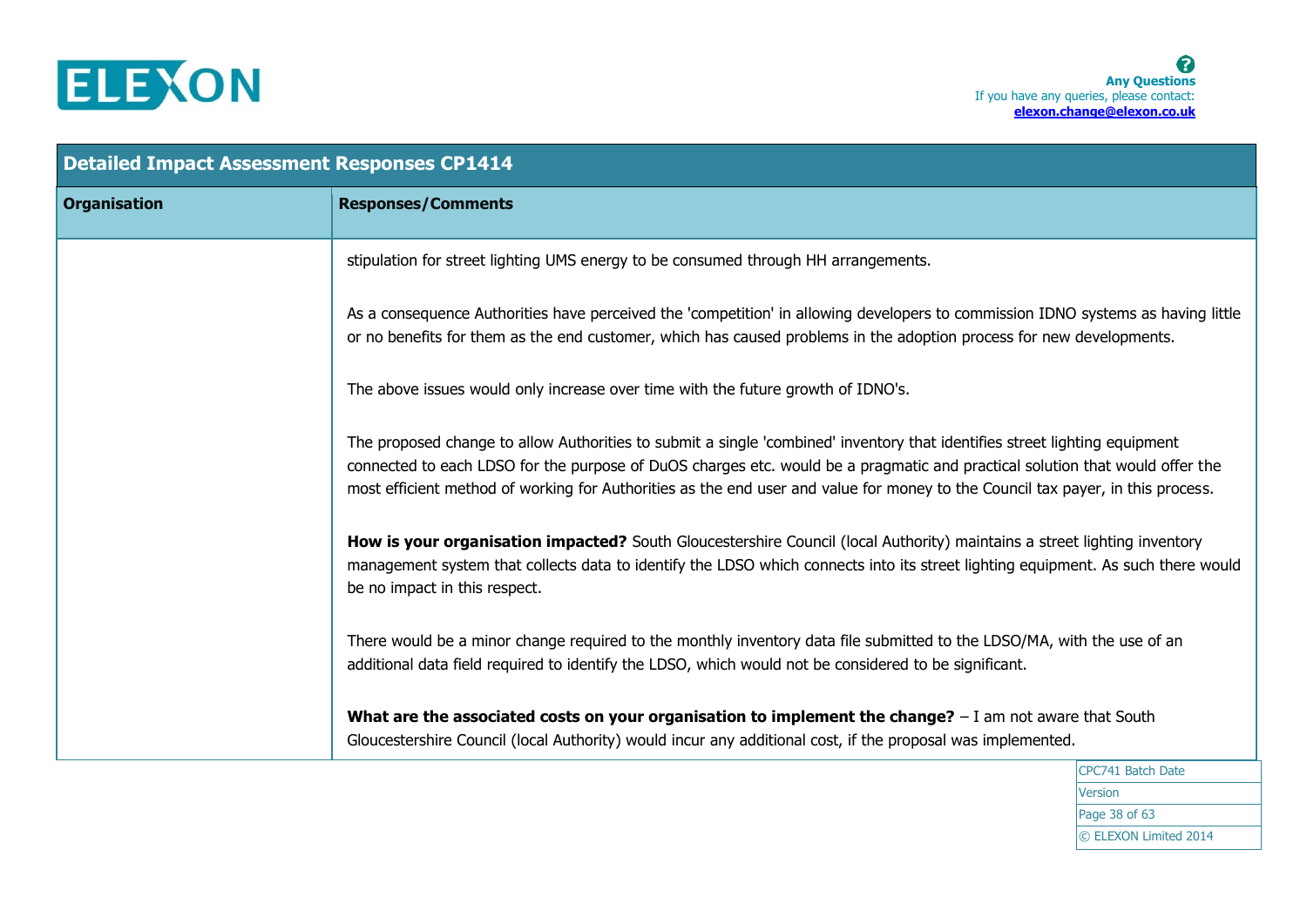

| <b>Detailed Impact Assessment Responses CP1414</b> |                                                                                                                                                                                                                                                                                                                                                                   |
|----------------------------------------------------|-------------------------------------------------------------------------------------------------------------------------------------------------------------------------------------------------------------------------------------------------------------------------------------------------------------------------------------------------------------------|
| <b>Organisation</b>                                | <b>Responses/Comments</b>                                                                                                                                                                                                                                                                                                                                         |
|                                                    | Do you agree with the implementation approach? Yes, South Gloucestershire Council would support the proposed<br>implementation date by 6 November 2014, to trade its UMS under a single MSID, by the use of a combined inventory.<br>This would ensure that South Gloucestershire Council could deliver its street lighting service in the most efficient manner. |
| Kirklees' Council                                  | Do you agree with the change? Yes I agree with the proposal. This will simplify the process for billing of consumption on<br>unmetered supplies. It will also reduce the additional meter administrator costs associated with multiple MPANs. Furthermore it will<br>enable HH UMS customers to combine all equipment on a single energy procurement contract.    |
|                                                    | How is your organisation impacted? - Kirklees Council would benefit from reduced Meter Administrator costs as a result of<br>utilising a combined inventory.                                                                                                                                                                                                      |
|                                                    | We currently maintain a detailed inventory of all unmetered equipment and we would need to make a minor amendment to our<br>inventory submission but this is a negligible amount of work.                                                                                                                                                                         |
|                                                    | Kirklees Council would be able to continue to trade all our UMS equipment under a single MPAN and therefore gain the advantage<br>of utilising our existing pseudo meter.                                                                                                                                                                                         |
|                                                    | What are the associated costs on your organisation to implement the change? - There would be no costs to Kirklees<br>Council if the proposed changes were implemented                                                                                                                                                                                             |
|                                                    | Agree with the implementation approach? If not, $why? - Yes$<br>Any other comments?                                                                                                                                                                                                                                                                               |

CPC741 Batch Date Version Page 39 of 63 © ELEXON Limited 2014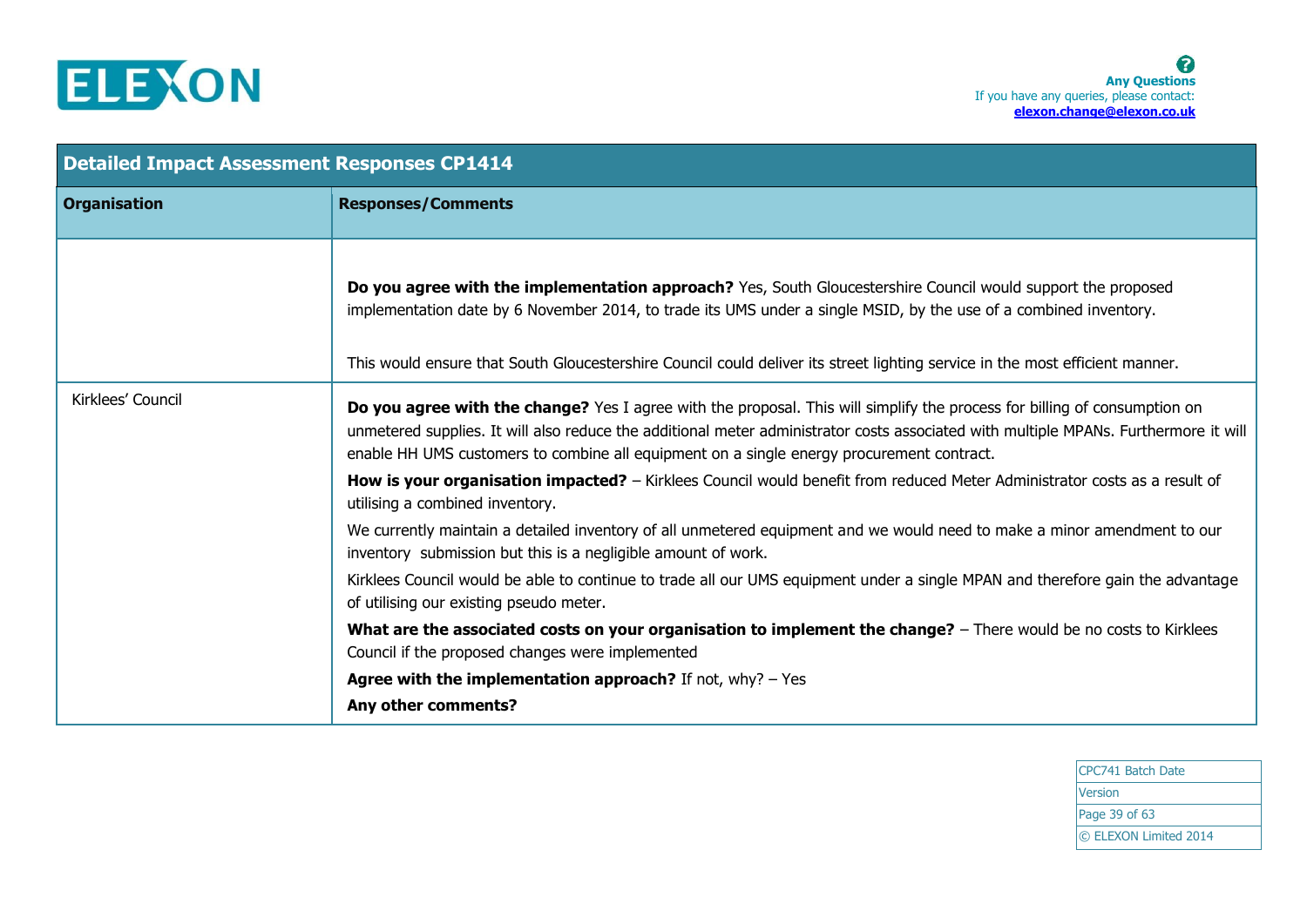

| <b>Detailed Impact Assessment Responses CP1414</b> |                                                                                                                                                                                                                                                                                                                                                                                                                                                                                                                                                                                                                                                                                                                                                                                                                                                                                                                                                                                                                                                                                                                                                                                            |  |
|----------------------------------------------------|--------------------------------------------------------------------------------------------------------------------------------------------------------------------------------------------------------------------------------------------------------------------------------------------------------------------------------------------------------------------------------------------------------------------------------------------------------------------------------------------------------------------------------------------------------------------------------------------------------------------------------------------------------------------------------------------------------------------------------------------------------------------------------------------------------------------------------------------------------------------------------------------------------------------------------------------------------------------------------------------------------------------------------------------------------------------------------------------------------------------------------------------------------------------------------------------|--|
| <b>Organisation</b>                                | <b>Responses/Comments</b>                                                                                                                                                                                                                                                                                                                                                                                                                                                                                                                                                                                                                                                                                                                                                                                                                                                                                                                                                                                                                                                                                                                                                                  |  |
| Lincolnshire County Council                        | Throughout the country SLAs put a huge resource into inventory preparation and update for their UMS equipment. While there is<br>aspiration to improve the efficiency of administering UMS inventories and submissions one should remember it is the accuracy of<br>the SLA inventory which is the key to success or failure to provide fair and transparent settlements. The more complications that<br>arise the less likely it is that inventories will be accurate.                                                                                                                                                                                                                                                                                                                                                                                                                                                                                                                                                                                                                                                                                                                    |  |
|                                                    | ELEXON are to be applauded for taking steps to enable the submission of a single inventory it appears to be a step toward<br>improving efficiency but, and it has to be said, the gains are negligible to most UMS customers. Since the majority of data is now<br>stored, retrieved and transmitted electronically it does not really matter how many MPANs there are since SLAs can arrange for<br>them all to be submitted to their MA efficiently on a single e-mail. Computers do the number crunching so perhaps it may not be<br>appropriate for ELEXON or ESP to justify changing SLA inventory submission processes on the grounds that SLAs will make tangible<br>efficiency or cost savings.                                                                                                                                                                                                                                                                                                                                                                                                                                                                                    |  |
|                                                    | Is not the case that although SLAs appreciate and use independent connections providers it is the exception rather than the rule<br>when an SLA chooses to employ IDNO services. Rather it is the case that SLAs have IDNO services covertly foisted onto them by<br>canny developers who are the sole beneficiary. Moves by SLAs to refuse to adopt IDNO connections are apparently thwarted<br>leaving SLAs with no choice except to accept, adopt and maintain the developers choice in perpetuity. When it comes to the<br>adoption of IDNO services it is in many cases left for the SLA to do the "running" and resolve ownership and inventory issues<br>particularly when both DNO and IDNO companies continue to neglect their own GS 88 guidance and fail to label their equipment or<br>even provide the street name where their equipment is located. GS 88 also places prospective unacceptable delays in the<br>DNO/IDNO response to deal with highway emergencies putting both the public at risk during the emergency and placing risk on<br>the Highway Authority who under the Highways Act 1980 have a duty of care to maintain the highway. For clarity most SLAs come |  |

CPC741 Batch Date **Version** Page 40 of 63 © ELEXON Limited 2014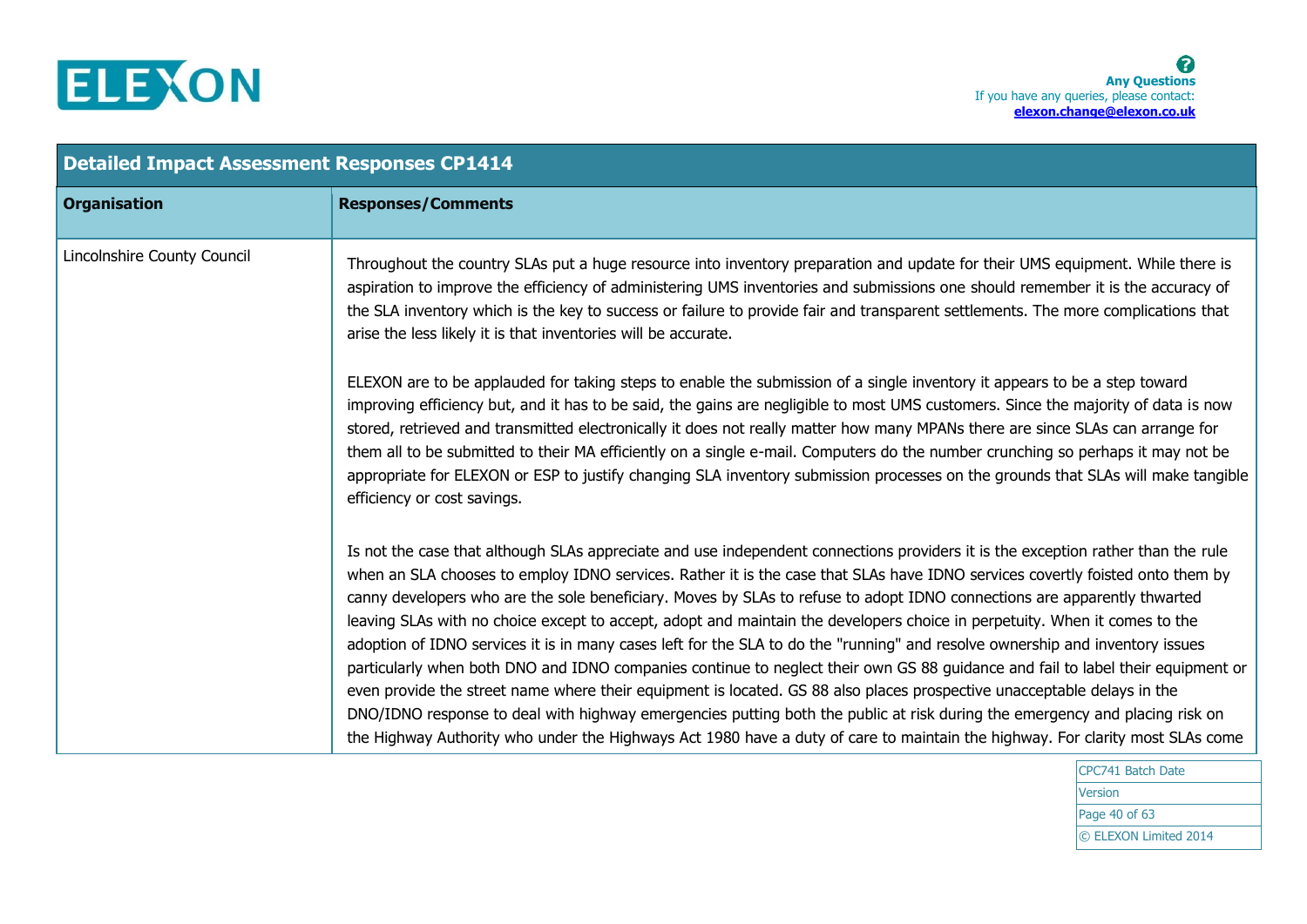

| <b>Detailed Impact Assessment Responses CP1414</b> |                                                                                                                                                                                                                                                                                                                                                                                                                                                                                                                                                                                                                                                                                                                                                                                                                                                                                                                                       |
|----------------------------------------------------|---------------------------------------------------------------------------------------------------------------------------------------------------------------------------------------------------------------------------------------------------------------------------------------------------------------------------------------------------------------------------------------------------------------------------------------------------------------------------------------------------------------------------------------------------------------------------------------------------------------------------------------------------------------------------------------------------------------------------------------------------------------------------------------------------------------------------------------------------------------------------------------------------------------------------------------|
| <b>Organisation</b>                                | <b>Responses/Comments</b>                                                                                                                                                                                                                                                                                                                                                                                                                                                                                                                                                                                                                                                                                                                                                                                                                                                                                                             |
|                                                    | under the highway authority. The costs of such divergence is met by the tax and council tax payers apparently for the benefit of<br>private companies.                                                                                                                                                                                                                                                                                                                                                                                                                                                                                                                                                                                                                                                                                                                                                                                |
|                                                    | A single inventory is likely to increase the work load of meter administrators the cost of which is met by SLAs. All additional costs<br>will by necessity be passed back through the processes and be met from the public purse again placing pressure on local authority<br>budgets. In addition implementation of CP1414 is likely to burden SLAs with additional initial set up costs incurred in developing<br>an understanding of the processes, amending their computerised inventory reports and embedding revised processes into their<br>operational and quality management systems. The key beneficiary is likely to be IDNO companies therefore as long as the proposal<br>remains as: "CP1414, which proposes to give UMS customers the option to trade their UMS connections from embedded<br>Distribution Systems under a single distribution MSID" and is OPTIONAL rather than obligatory the move will be supported. |
|                                                    | Looking to the future for IDNO unmetered connections for highway or proposed highway. It should be possible to enact legislation<br>to place a levy on developers for each unmetered IDNO connection. The levy should then be passed to the SLA as a commuted<br>sum to compensate them for the undertaking the tasks that result from IDNO connections from which developers profit and the<br>tax payer is burdened. This would go some way to restore a balance where developers will have a choice of connections provider<br>but not at public expense.                                                                                                                                                                                                                                                                                                                                                                          |
| East Sussex County Council                         | The proposed change to BSCP520 to enable UMS customers to trade their IDNO inventories on the host DNO's existing UMS<br>MPAN(s) is an essential progression to create a simple and efficient process for energy management.                                                                                                                                                                                                                                                                                                                                                                                                                                                                                                                                                                                                                                                                                                          |

CPC741 Batch Date Version Page 41 of 63 © ELEXON Limited 2014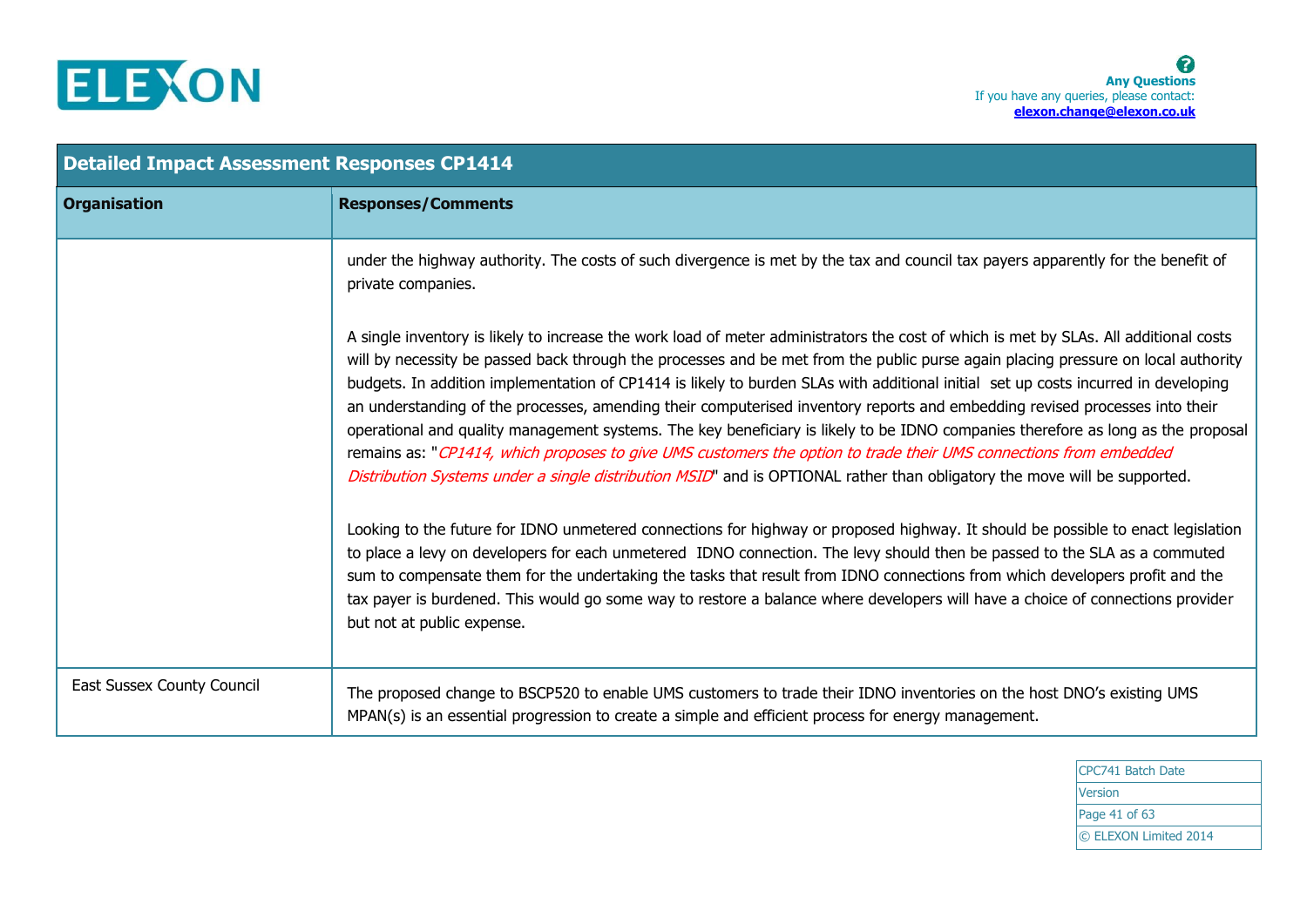

| <b>Detailed Impact Assessment Responses CP1414</b>      |                                                                                                                                                                                                                                                                                                                                                                                                                                                                                                                                                                                                                                                                                                                                                                                                                                                                                                                                                                                                                                                                                                                                                                                                  |
|---------------------------------------------------------|--------------------------------------------------------------------------------------------------------------------------------------------------------------------------------------------------------------------------------------------------------------------------------------------------------------------------------------------------------------------------------------------------------------------------------------------------------------------------------------------------------------------------------------------------------------------------------------------------------------------------------------------------------------------------------------------------------------------------------------------------------------------------------------------------------------------------------------------------------------------------------------------------------------------------------------------------------------------------------------------------------------------------------------------------------------------------------------------------------------------------------------------------------------------------------------------------|
| <b>Organisation</b>                                     | <b>Responses/Comments</b>                                                                                                                                                                                                                                                                                                                                                                                                                                                                                                                                                                                                                                                                                                                                                                                                                                                                                                                                                                                                                                                                                                                                                                        |
|                                                         | The processes outlined in the summary generally appear to be reasonable and logical although items below may require<br>amendment or further consideration (see specific comments).<br>Once all confirmed, IDNO removes inventory from developer's MPAN and sends UMS certificate to LA for validation<br>4.<br>(ensuring no gaps in transfer dates). The DNO can also opt to have a copy of the UMS cert to check it appears on the LA's<br>updated inventory submission. No additional validation required.<br>Comment - In my experience many connections on development sites are not declared and will only appear on any inventory when<br>adopted by the LA therefore no UMS certificate for IDNO to forward to LA.<br>The IDNO is responsible for continually validating the inventories that are adopted by the $LA$ - providing security to the<br>5.<br>DNO that items appearing on their inventories are correct.<br>Comment - Realistically the LA will validate the street lighting/traffic signals, illuminated street furniture inventory at adoption and<br>amend when changes are made. How will the IDNO validate inventories and will LA need to advise IDNO of any changes. |
| Eastern Power Networks plc<br>London Power Networks plc | Do you agree with the change? No.<br>We have not seen any actual evidence that a local authority has refused to adopt street lights connected to an Embedded LDSO                                                                                                                                                                                                                                                                                                                                                                                                                                                                                                                                                                                                                                                                                                                                                                                                                                                                                                                                                                                                                                |

CPC741 Batch Date Version Page 42 of 63 © ELEXON Limited 2014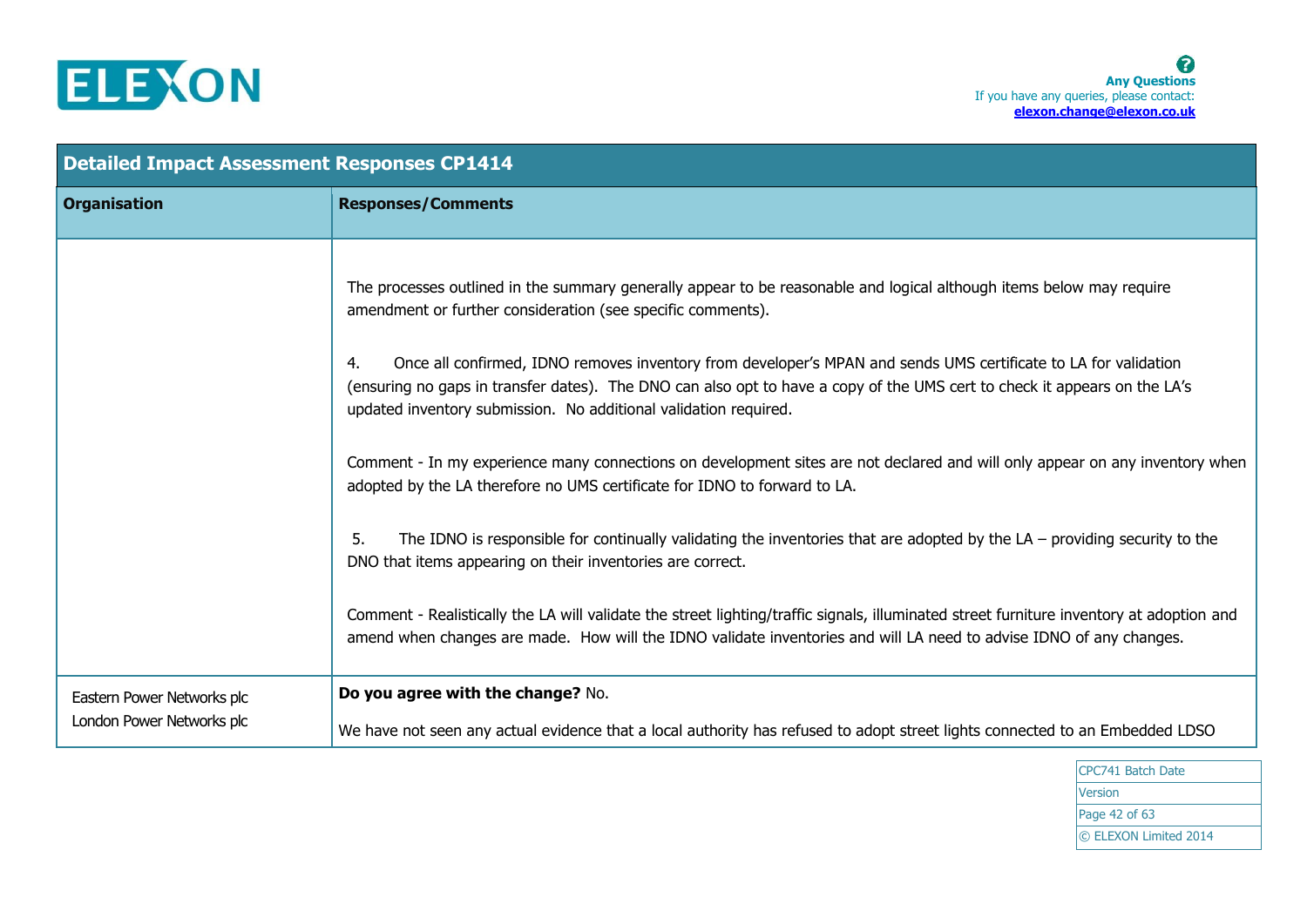

| <b>Detailed Impact Assessment Responses CP1414</b>                  |                                                                                                                                                                                                                                                                                                                                                                                                                                                                                                                                                                                                                                                                                                                                                                                                                    |  |
|---------------------------------------------------------------------|--------------------------------------------------------------------------------------------------------------------------------------------------------------------------------------------------------------------------------------------------------------------------------------------------------------------------------------------------------------------------------------------------------------------------------------------------------------------------------------------------------------------------------------------------------------------------------------------------------------------------------------------------------------------------------------------------------------------------------------------------------------------------------------------------------------------|--|
| <b>Organisation</b>                                                 | <b>Responses/Comments</b>                                                                                                                                                                                                                                                                                                                                                                                                                                                                                                                                                                                                                                                                                                                                                                                          |  |
| Southern Eastern Power Networks plc<br>UK Power Networks (IDNO) Ltd | network to support the need for this change. The Change Proposal (CP) does not clearly specify where all responsibilities lie and if<br>the change is adopted would impact Host LDSO processes resulting in an increased administration and validation burden.                                                                                                                                                                                                                                                                                                                                                                                                                                                                                                                                                     |  |
|                                                                     | BSCP520 would need careful consideration and a potential change to differentiate between the roles of Embedded LDSO and the<br>Host LDSO as each would have distinct responsibilities. In particular section 1.2.1 would need to be reviewed as the Host LDSO<br>under this change is responsible for putting data into settlements for equipment not connected to its network. Furthermore, it<br>should not become the Host LDSOs responsibility to ensure the accuracy of inventories that relate to equipment connected to<br>Embedded LDSOs networks. Moreover the Host LDSO must be able maintain the integrity of its own network connection data<br>through separation or differentiation from Embedded LDSO connection data.                                                                              |  |
|                                                                     | This change in isolation would appear to place obligations on the Host and Embedded LDSOs which they are currently unable to<br>fulfil as associated DCUSA changes are required to make this proposal workable. In particular a DCUSA change would be required<br>to introduce and define an agency agreement between Host LDSOs and Embedded LDSOs. Further DCUSA changes would be<br>required relating to the use of system charging methodology and the Host LDSOs relationship with suppliers, to permit the<br>invoicing of revenue over and above the Host LDSOs allowed duos revenue (the CP mentions improving inter-LDSO billing but it<br>cannot do that in isolation – step 9 of the outlined process cannot be achieved without changing DCUSA), and there will also need<br>to be changes to the NTC. |  |
|                                                                     | How is your organisation impacted? We would need to be able to identify the equipment connected to our network and to the<br>Embedded LDSO network - to maintain the integrity of our network connection data. To do this we would have to rely on the<br>customer to supply the correct information without any enforceable sanction on them. We would need to carry out more reporting<br>of units not assigned to our end exit points for this equipment.                                                                                                                                                                                                                                                                                                                                                       |  |
|                                                                     | The agency arrangements between Host LDSO and the Embedded LDSOs would require additional process and potentially                                                                                                                                                                                                                                                                                                                                                                                                                                                                                                                                                                                                                                                                                                  |  |

CPC741 Batch Date Version Page 43 of 63 © ELEXON Limited 2014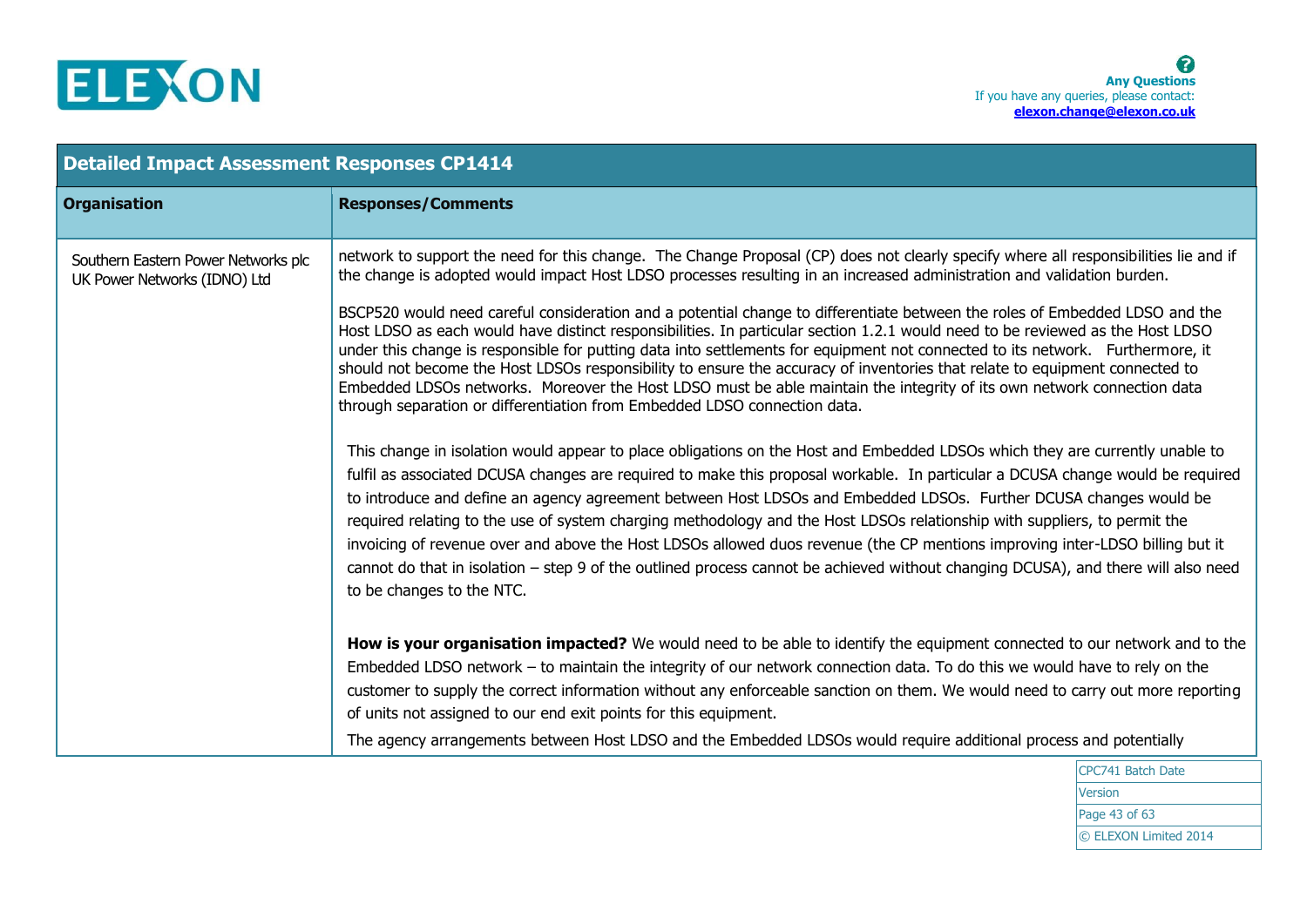

| <b>Detailed Impact Assessment Responses CP1414</b> |                                                                                                                                                                                                                                                                                                                                                                                                                                                                                                                                                                                                                                                                                                                                                                                                                                                                                                                      |
|----------------------------------------------------|----------------------------------------------------------------------------------------------------------------------------------------------------------------------------------------------------------------------------------------------------------------------------------------------------------------------------------------------------------------------------------------------------------------------------------------------------------------------------------------------------------------------------------------------------------------------------------------------------------------------------------------------------------------------------------------------------------------------------------------------------------------------------------------------------------------------------------------------------------------------------------------------------------------------|
| <b>Organisation</b>                                | <b>Responses/Comments</b>                                                                                                                                                                                                                                                                                                                                                                                                                                                                                                                                                                                                                                                                                                                                                                                                                                                                                            |
|                                                    | additional or changed IT systems.                                                                                                                                                                                                                                                                                                                                                                                                                                                                                                                                                                                                                                                                                                                                                                                                                                                                                    |
|                                                    | What are the associated costs on your organisation to implement the change? There would be costs associated to the<br>change including potential IT changes. We have not been able to fully study the impact of CP1414 in isolation. As mentioned<br>above associated DCUSA changes would be required and these would add to the cost of the change.                                                                                                                                                                                                                                                                                                                                                                                                                                                                                                                                                                 |
|                                                    | Agree with the implementation approach? If not, why? No. This change would move some responsibility from other parties<br>who have contractual obligations to each other onto the Host LDSOs. This change only becomes viable as and when contractual<br>obligations have been confirmed.                                                                                                                                                                                                                                                                                                                                                                                                                                                                                                                                                                                                                            |
|                                                    | Any other comments? It is unusual (unprecedented?) for units in settlement to be associated to the "wrong" MPAN or even the<br>"wrong" LDSO.                                                                                                                                                                                                                                                                                                                                                                                                                                                                                                                                                                                                                                                                                                                                                                         |
|                                                    | If this change is to proceed, we would wish to maintain the Embedded LDSOs inventory separately on a different MPAN in order to<br>maintain the accuracy and transparency of our own data. This is to maintain the integrity of Host LDSO connection data for auditing<br>and accounting purposes. Furthermore, it is unclear what controls would be introduced to prevent UMS apparatus being maintained<br>on the wrong inventory (or assigned to the wrong LDSO within a single inventory), to manage the risks of UMS apparatus not being<br>maintained on any inventory or being double counted. The Host LDSO will not be able to validate the reasonableness of data being<br>provided in respect of the Embedded LDSO apparatus and should not be expected to validate inventories against certificates issued<br>by Embedded LDSOs. Data ownership and responsibility for accuracy must be clearly defined. |
|                                                    | We also note that the use of CMS could make the ability to report accurately on consumption data for each LDSO within a shared<br>inventory very difficult.                                                                                                                                                                                                                                                                                                                                                                                                                                                                                                                                                                                                                                                                                                                                                          |

CPC741 Batch Date Version Page 44 of 63 © ELEXON Limited 2014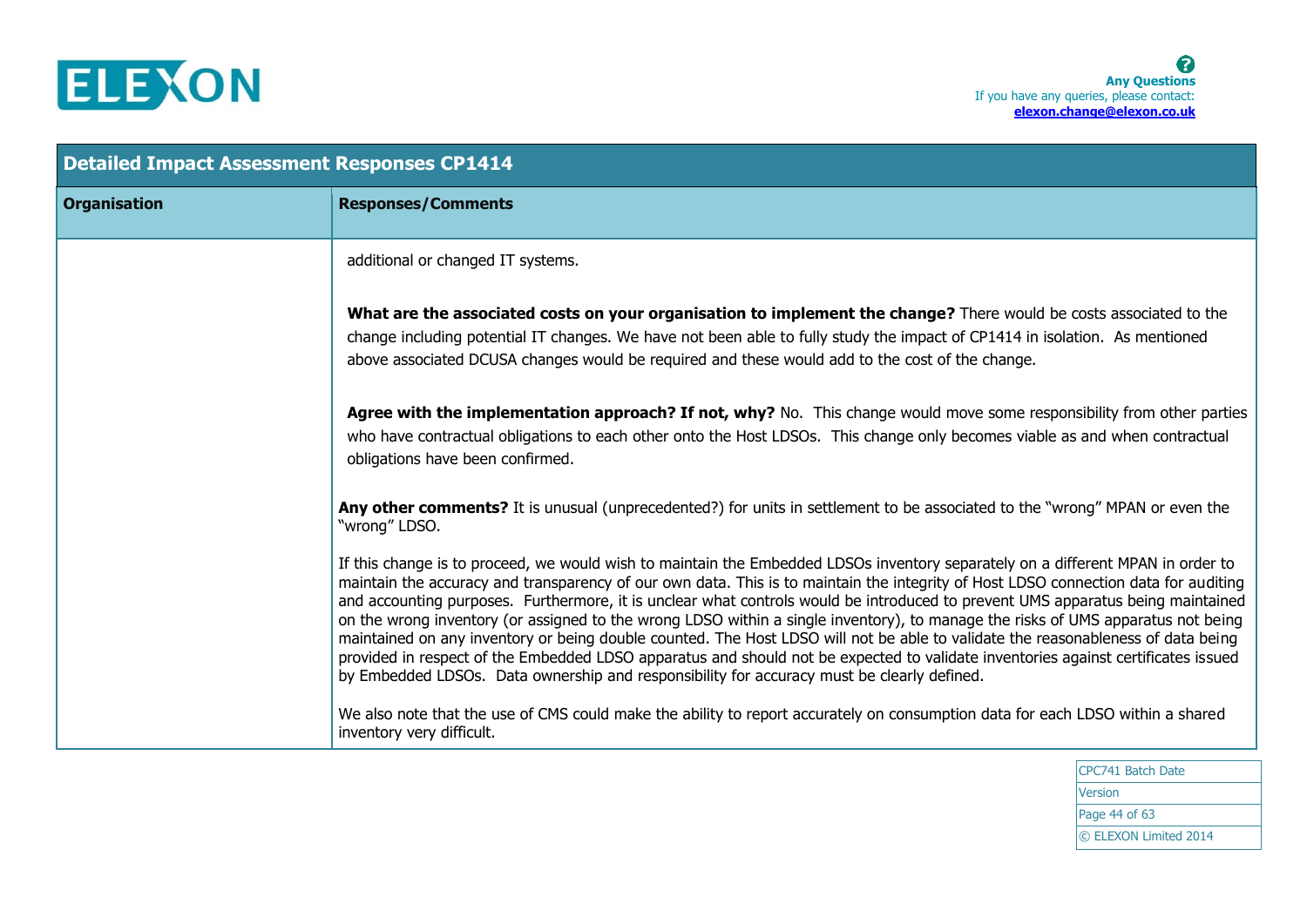

| <b>Organisation</b><br><b>Responses/Comments</b><br>It is unclear why only red lined text for BSCP 502 has been circulated and not red lined text for S8 of the BSC or the OID, the need<br>for changes to which are identified in the CP.<br><b>ScottishPower</b><br>Do you agree with the change? No. This proposal follows on from DCUSA DCP 168 which was withdrawn in the face of<br>significant concern from the DNOs as to the lack of evidence behind it and the lack of full understanding from the proposer of the<br>wider effects of the proposal on existing Industry Processes. |  |
|-----------------------------------------------------------------------------------------------------------------------------------------------------------------------------------------------------------------------------------------------------------------------------------------------------------------------------------------------------------------------------------------------------------------------------------------------------------------------------------------------------------------------------------------------------------------------------------------------|--|
|                                                                                                                                                                                                                                                                                                                                                                                                                                                                                                                                                                                               |  |
|                                                                                                                                                                                                                                                                                                                                                                                                                                                                                                                                                                                               |  |
|                                                                                                                                                                                                                                                                                                                                                                                                                                                                                                                                                                                               |  |
| We also note that an amended proposal DCP203 has replaced this and seeks to reduce the DUOS tariff options (LLF categories)<br>from the existing choices to a single overall charge level $-$ if successful, this in itself will significantly reduce the volumes of<br>tariffs/MPANs in the system and in effect remove the main basis behind this CP1414 proposal.                                                                                                                                                                                                                          |  |
| SPEN consider that the previous and this current CP is attempting to address a what is in essence a relatively small issue impacting<br>narrow and specific sectors of the EDNO and Local Authority Market, with the root cause relating to Supplier billing processes<br>around MPAN Management and Billing procedures (specifically the application of Standing Charges for every MPAN created) - on<br>this basis, rather than introducing significant changes, SPEN believe that it is the Supplier Billing processes that should be<br>challenged, rather than DNO processes.            |  |
| SPEN, and other DNOs have continually pressed for evidence of volumes and values, and indeed have provided our own evidence as<br>follows: The DUOS values confirmed as currently applying to ALL EDNO UMS portfolios within SPEN equate to £775 per month (see<br>figures below). Allowing for a "discount factor" to apply to throughput, clearly this proposal cannot reasonably be considered as<br>cost-efficient for the LDNOs or even the wider market.                                                                                                                                |  |
| We feel that the scale of this issue has been overstated. The CP states that 'a UMS customer could potentially be required to<br>trade, 180 separate MSIDs against its portfolio of UMS connections.' SPEN's actual figures as presented to the DCP168 working<br>group are as follows:                                                                                                                                                                                                                                                                                                       |  |

CPC741 Batch Date **Version** Page 45 of 63 © ELEXON Limited 2014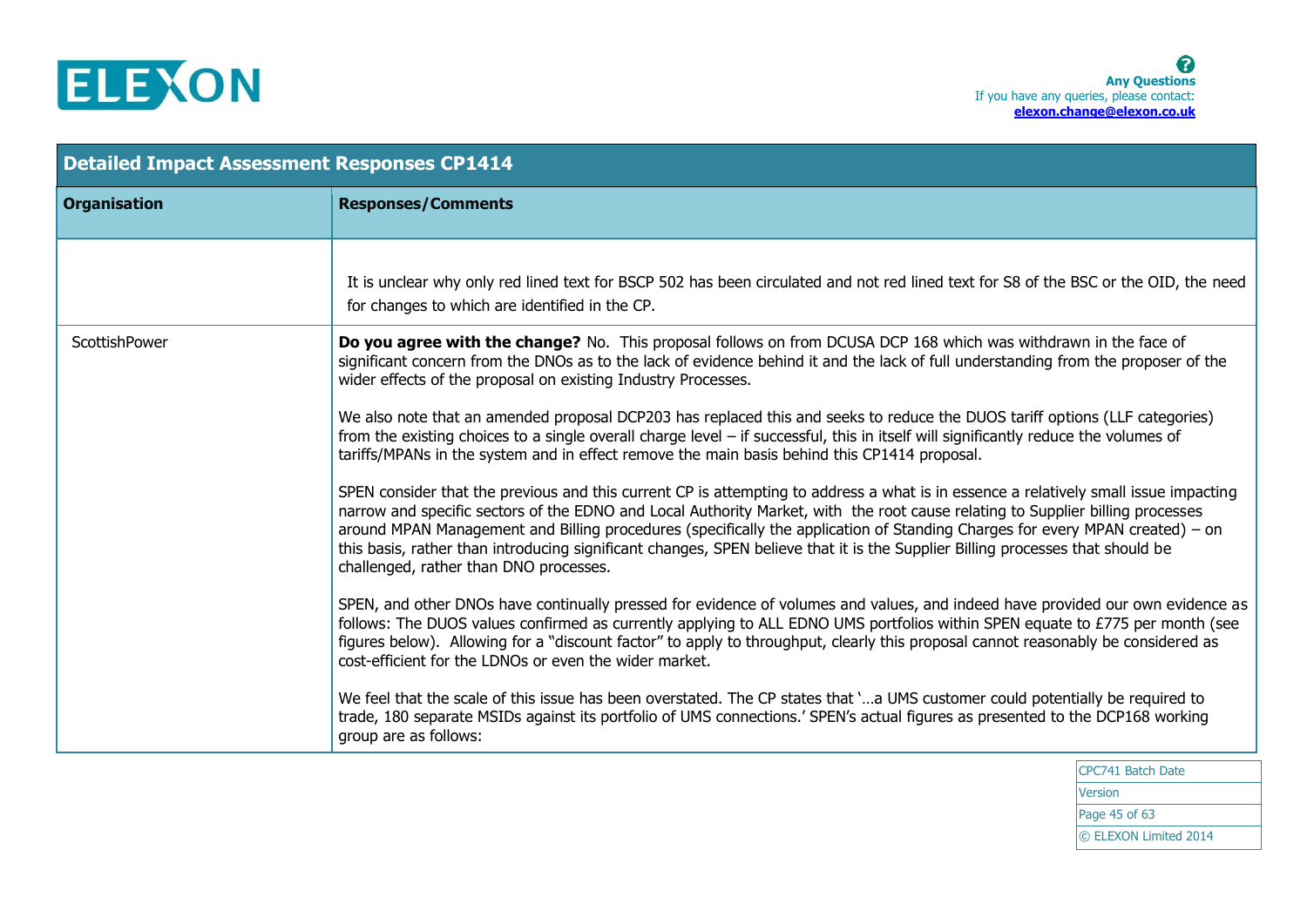

| <b>Detailed Impact Assessment Responses CP1414</b> |                                                                                                                                                                                                                                                                                                                                                                                                                                                                                                                                                                                                                                                                                                                                                                                                                                                                                                                                                                                                                                                                                                                                                                                                                                                                                                                                                                                                                                                                                             |
|----------------------------------------------------|---------------------------------------------------------------------------------------------------------------------------------------------------------------------------------------------------------------------------------------------------------------------------------------------------------------------------------------------------------------------------------------------------------------------------------------------------------------------------------------------------------------------------------------------------------------------------------------------------------------------------------------------------------------------------------------------------------------------------------------------------------------------------------------------------------------------------------------------------------------------------------------------------------------------------------------------------------------------------------------------------------------------------------------------------------------------------------------------------------------------------------------------------------------------------------------------------------------------------------------------------------------------------------------------------------------------------------------------------------------------------------------------------------------------------------------------------------------------------------------------|
| <b>Organisation</b>                                | <b>Responses/Comments</b>                                                                                                                                                                                                                                                                                                                                                                                                                                                                                                                                                                                                                                                                                                                                                                                                                                                                                                                                                                                                                                                                                                                                                                                                                                                                                                                                                                                                                                                                   |
|                                                    | SPOW had 4 EDNOs with 68 MPANs at LV (DUoS of £400 per month)<br>$\bullet$<br>MANW had 2 EDNOs with 24 MPANs at LV (DUoS of £50 per month)<br>$\bullet$<br>SPOW had 3 EDNOs with 62 MPANs at HV (DUoS of £300 per month)<br>$\bullet$<br>MANW had 2 EDNOs with 18 MPANs at HV (DUoS of £25 per month)<br>$\bullet$<br>Both had 0 EDNOs with 0 MPANs at EHV (DUoS of NIL)<br>$\bullet$<br>Both had 0 EDNOs Billing UMS at HH (DUoS of NIL)<br>$\bullet$<br>Thus the potential would appear very different from the actuality.<br>We believe that contrary to the statement in the proposal, the integrity of settlement values is compromised by this change. DNOs<br>will require to submit EAC D0052 flows containing values not relating to just their own Network, but to those of several other EDNO<br>Networks. Thereafter LDNOs would be billing DUoS to the Suppliers based on falsely inflated D0052 volumes. From the Revenue<br>side, this means that DNOs would also then have to change their Sales Reporting and Losses calculations<br>mechanisms/methodologies to take account of this newly created inaccuracy (overstatement of units relevant to the LDNO actual<br>market), introducing new functionality to record and deduct all relevant EDNO UMS values within the process as well as introducing<br>new processes around Accounts Payable activities which do not normally form part of DNO Accounts Receivable processes within<br>existing DUOS Billing systems. |
|                                                    | The proposal seeks to combine inventory management processes and effectively transfer administrative processing responsibility<br>from LAs and EDNOs to DNOs, and suggests efficiency gains throughout.                                                                                                                                                                                                                                                                                                                                                                                                                                                                                                                                                                                                                                                                                                                                                                                                                                                                                                                                                                                                                                                                                                                                                                                                                                                                                     |
|                                                    | We do not believe that this change reduces costs and administration, as the additional administration being introduced within<br>LDNOs will more than offset any perceived reduction across the other parties (see question 2a). Sections of the proposal refer to the<br>need for the LA to continue to maintain separate records for the DNO and EDNO parties, the need for the EDNO to continue to<br>validate and confirm each separate part of that inventory, and advise DNOs accordingly. These activities are not therefore reduced                                                                                                                                                                                                                                                                                                                                                                                                                                                                                                                                                                                                                                                                                                                                                                                                                                                                                                                                                 |

CPC741 Batch Date Version Page 46 of 63 © ELEXON Limited 2014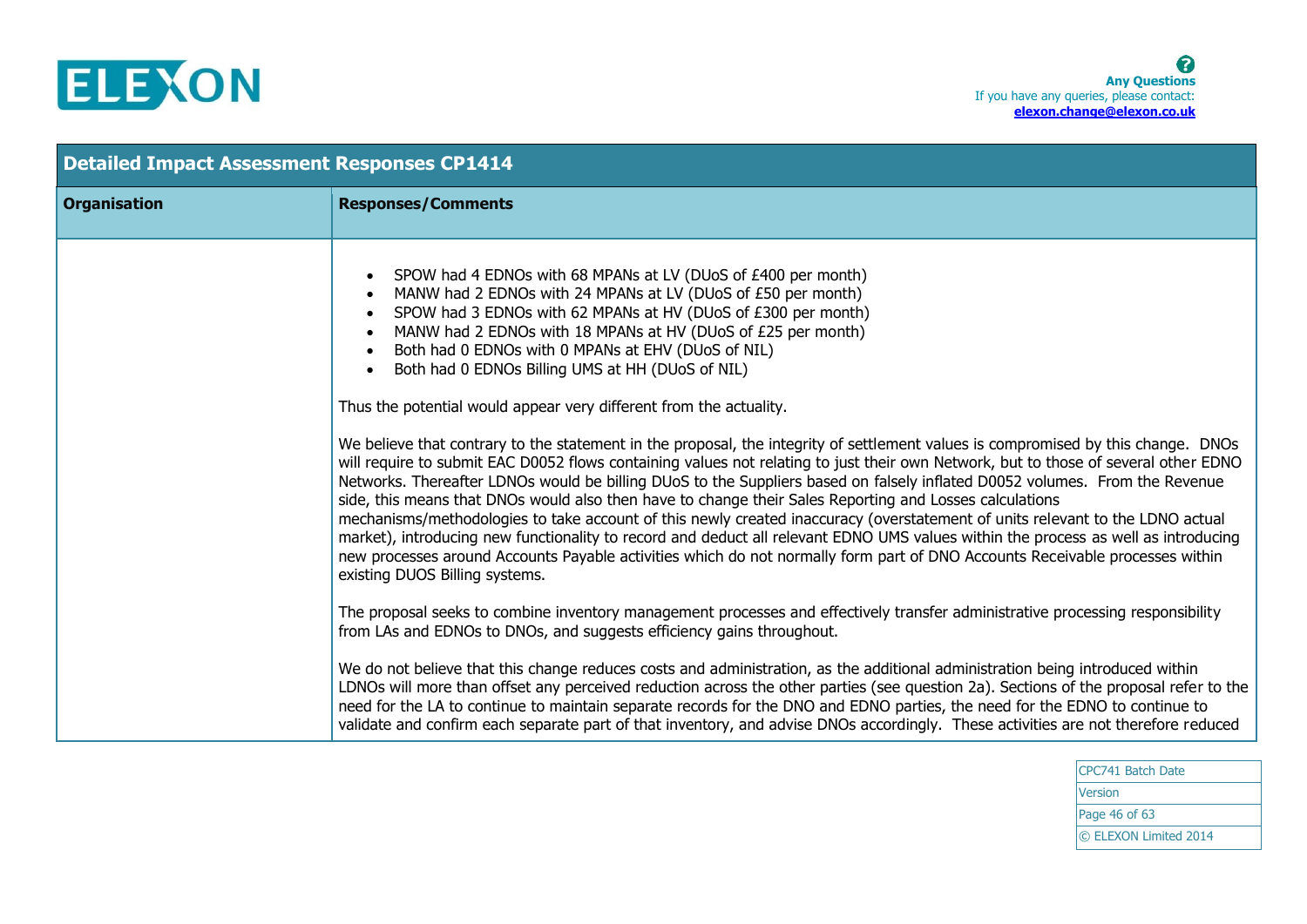

| <b>Detailed Impact Assessment Responses CP1414</b> |                                                                                                                                                                                                                                                                                                                                                                                                                                                                                                                                                                                                                                                                                                                                                                                                                                                           |
|----------------------------------------------------|-----------------------------------------------------------------------------------------------------------------------------------------------------------------------------------------------------------------------------------------------------------------------------------------------------------------------------------------------------------------------------------------------------------------------------------------------------------------------------------------------------------------------------------------------------------------------------------------------------------------------------------------------------------------------------------------------------------------------------------------------------------------------------------------------------------------------------------------------------------|
| <b>Organisation</b>                                | <b>Responses/Comments</b>                                                                                                                                                                                                                                                                                                                                                                                                                                                                                                                                                                                                                                                                                                                                                                                                                                 |
|                                                    | at all with the only additional activities impacting DNO Inventory processing activities.                                                                                                                                                                                                                                                                                                                                                                                                                                                                                                                                                                                                                                                                                                                                                                 |
|                                                    | Thus in our view BSC Objectives c and d are not better met by this proposal.                                                                                                                                                                                                                                                                                                                                                                                                                                                                                                                                                                                                                                                                                                                                                                              |
|                                                    | How is your organisation impacted? The proposal introduces significant changes to administrative arrangements surrounding<br>the DUoS Billing processes. If approved, there will be significant changes relating to transition and ongoing processing of Inventory<br>Information:                                                                                                                                                                                                                                                                                                                                                                                                                                                                                                                                                                        |
|                                                    | Proposed Solution section (points 4 & 5) cover the transfer of inventory 'changes' and suggest that a process for liaison between the<br>parties will be put in place - SPEN consider that this is a significant administrative activity and any future process should be set out<br>and form part of the CP. This on the basis that it may be challenging and cumbersome to explain the new procedure and set up<br>relevant contact points and clear demarcation lines for each part of the MPAN creation and Inventory compilation process.<br>e.g. all impacted UMS inventories EAC calculations will change, resulting in new D0052 Flows from EDNOs and LDNOs for the full<br>MPAN ranges, this only after detailed examination and verification of the data contained within current submissions, once these are<br>exchanged between the parties. |
|                                                    | Thereafter, as stated in our Q1 response, a full range of Purchase Order preparation and Accounts Payable validation and payment<br>procedures may need to be set up to settle the EDNO UNS Billing invoices. Finally, the impact of the settlement error introduced<br>by this proposal needs to be assessed and the appropriate impact Analyses carried out to identify the procedural and system<br>changes required, together with costs of same.                                                                                                                                                                                                                                                                                                                                                                                                     |
|                                                    | What are the associated costs on your organisation to implement the change? Not known at this time. The detailed and<br>complex processes behind what appears to be a straightforward high-level change need to be clarified in order that a full impact<br>analysis can be completed.                                                                                                                                                                                                                                                                                                                                                                                                                                                                                                                                                                    |
|                                                    | In addition, we would expect that the service that the DNOs are now being asked to introduce and deliver to the EDNO will be                                                                                                                                                                                                                                                                                                                                                                                                                                                                                                                                                                                                                                                                                                                              |

CPC741 Batch Date Version Page 47 of 63 © ELEXON Limited 2014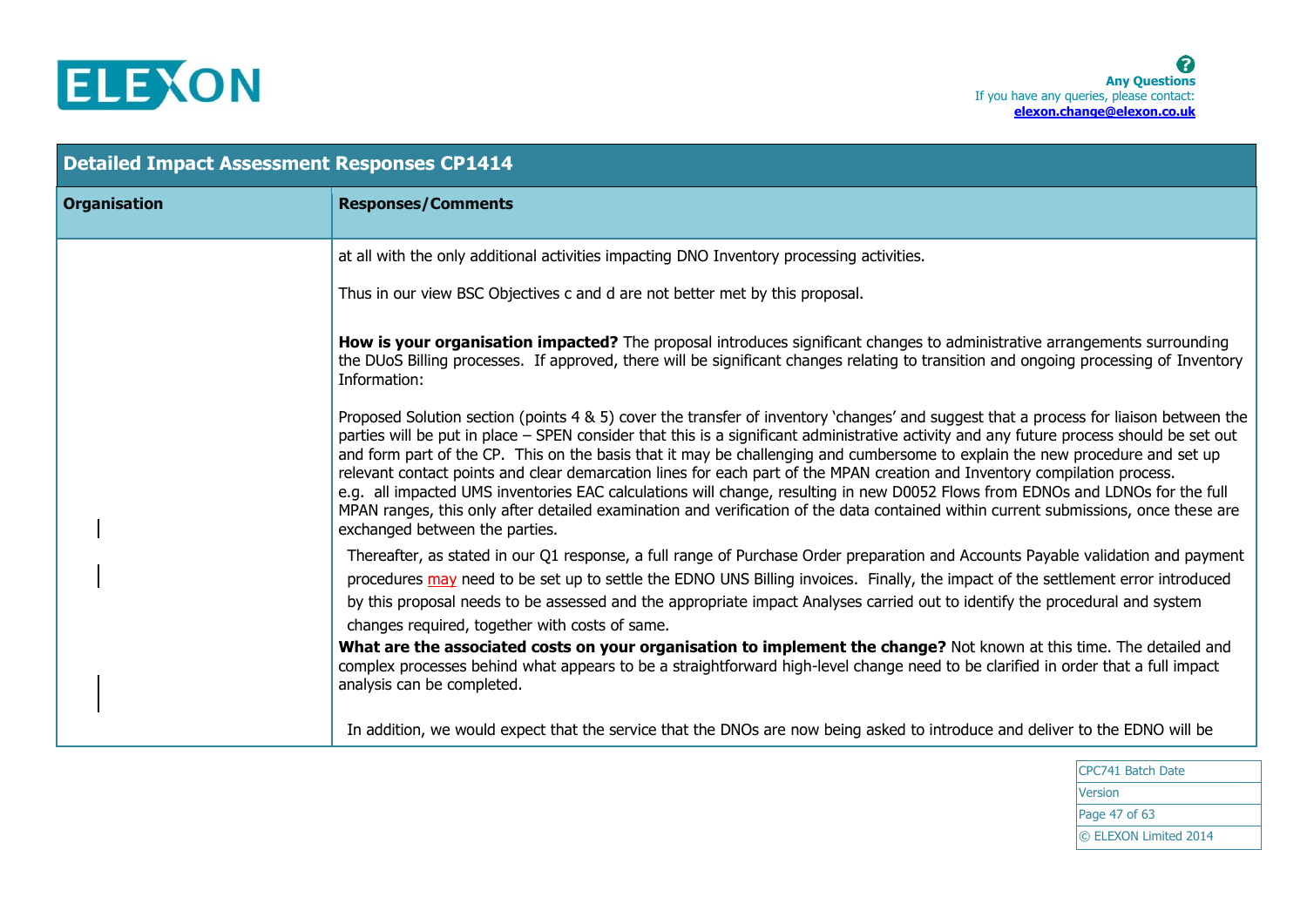

| <b>Detailed Impact Assessment Responses CP1414</b>      |                                                                                                                                                                                                                                                                                                                                                                                                                                                                                          |
|---------------------------------------------------------|------------------------------------------------------------------------------------------------------------------------------------------------------------------------------------------------------------------------------------------------------------------------------------------------------------------------------------------------------------------------------------------------------------------------------------------------------------------------------------------|
| <b>Organisation</b>                                     | <b>Responses/Comments</b>                                                                                                                                                                                                                                                                                                                                                                                                                                                                |
|                                                         | chargeable.<br>Agree with the implementation approach? If not, why? Not at this time, due to the lack of clarity of the process changes<br>required to deliver the CP.<br>Any other comments? No                                                                                                                                                                                                                                                                                         |
| Scottish & Southern Energy Power<br><b>Distribution</b> | Do you agree with the change? No because it will introduce additional manual processes for DNO UMSOs to manage. It will<br>require additional billing functionality requirements that are currently not present. There appears to be a lack of evidence in the<br>proposal that this is a problem of any significance that would justify the additional costs. As a DNO that operates both in our host<br>area and in all other areas nationally we do not perceive this to be an issue. |
|                                                         | How is your organisation impacted? This would require changes to our billing and financial systems. Additional resource would<br>be required to manage the manual administration work. Training would be required for our emergency service centre staff to<br>ensure any customer issue on the EDNO unmetered network is directed to the correct location. This could lead to customer<br>dissatisfaction.                                                                              |
|                                                         | What are the associated costs on your organisation to implement the change? We have medium implementation costs<br>and a requirement for additional staffing levels as an ongoing cost. More accurate estimates will be available post analysis of the<br>requirements.                                                                                                                                                                                                                  |
|                                                         | Agree with the implementation approach? If not, why? No because we would require a minimum of 6 month lead time for<br>process and system changes.                                                                                                                                                                                                                                                                                                                                       |
|                                                         | Any other comments? This proposal has substantial costs and process difficulties associated to it. We believe it may be                                                                                                                                                                                                                                                                                                                                                                  |

CPC741 Batch Date Version Page 48 of 63 © ELEXON Limited 2014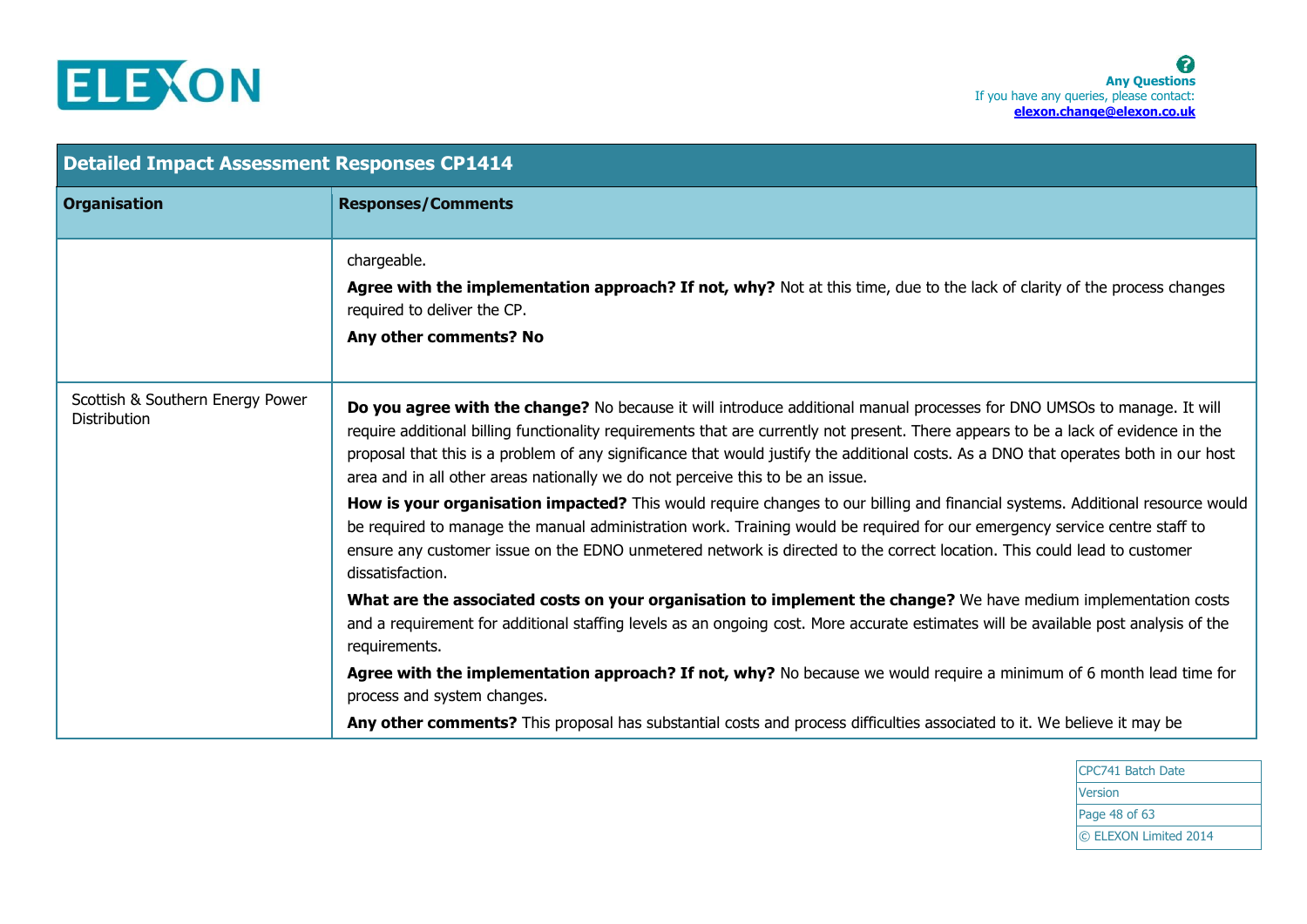

| <b>Detailed Impact Assessment Responses CP1414</b> |                                                                                                                                                                                                                                                                                                                                                                                                                                                                                                                                                                                                                                                                                                                                                                                                                                                                                                                                                                                                                 |  |
|----------------------------------------------------|-----------------------------------------------------------------------------------------------------------------------------------------------------------------------------------------------------------------------------------------------------------------------------------------------------------------------------------------------------------------------------------------------------------------------------------------------------------------------------------------------------------------------------------------------------------------------------------------------------------------------------------------------------------------------------------------------------------------------------------------------------------------------------------------------------------------------------------------------------------------------------------------------------------------------------------------------------------------------------------------------------------------|--|
| <b>Organisation</b>                                | <b>Responses/Comments</b>                                                                                                                                                                                                                                                                                                                                                                                                                                                                                                                                                                                                                                                                                                                                                                                                                                                                                                                                                                                       |  |
|                                                    | detrimental to our existing customer base. In our experience the majority of LAs and national developers have processes in place<br>to manage multiple MPANs.                                                                                                                                                                                                                                                                                                                                                                                                                                                                                                                                                                                                                                                                                                                                                                                                                                                   |  |
| Leeds City Council                                 | Do you agree with the change? Yes. Currently all of the data required for a valid submission is held on one data base. To<br>extract this data and submit to one organisation is inevitably less problematic than extracting separate files which could result in<br>double counting, data being missed, additional reconciliations, additional resource and or time for each LA.<br>How is your organisation impacted? At present the energy processing can be quite time consuming and errors<br>are made. To introduce additional MPAN's, additional meter administration etc. will incur additional costs and<br>time.<br>Given the size of the IDNO inventories and therefore the size of the connected load, it is surely not of a sufficient<br>size to warrant the additional administration.<br>We currently trade on a half hourly basis. Will to small a size of the load make it not possible to trade IDNO sites<br>on the HH market. If we can, surely additional PSUEDO meters will be required. |  |
|                                                    | Having a combined submission will ensure that all other elements of the energy bill i.e. energy, TUoS etc will be paid and not<br>delayed due to additional work involved registering each site.                                                                                                                                                                                                                                                                                                                                                                                                                                                                                                                                                                                                                                                                                                                                                                                                                |  |
|                                                    | What are the associated costs on your organisation to implement the change? If we continue as at present i.e. one<br>submission, we would not incur any additional costs. Moving to multiple submissions is in the longer term likely to cause additional<br>costs and also increases the risk of accurate bills not be produced because of the extra elements of the submissions not being<br>done in time.                                                                                                                                                                                                                                                                                                                                                                                                                                                                                                                                                                                                    |  |
|                                                    | Agree with the implementation approach? If not, why? Yes. The sooner it is confirmed that we submit ONLY to our host                                                                                                                                                                                                                                                                                                                                                                                                                                                                                                                                                                                                                                                                                                                                                                                                                                                                                            |  |

CPC741 Batch Date Version Page 49 of 63 © ELEXON Limited 2014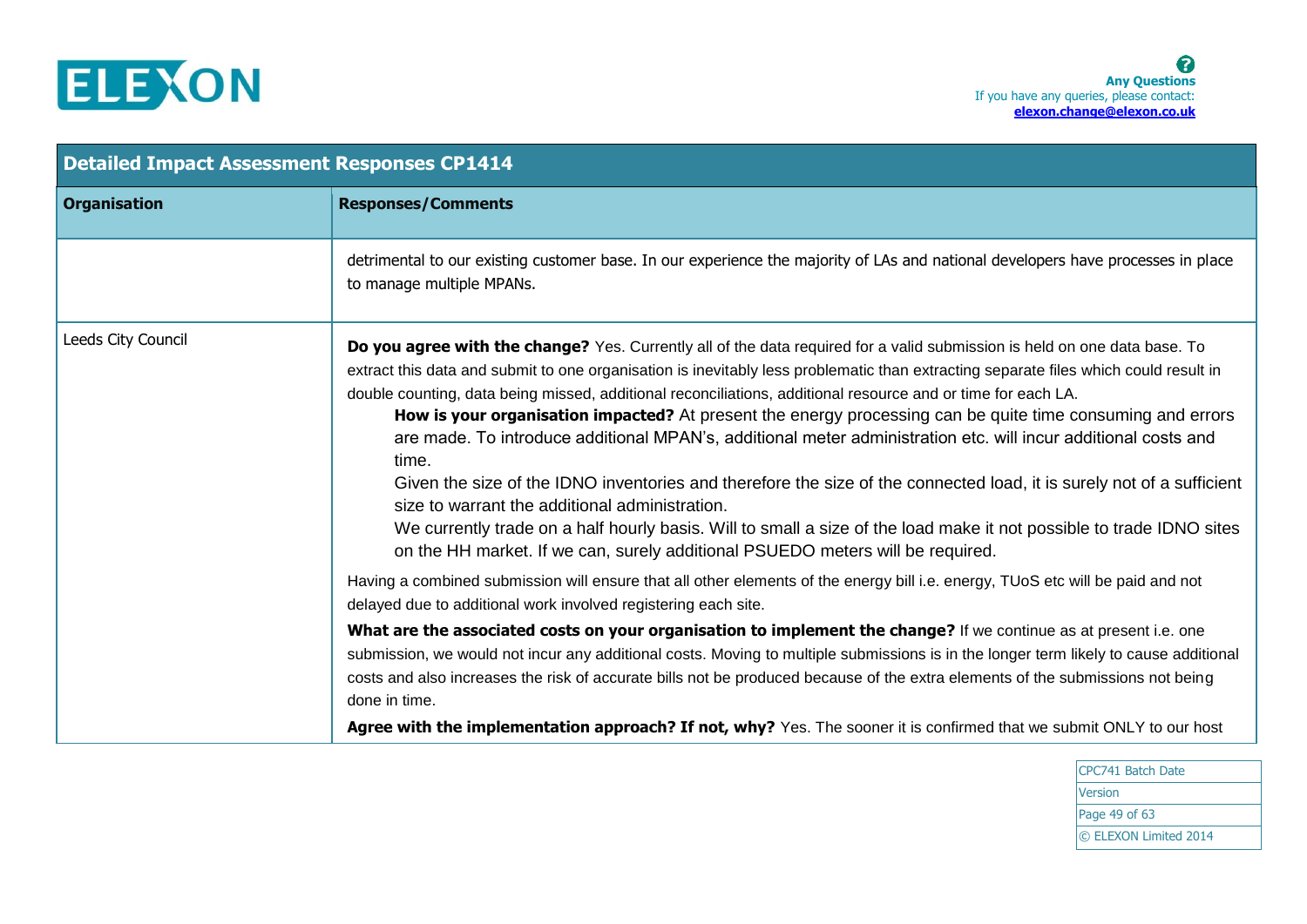

| <b>Detailed Impact Assessment Responses CP1414</b> |                                                                                                                                                                                                                                                                                                                                                                                                                                                                                                                                                                                                                                                                                                                                                                                                                                                                                                                                                                                                                                                                                                                                                                                                                                                                                                                                                                                                                                                                                                                                                                                                                                                                                                                                                                           |  |  |
|----------------------------------------------------|---------------------------------------------------------------------------------------------------------------------------------------------------------------------------------------------------------------------------------------------------------------------------------------------------------------------------------------------------------------------------------------------------------------------------------------------------------------------------------------------------------------------------------------------------------------------------------------------------------------------------------------------------------------------------------------------------------------------------------------------------------------------------------------------------------------------------------------------------------------------------------------------------------------------------------------------------------------------------------------------------------------------------------------------------------------------------------------------------------------------------------------------------------------------------------------------------------------------------------------------------------------------------------------------------------------------------------------------------------------------------------------------------------------------------------------------------------------------------------------------------------------------------------------------------------------------------------------------------------------------------------------------------------------------------------------------------------------------------------------------------------------------------|--|--|
| <b>Organisation</b>                                | <b>Responses/Comments</b>                                                                                                                                                                                                                                                                                                                                                                                                                                                                                                                                                                                                                                                                                                                                                                                                                                                                                                                                                                                                                                                                                                                                                                                                                                                                                                                                                                                                                                                                                                                                                                                                                                                                                                                                                 |  |  |
|                                                    | DNO the better.<br>Any other comments? This issue is only one of a number of problems that the introduction of competition has created. Whilst we<br>broadly welcome completion, we now have problems with developers confirming connection arrangements etc.                                                                                                                                                                                                                                                                                                                                                                                                                                                                                                                                                                                                                                                                                                                                                                                                                                                                                                                                                                                                                                                                                                                                                                                                                                                                                                                                                                                                                                                                                                             |  |  |
| <b>Warrington Council</b>                          | Do you agree with the change? Yes, Warrington Council would support the proposal to trade its UMS under a single<br>MSID, by the use of a combined inventory.<br>The present method of working, where separate inventories are submitted for each LDSO's system will add a<br>significant burden to Authorities in terms of administration of the monthly inventory processing and additional cost<br>of Meter Administration services for processing multiple inventories.<br>This would appear to be an unforeseen penalty for local Authorities from the use of competition in the market and<br>treats UMS end customers at a disadvantage to metered end customers, who consume energy transported along<br>the same LDSO network systems.<br>Additionally, the present low energy consumption profiles associated with street lighting units connected to these<br>(IDNO) systems can prevent Authorities from taking advantage of procuring energy through an HH or CMS<br>(particularly for multiple stage dimming) arrangement. The outcome of this is the use of EAC profiles, which<br>invariably result in higher unit cost per kWh and are not conducive to allowing Authorities to operate street lighting<br>installations in the most energy efficient manner.<br>This approach may also cause problems for those Authorities who qualify for the Carbon Efficiency Scheme (CRC)<br>as there is a stipulation for street lighting UMS energy to be consumed through HH arrangements.<br>As a consequence Authorities have perceived the 'competition' in allowing developers to commission IDNO systems<br>as having little or no benefits for them as the end customer, which has caused problems in the adoption process for<br>$CDCZ44$ $D=LLL$ $D=LL$ |  |  |

CPC741 Batch Date Version Page 50 of 63 © ELEXON Limited 2014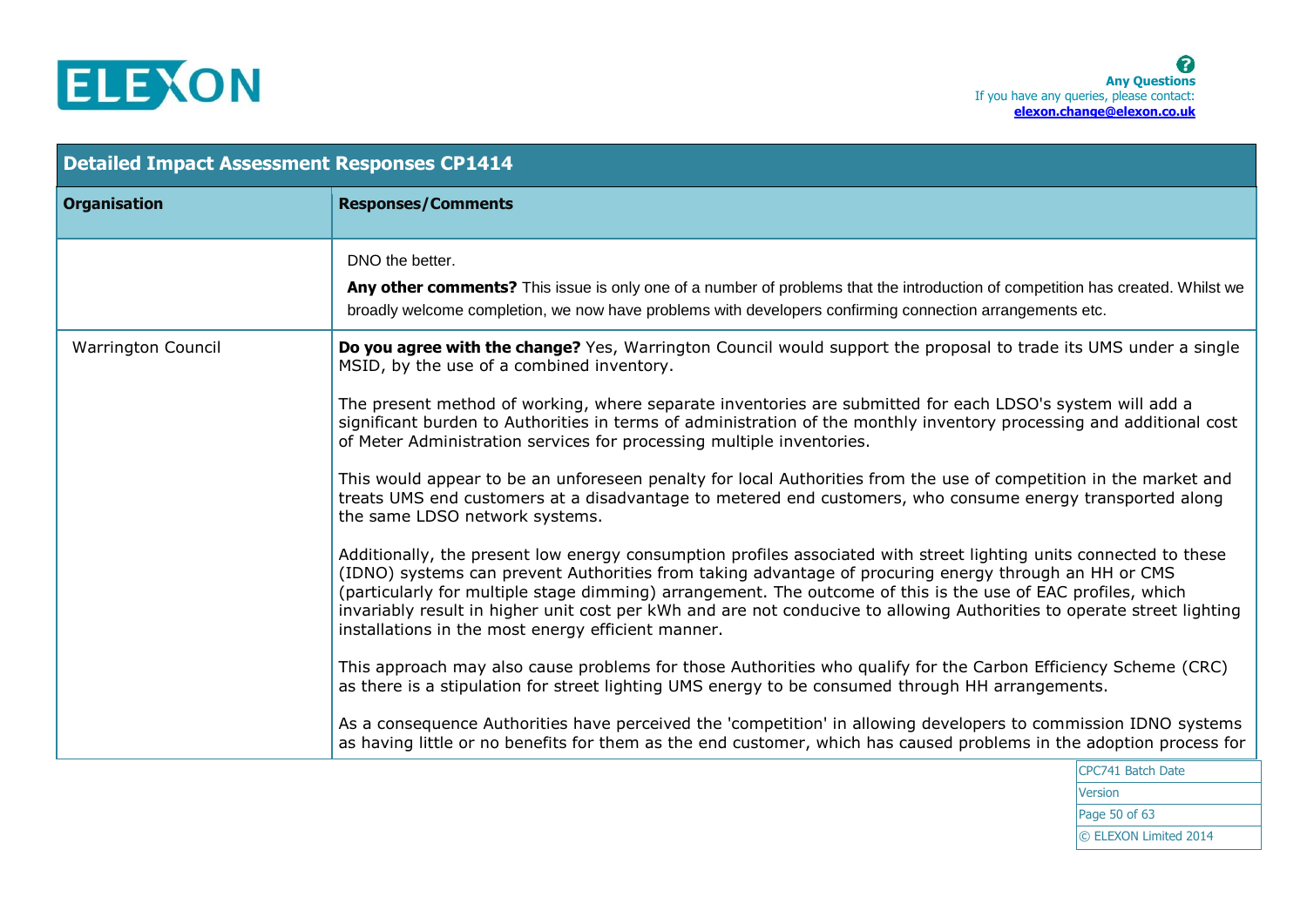

| <b>Detailed Impact Assessment Responses CP1414</b> |                                                                                                                                                                                                                                                                                                                                                      |  |  |
|----------------------------------------------------|------------------------------------------------------------------------------------------------------------------------------------------------------------------------------------------------------------------------------------------------------------------------------------------------------------------------------------------------------|--|--|
| <b>Organisation</b>                                | <b>Responses/Comments</b>                                                                                                                                                                                                                                                                                                                            |  |  |
|                                                    | new developments.                                                                                                                                                                                                                                                                                                                                    |  |  |
|                                                    | The above issues would only increase over time with the future growth of IDNO's.                                                                                                                                                                                                                                                                     |  |  |
|                                                    | The proposed change to allow Authorities to submit a single 'combined' inventory that identifies street lighting<br>equipment connected to each LDSO for the purpose of DuOS charges etc. would be a pragmatic and practical<br>solution that would offer the most efficient method of working for Authorities as the end customer, in this process. |  |  |
|                                                    | How is your organisation impacted? Warrington Council (local Authority) maintains a street lighting inventory<br>management system that collects data to identify the LDSO which connects into its street lighting equipment.<br>As such there would be no impact in this respect.                                                                   |  |  |
|                                                    | There would be a minor change required to the monthly inventory data file submitted to the LDSO/MA, with the use<br>of an additional data field required to identify the LDSO, which would not be considered to be significant.                                                                                                                      |  |  |
|                                                    | What are the associated costs on your organisation to implement the change? I am not aware that Warrington<br>Council (local Authority) would incur any additional cost, if the proposal was implemented.                                                                                                                                            |  |  |
|                                                    | Agree with the implementation approach? If not, why? Yes, Warrington Council would support the proposed<br>implementation date by 6 November 2014, to trade its UMS under a single MSID, by the use of a combined<br>inventory.                                                                                                                      |  |  |
|                                                    | Any other comments? None                                                                                                                                                                                                                                                                                                                             |  |  |

CPC741 Batch Date Version Page 51 of 63 © ELEXON Limited 2014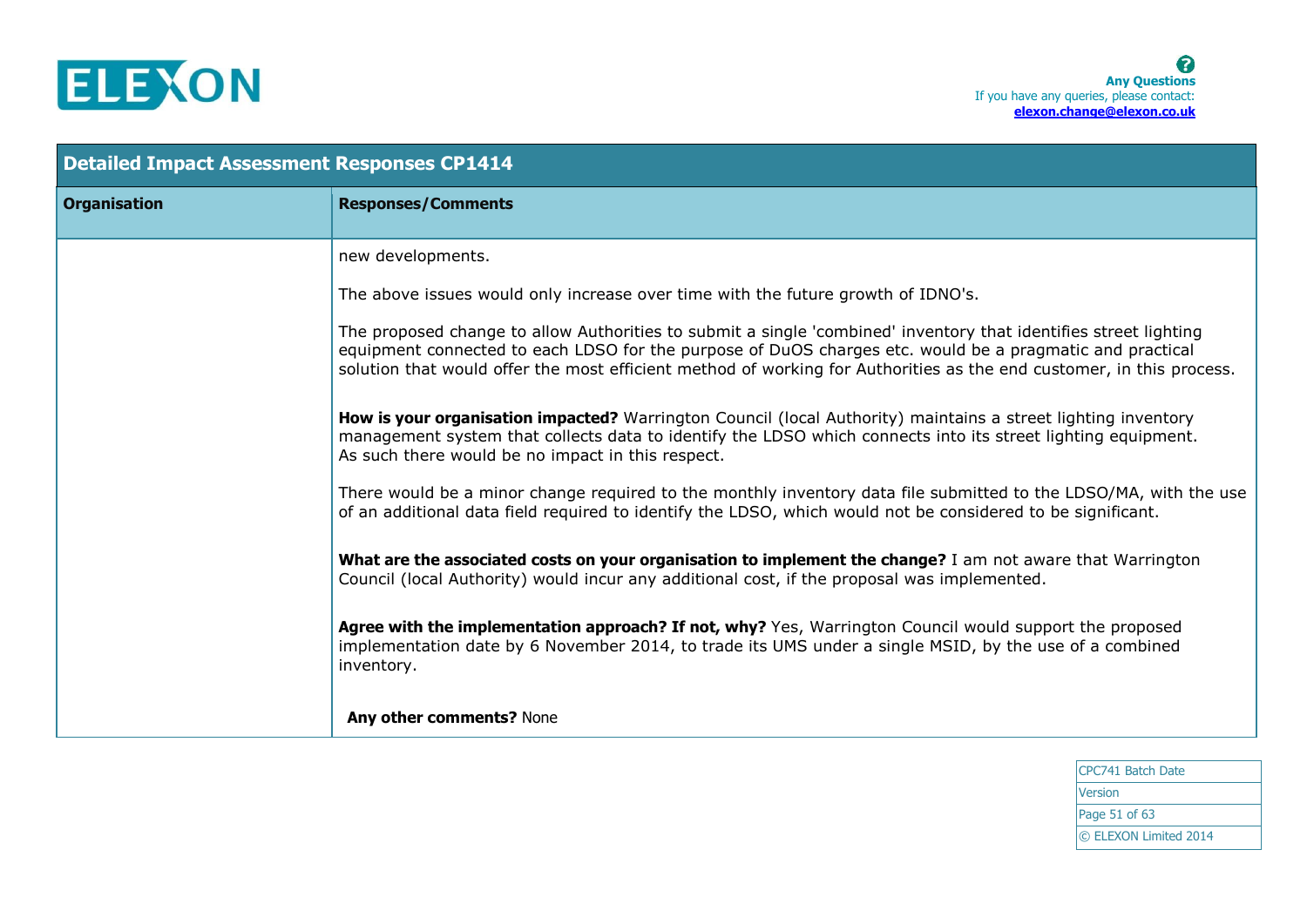

| <b>Summary of Comments on BSCP redlining</b> |                                    |                                                                                                                                                                                                                                                                                                                                                             |                                |                   |
|----------------------------------------------|------------------------------------|-------------------------------------------------------------------------------------------------------------------------------------------------------------------------------------------------------------------------------------------------------------------------------------------------------------------------------------------------------------|--------------------------------|-------------------|
| <b>Organisation</b>                          | <b>Document name</b><br>& location | <b>Comment</b>                                                                                                                                                                                                                                                                                                                                              | <b>ELEXON's recommendation</b> |                   |
| <b>PDA</b>                                   | BSCP520 1.2.1                      | Duplicated para (q)                                                                                                                                                                                                                                                                                                                                         |                                |                   |
| <b>PDA</b>                                   | BSCP520 3.3.2                      | It may be appropriate to add some<br>text such as: "The Host UMSO and<br>Embedded UMSO should liaise to<br>minimise the opportunity for<br>duplicate or missing consumption<br>data from settlement"                                                                                                                                                        |                                |                   |
| <b>PDA</b>                                   | BSCP520 1.3.5                      | Unnecessary page break                                                                                                                                                                                                                                                                                                                                      |                                |                   |
| <b>PDA</b>                                   | BSCP520 3.8.2                      | There is no indication where the<br>customer ceases to include the<br>Apparatus in the Host UMSO<br>inventory. Should there be at least<br>a statement such as "Where the<br>Host UMSO becomes aware that<br>the Embedded UMSO's equipment<br>is no longer in the customer<br>inventory they should liaise with<br>the Embedded UMSO to agree<br>approach." |                                |                   |
| <b>PDA</b>                                   | <b>BSCP520</b>                     | We have had a question from a<br>customer who spans two LDSO<br>areas. They interpreted the<br>change to allow them to submit                                                                                                                                                                                                                               |                                |                   |
|                                              |                                    |                                                                                                                                                                                                                                                                                                                                                             |                                | CPC741 Batch Date |

Version Page 52 of 63 © ELEXON Limited 2014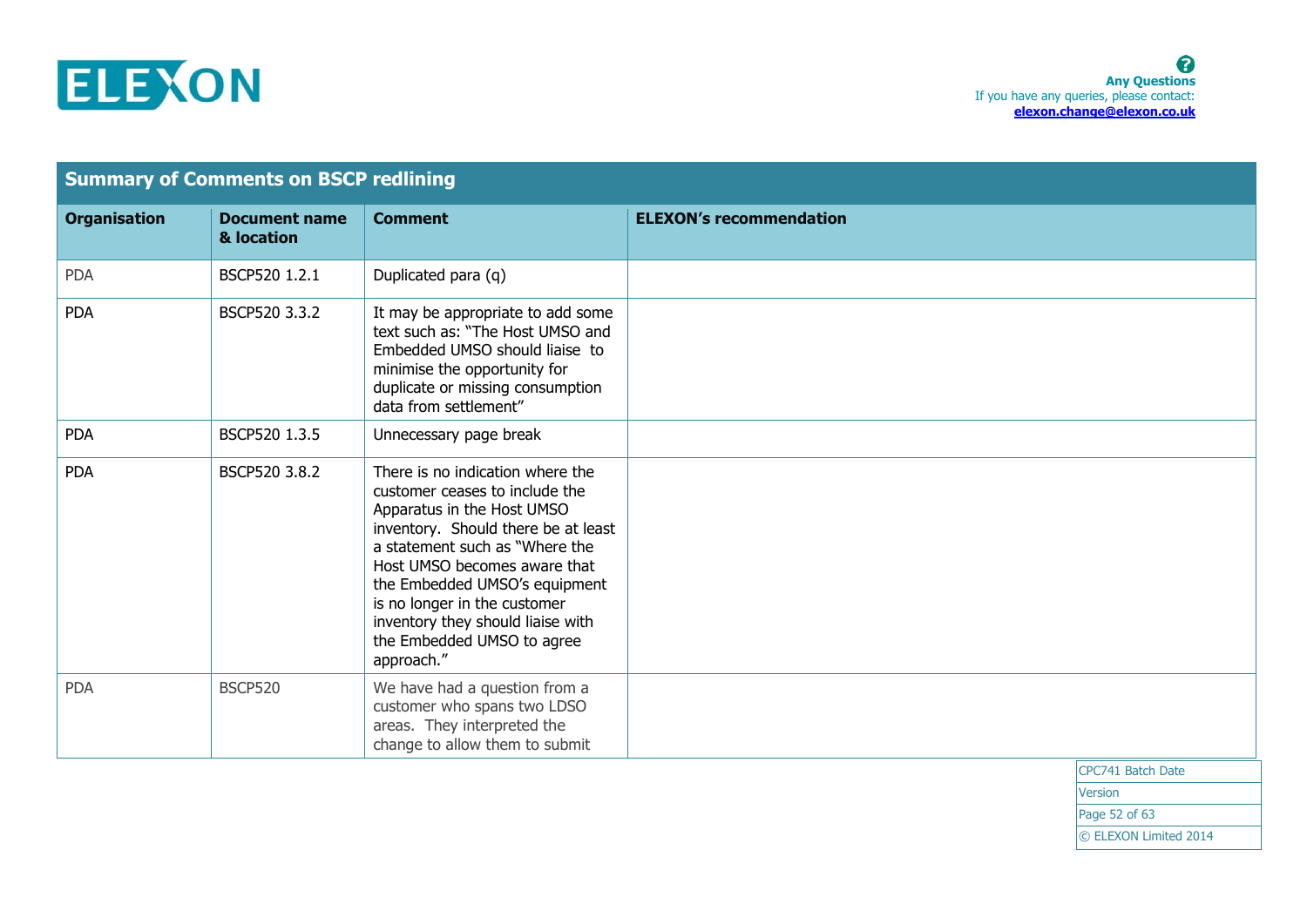

|                                          | <b>Summary of Comments on BSCP redlining</b> |                                                                                                                                                                                                                                                                                                                                                                                                                                                                     |                                |  |
|------------------------------------------|----------------------------------------------|---------------------------------------------------------------------------------------------------------------------------------------------------------------------------------------------------------------------------------------------------------------------------------------------------------------------------------------------------------------------------------------------------------------------------------------------------------------------|--------------------------------|--|
| <b>Organisation</b>                      | <b>Document name</b><br>& location           | <b>Comment</b>                                                                                                                                                                                                                                                                                                                                                                                                                                                      | <b>ELEXON's recommendation</b> |  |
|                                          |                                              | one single inventory for all the<br>apparatus in the two LDSO areas.<br>We have corrected their view on<br>this aspect. But it may be<br>appropriate to add some explicit<br>text to clarify that this is not<br>changing and an inventory will be<br>required for each LDSO area. We<br>have some highway authorities<br>spanning three LDSO areas.<br>Further clarity through examples<br>could be added to the OID as a<br>customer facing guidance<br>document. |                                |  |
| <b>Brookfield Utilities</b><br><b>UK</b> | BSCP520 1.2.1                                | Duplicated para (q) should be (r)                                                                                                                                                                                                                                                                                                                                                                                                                                   |                                |  |
| <b>ESP Electricity Ltd</b>               | BSCP520 3.1.1                                | I believe embedded UMSO should<br>provide the notification of the<br>inclusion of the inventory to the<br>host UMSO so the flow of<br>information should be Embedded<br>UMSO to Host UMSO. This moves<br>the burden of validating from the<br>host UMSO back to the embedded<br>UMSO.                                                                                                                                                                               |                                |  |

CPC741 Batch Date **Version** Page 53 of 63 © ELEXON Limited 2014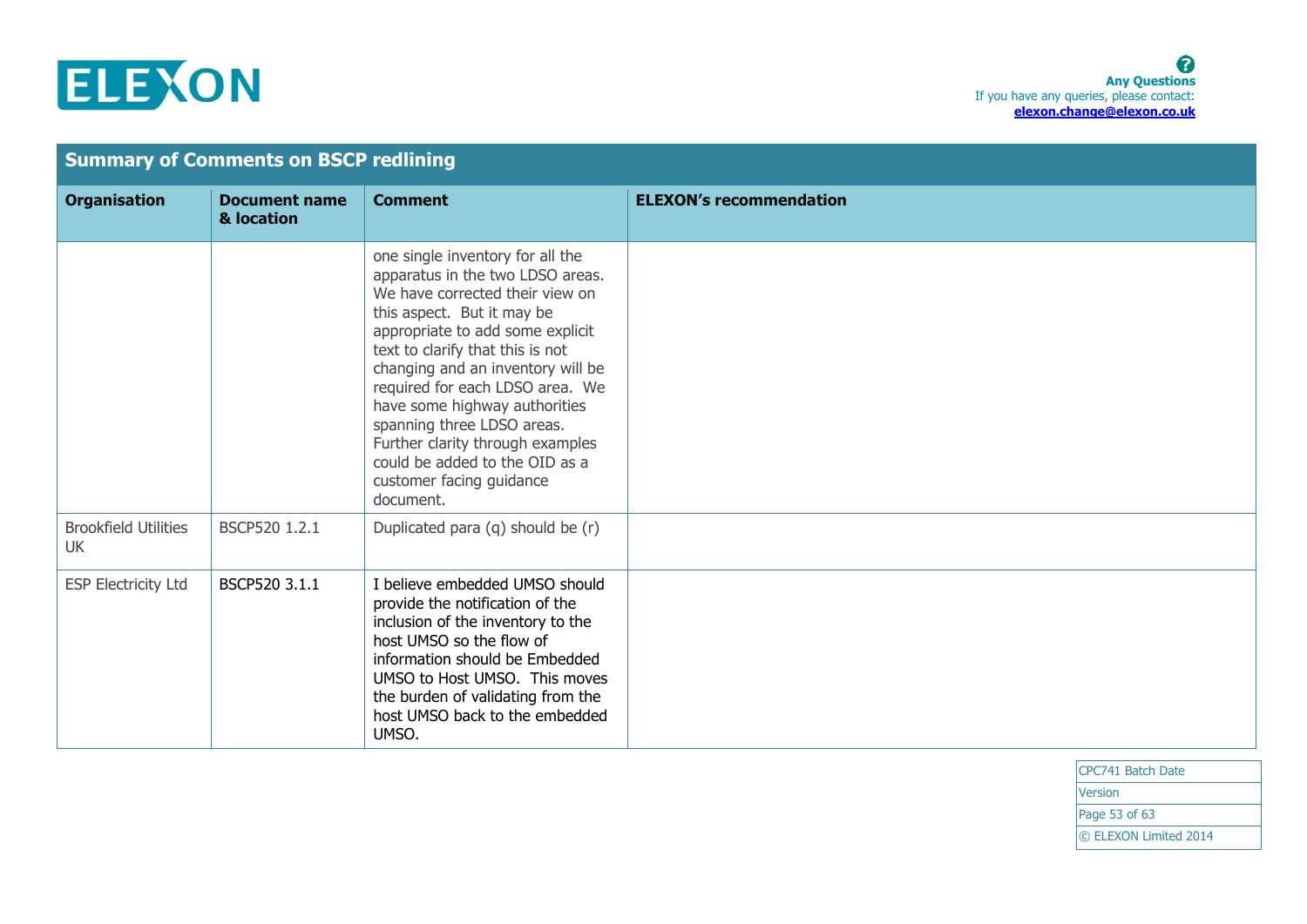

| <b>Summary of Comments on BSCP redlining</b> |                                    |                                                                                                                                                                                                                                                                                                                                                                                                                                                                                                                                                         |                                |
|----------------------------------------------|------------------------------------|---------------------------------------------------------------------------------------------------------------------------------------------------------------------------------------------------------------------------------------------------------------------------------------------------------------------------------------------------------------------------------------------------------------------------------------------------------------------------------------------------------------------------------------------------------|--------------------------------|
| <b>Organisation</b>                          | <b>Document name</b><br>& location | <b>Comment</b>                                                                                                                                                                                                                                                                                                                                                                                                                                                                                                                                          | <b>ELEXON's recommendation</b> |
| <b>ESP Electricity Ltd</b>                   | n/a                                | Regarding the lack of clarity<br>mentioned in Question 4 above,<br>does consideration need to be<br>given to including some of the<br>steps outlined 1-8 above into the<br>BSCP520 - or would it sit better<br>under the OID?                                                                                                                                                                                                                                                                                                                           |                                |
| <b>Electricity North</b><br>West             | 1.2.1 $q$                          | We seem to have two clauses with<br>a reference of 'q'                                                                                                                                                                                                                                                                                                                                                                                                                                                                                                  |                                |
| <b>Electricity North</b><br>West             | 1.2.1 $q$ (second<br>one)          | What is meant by "that is<br>disconnected or where a<br>customer's inventory is amended to<br>remove Apparatus, with the<br>intention of being included on the<br>customer's inventory"<br>Is there an MSID or not? If we use<br>the term disconnected the MSID<br>does not exist. What about<br>increases in inventories. How does<br>the host LDSO deal with a situation<br>where there is no longer any<br>apparatus associated with a<br>disconnected MSID? We are second<br>guessing what is happening here<br>due to lack of clarity, and as such |                                |

CPC741 Batch Date Version Page 54 of 63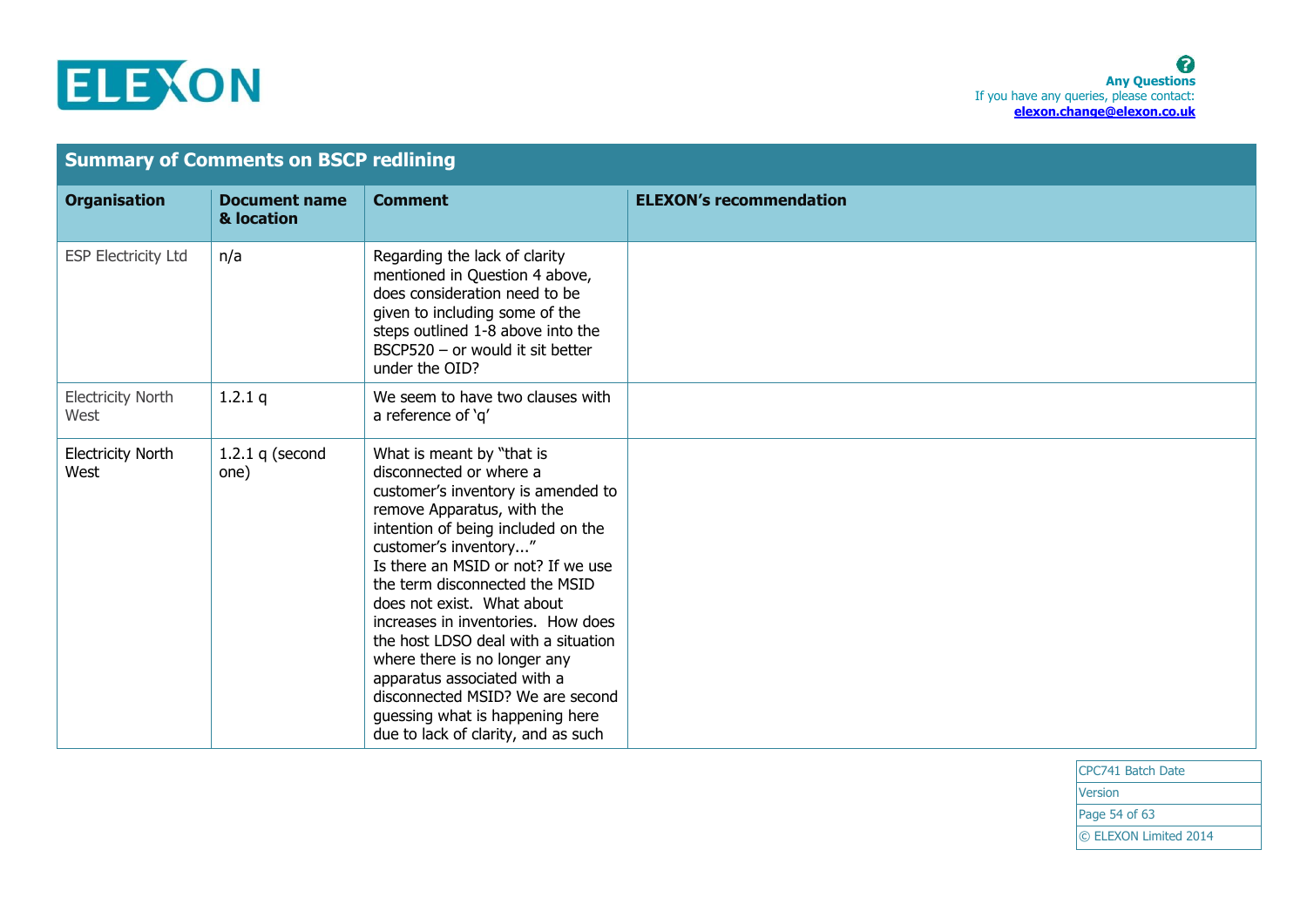## ELEXON

|                     | <b>Summary of Comments on BSCP redlining</b> |                                                                                                                                                                                                                                                                                                                                                                                                                                                                                                                                                                                                                                                                                                                                                                                                                                                                                                                                                                       |                                |
|---------------------|----------------------------------------------|-----------------------------------------------------------------------------------------------------------------------------------------------------------------------------------------------------------------------------------------------------------------------------------------------------------------------------------------------------------------------------------------------------------------------------------------------------------------------------------------------------------------------------------------------------------------------------------------------------------------------------------------------------------------------------------------------------------------------------------------------------------------------------------------------------------------------------------------------------------------------------------------------------------------------------------------------------------------------|--------------------------------|
| <b>Organisation</b> | <b>Document name</b><br>& location           | <b>Comment</b>                                                                                                                                                                                                                                                                                                                                                                                                                                                                                                                                                                                                                                                                                                                                                                                                                                                                                                                                                        | <b>ELEXON's recommendation</b> |
|                     |                                              | we are concerned over auditing<br>this where there are two views or<br>what the intent is.<br>This clause also brings into<br>question nested networks i.e. an<br>LDSO connected to an LDSO who is<br>also connected to an LDSO. Our<br>interpretation is that the middle<br>LDSO is the host LDSO to the final<br>LDSO, and the first LDSO is the<br>host LDSO to the middle LDSO.<br>This seems against what the<br>middle LDSO is expecting but does<br>meet the definitions. Let's consider<br>the following scenario here. Prior<br>to the connection the Customer of<br>the embedded LDSO decides to<br>have their inventory associated<br>with the Host LDSO. Post this<br>decision there is a connection of a<br>nested network and we also have<br>the same customer. They once<br>again would prefer to have their<br>inventory associated with the<br>original Host LDSO but this is now<br>not possible, and because the<br>'middle' LDSO is now the host | 1222 - 11 - 11 - 11 - 12       |

CPC741 Batch Date **Version** 

Page 55 of 63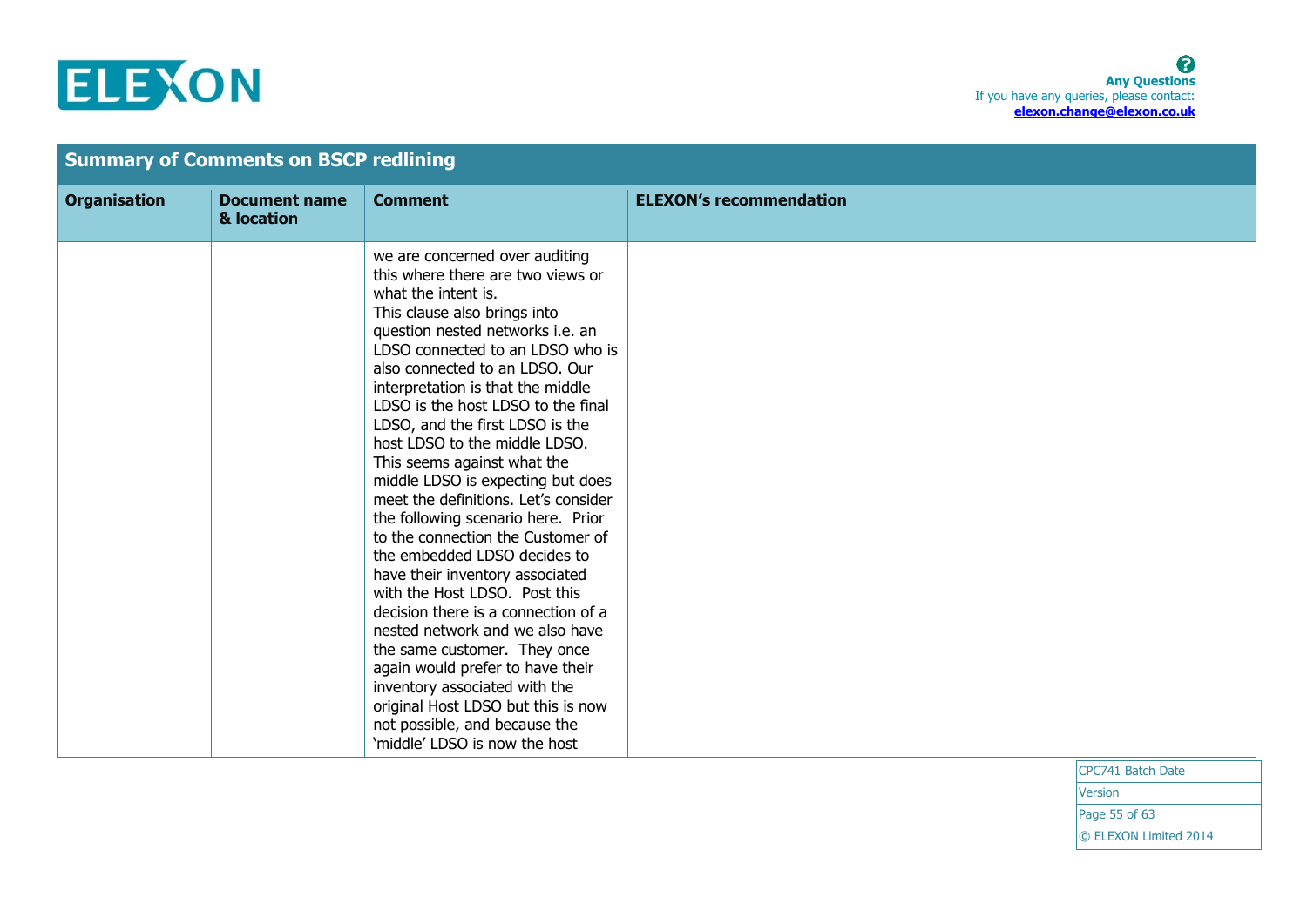

| <b>Summary of Comments on BSCP redlining</b> |                                    |                                                                                                                                                                                                                                                                                                                                                                                                                                                                                                                                                           |                                |                   |
|----------------------------------------------|------------------------------------|-----------------------------------------------------------------------------------------------------------------------------------------------------------------------------------------------------------------------------------------------------------------------------------------------------------------------------------------------------------------------------------------------------------------------------------------------------------------------------------------------------------------------------------------------------------|--------------------------------|-------------------|
| <b>Organisation</b>                          | <b>Document name</b><br>& location | <b>Comment</b>                                                                                                                                                                                                                                                                                                                                                                                                                                                                                                                                            | <b>ELEXON's recommendation</b> |                   |
|                                              |                                    | LDSO and have zero consumption<br>they are left with the nested LDSO<br>managing the inventory.                                                                                                                                                                                                                                                                                                                                                                                                                                                           |                                |                   |
| <b>Electricity North</b><br>West             | $1.3.1$ new text                   | This is limiting choice based on the<br>higher of the two consumptions.<br>Notwithstanding the DCUSA and<br>Licence concern here, if that was<br>rectified and supported by Ofgem<br>and the industry why are we<br>limiting customer choice?                                                                                                                                                                                                                                                                                                             |                                |                   |
| <b>Electricity North</b><br>West             | $1.3.1$ new text                   | "Where such an option has been<br>exercised, the Embedded LDSO will<br>disconnect or amend the inventory<br>for the customer's MSID(s), as<br>appropriate. The Host UMSO will<br>then process the inventory in the<br>normal manner under the<br>customer's MSID(s) within the Host<br>LDSO's network."<br>Lack of clarity on what the<br>embedded LDSO is to do here. Are<br>they adopting the existing<br>processes associated with their<br>MSIDS? If so what data is going<br>through settlement and where are<br>the relevant clauses to ensure that |                                |                   |
|                                              |                                    |                                                                                                                                                                                                                                                                                                                                                                                                                                                                                                                                                           |                                | CPC741 Batch Date |

**Version** Page 56 of 63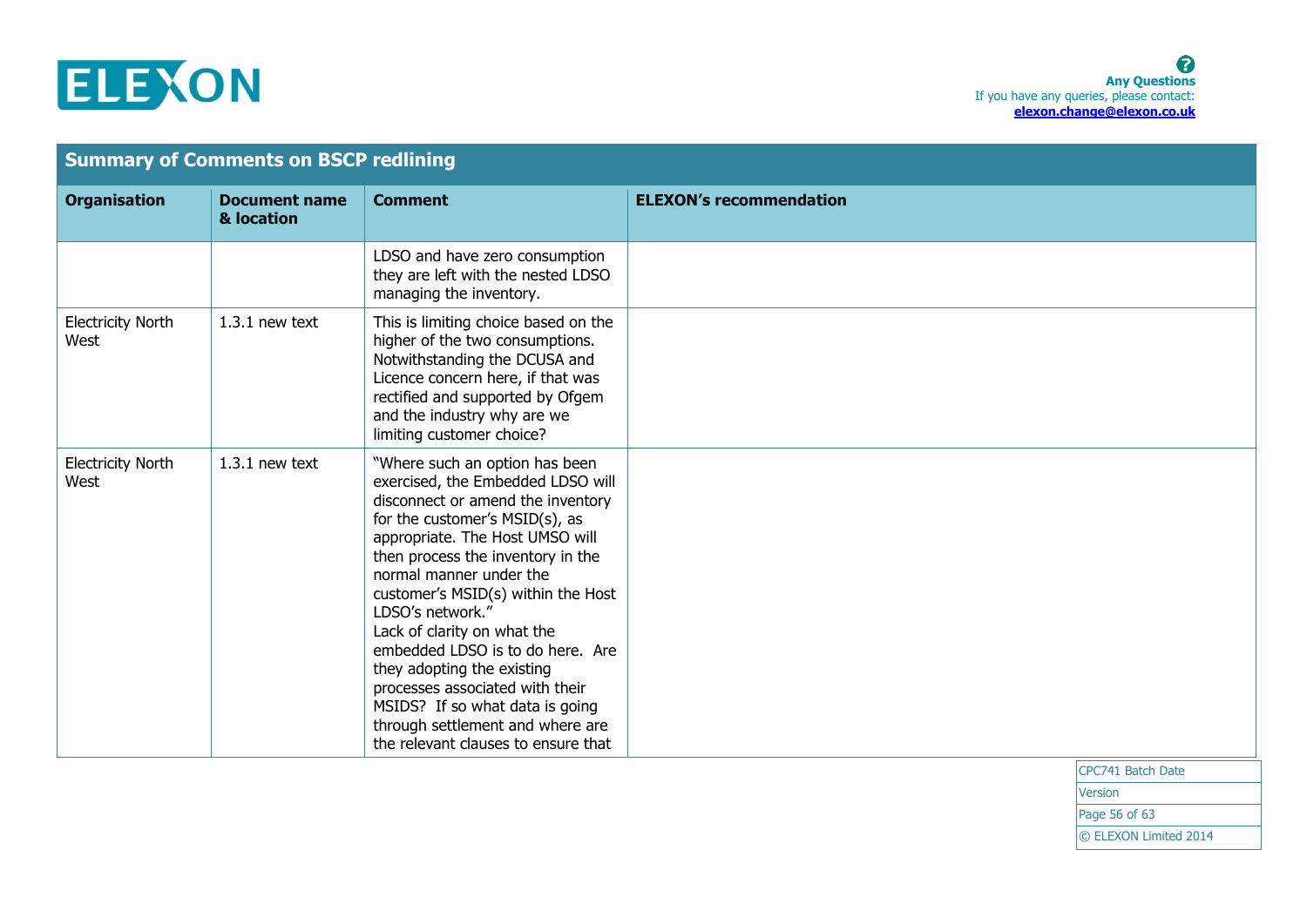

| <b>Summary of Comments on BSCP redlining</b> |                                    |                                                                                                                                                                                                                                                                                                                                                                                                                                                                                                                                 |                                |                   |
|----------------------------------------------|------------------------------------|---------------------------------------------------------------------------------------------------------------------------------------------------------------------------------------------------------------------------------------------------------------------------------------------------------------------------------------------------------------------------------------------------------------------------------------------------------------------------------------------------------------------------------|--------------------------------|-------------------|
| <b>Organisation</b>                          | <b>Document name</b><br>& location | <b>Comment</b>                                                                                                                                                                                                                                                                                                                                                                                                                                                                                                                  | <b>ELEXON's recommendation</b> |                   |
|                                              |                                    | this is not the case?                                                                                                                                                                                                                                                                                                                                                                                                                                                                                                           |                                |                   |
| <b>Electricity North</b><br>West             | 3.1.1                              | "including any Apparatus that may<br>be associated with an Embedded<br>UMSO".<br>We would never be in a situation<br>where we would be raising a new<br>UMS Inventory where such a<br>situation exists. We would already<br>have an inventory and be<br>amending it.                                                                                                                                                                                                                                                            |                                |                   |
| <b>Electricity North</b><br>West             | 3.1.1                              | "Notify of any inclusion of<br>Apparatus associated with an<br>Embedded UMSO".<br>We seem to have the obligation the<br>wrong way round here. Surely the<br>embedded UMSO would notify the<br>host UMSO because the host UMSO<br>is oblivious to the needs of a<br>customer who has connections on<br>an embedded network.<br>If, in the instances being used<br>here, there is an adoption<br>agreement approved the<br>expectation seems to be that they<br>will be coming to the host LDSO<br>rather than the embedded LDSO. |                                |                   |
|                                              |                                    |                                                                                                                                                                                                                                                                                                                                                                                                                                                                                                                                 |                                | CPC741 Batch Date |

CPC741 Batch Date Version

Page 57 of 63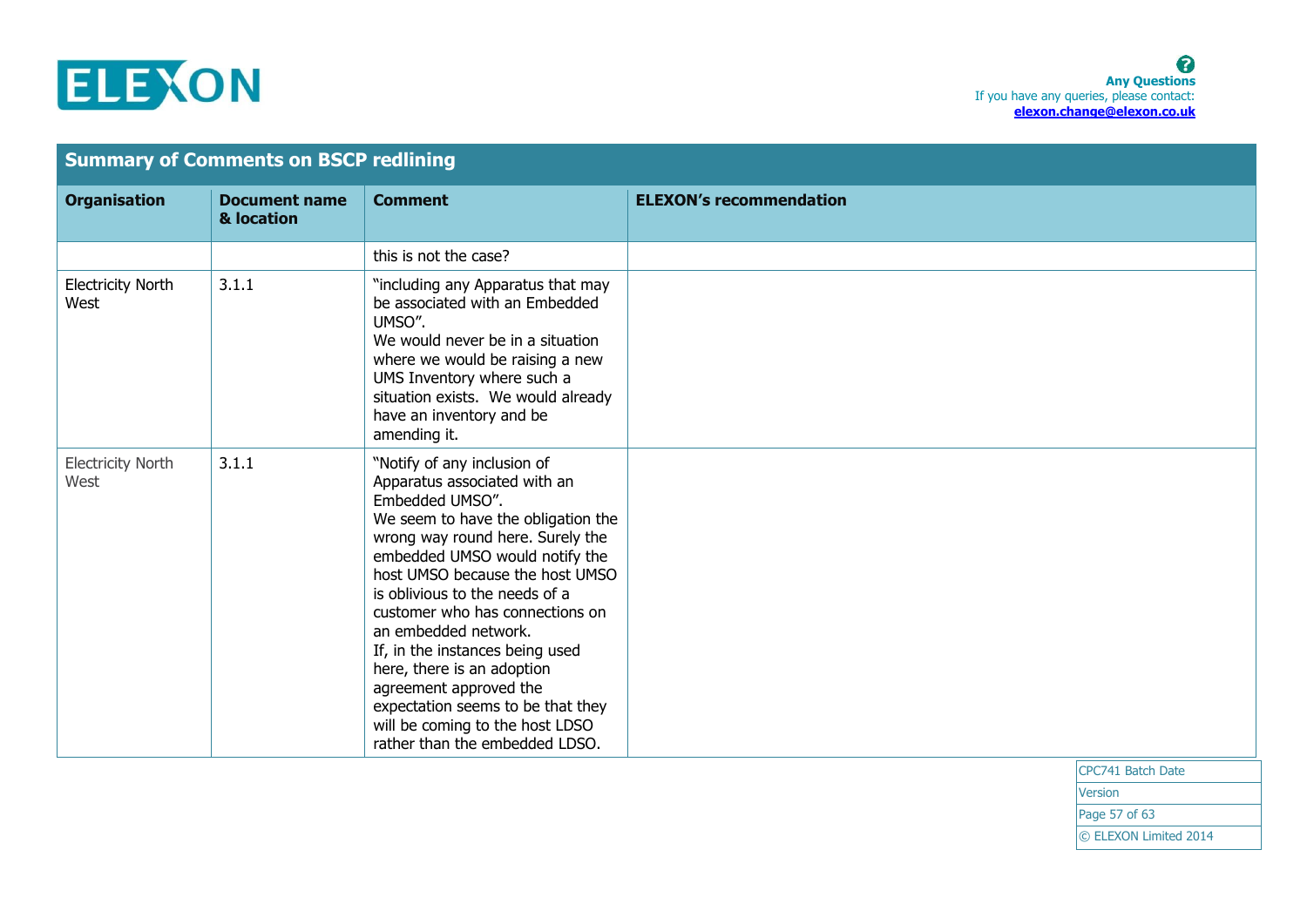

| <b>Summary of Comments on BSCP redlining</b> |                                    |                                                                                                                                                                                                                                                                                                                                                                                                                         |                                |
|----------------------------------------------|------------------------------------|-------------------------------------------------------------------------------------------------------------------------------------------------------------------------------------------------------------------------------------------------------------------------------------------------------------------------------------------------------------------------------------------------------------------------|--------------------------------|
| <b>Organisation</b>                          | <b>Document name</b><br>& location | <b>Comment</b>                                                                                                                                                                                                                                                                                                                                                                                                          | <b>ELEXON's recommendation</b> |
|                                              |                                    | This therefore means that we<br>would have to put extra processes<br>in place and let the embedded<br>LDSO know what is being adopted.<br>What if the inventories do not<br>match that of the embedded<br>LDSOs inventory? Surely we do not<br>want added administration being<br>put on the host LDSO who is<br>effectively being put in the middle<br>of all of this with no information or<br>actual responsibility. |                                |
| <b>Electricity North</b><br>West             | 3.1.1                              | We are unclear why there is a<br>change to the new UMS inventory<br>section when there is actually a<br>change to an existing host UMSO<br>inventory.                                                                                                                                                                                                                                                                   |                                |
| <b>Electricity North</b><br>West             | 3.1.2                              | Is the rest of this process required<br>if the two UMSOs have discussed<br>who is managing the inventory?<br>The way it is written is that the<br>next steps will still prevail. Is this<br>true?                                                                                                                                                                                                                       |                                |
| <b>Electricity North</b><br>West             | 3.2.2                              | "Where a customer has opted to<br>remove Apparatus from its                                                                                                                                                                                                                                                                                                                                                             |                                |

CPC741 Batch Date

**Version** 

Page 58 of 63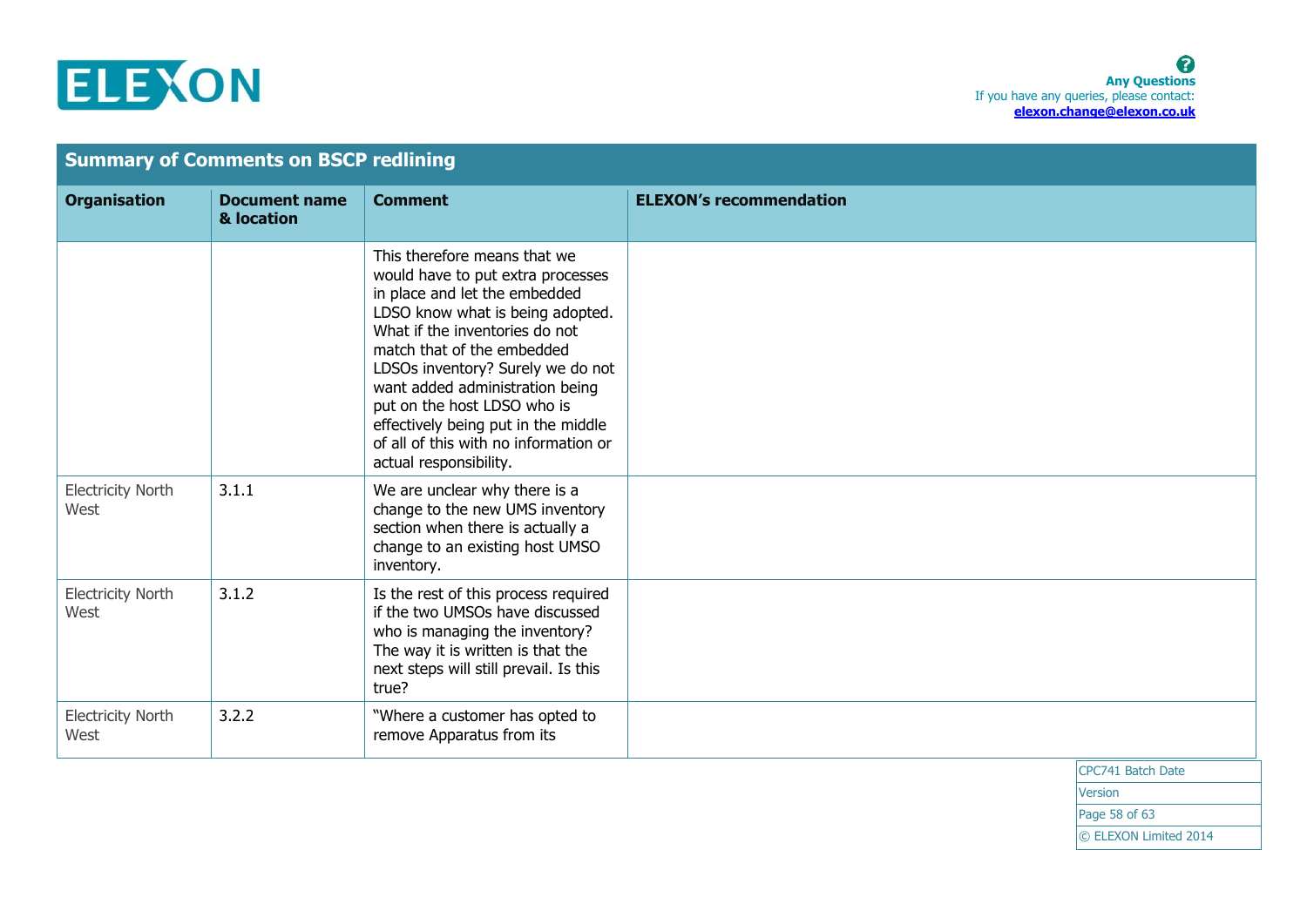

| <b>Summary of Comments on BSCP redlining</b> |                                    |                                                                                                                                                                                                                                                                                                                                                                                                                                                                                                                                                                                                                                                                                                                                                                                                                                                                                                                                   |                                                                                                                                    |
|----------------------------------------------|------------------------------------|-----------------------------------------------------------------------------------------------------------------------------------------------------------------------------------------------------------------------------------------------------------------------------------------------------------------------------------------------------------------------------------------------------------------------------------------------------------------------------------------------------------------------------------------------------------------------------------------------------------------------------------------------------------------------------------------------------------------------------------------------------------------------------------------------------------------------------------------------------------------------------------------------------------------------------------|------------------------------------------------------------------------------------------------------------------------------------|
| <b>Organisation</b>                          | <b>Document name</b><br>& location | <b>Comment</b>                                                                                                                                                                                                                                                                                                                                                                                                                                                                                                                                                                                                                                                                                                                                                                                                                                                                                                                    | <b>ELEXON's recommendation</b>                                                                                                     |
|                                              |                                    | inventory associated with its<br>MSID(s) with the Embedded LDSO<br>network, where there is no<br>disconnection, and where it is<br>intended that the Apparatus will be<br>included on its inventory associated<br>with its MSID(s) on the Host<br>LDSO's network."<br>First point – remove apparatus –<br>the query raised here is that there<br>is a need to disconnect a<br>developer's MSID and add the<br>inventory to a Local Authority's<br>existing inventory once a section<br>38 has been agreed. So there is no<br>customer removal of an inventory.<br>If we leave this as is, it opens the<br>floodgates for the likes of any<br>developer to move its inventory<br>across from the embedded<br>distributor to the host distributor.<br>This seems to be an unintended<br>consequence of this change<br>proposal.<br>Second point - the use of an 'and'<br>statement $-$ clarification is the<br>intention here that: | $\begin{array}{c} \n\text{CNOT} \rightarrow \text{C} \rightarrow \text{C} \rightarrow \text{C} \rightarrow \text{C} \n\end{array}$ |

CPC741 Batch Date **Version** 

Page 59 of 63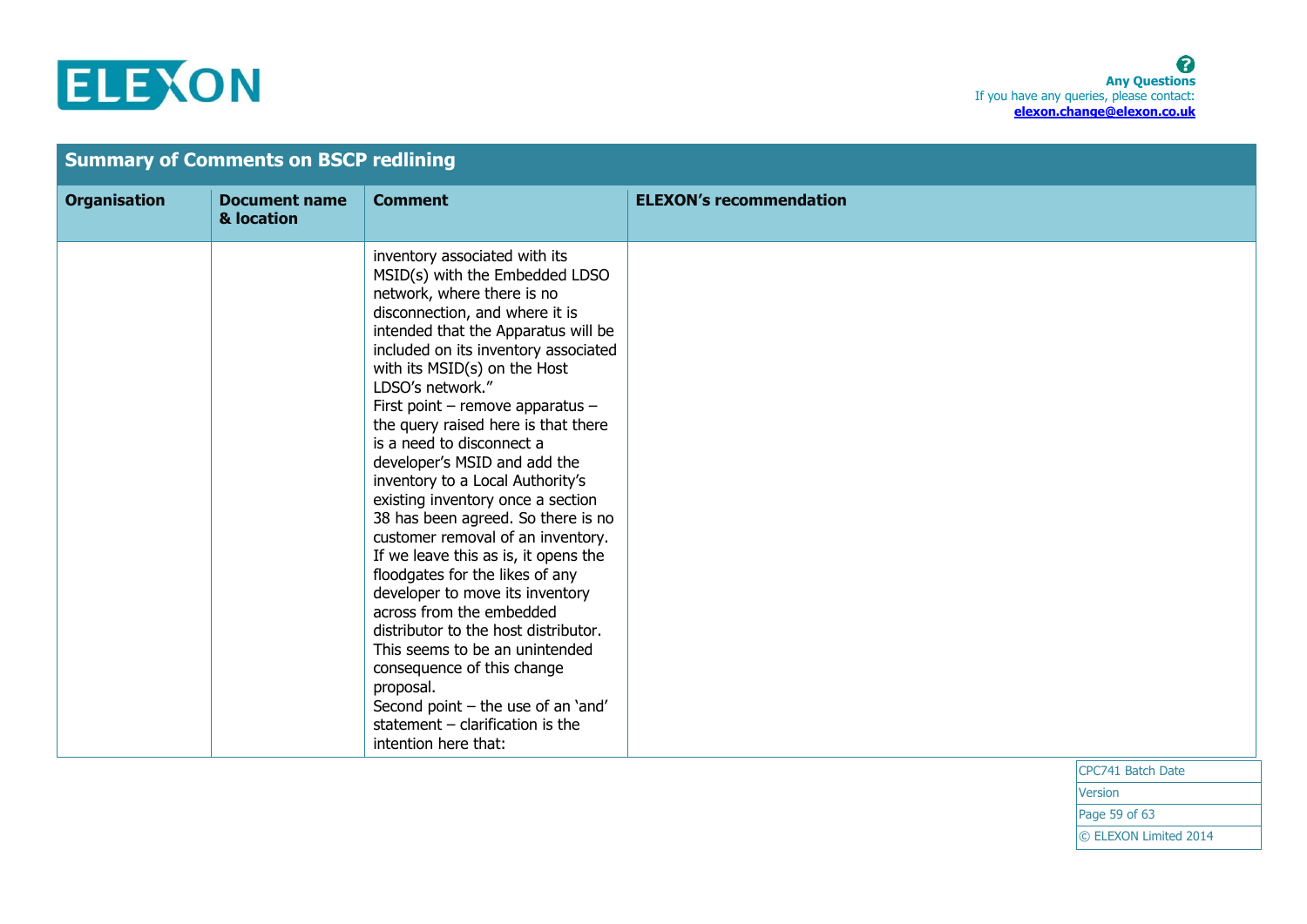

| <b>Summary of Comments on BSCP redlining</b> |                                    |                                                                                                                                                                                                                                                                                                                                                                                                                                                                                                                                                       |                                |
|----------------------------------------------|------------------------------------|-------------------------------------------------------------------------------------------------------------------------------------------------------------------------------------------------------------------------------------------------------------------------------------------------------------------------------------------------------------------------------------------------------------------------------------------------------------------------------------------------------------------------------------------------------|--------------------------------|
| <b>Organisation</b>                          | <b>Document name</b><br>& location | <b>Comment</b>                                                                                                                                                                                                                                                                                                                                                                                                                                                                                                                                        | <b>ELEXON's recommendation</b> |
|                                              |                                    | a customer wishes to remove some<br>of its Apparatus thereby ensuring<br>that<br>it is not disconnecting the MSID;<br>and<br>adding it to another inventory (the<br>host UMSO).<br>If so we are not sure whether this<br>was the original intent.<br>Third point $-$ an UMSO does not<br>submit inventories, so why is the<br>embedded UMSO submitting an<br>inventory to the host LDSO and<br>what if this information is different<br>to the customer's submission?<br>Shouldn't the embedded UMSO and<br>the customer just agree the<br>inventory? |                                |
| <b>Electricity North</b><br>West             | 3.3.2                              | Why are there no changes to the<br>legal text associated with a NHH<br>trading scenario? There is nothing<br>earlier to suggest that this is<br>limited to HH. Without such a<br>change this is restricting choice for<br>the customer.                                                                                                                                                                                                                                                                                                               |                                |

CPC741 Batch Date Version Page 60 of 63 © ELEXON Limited 2014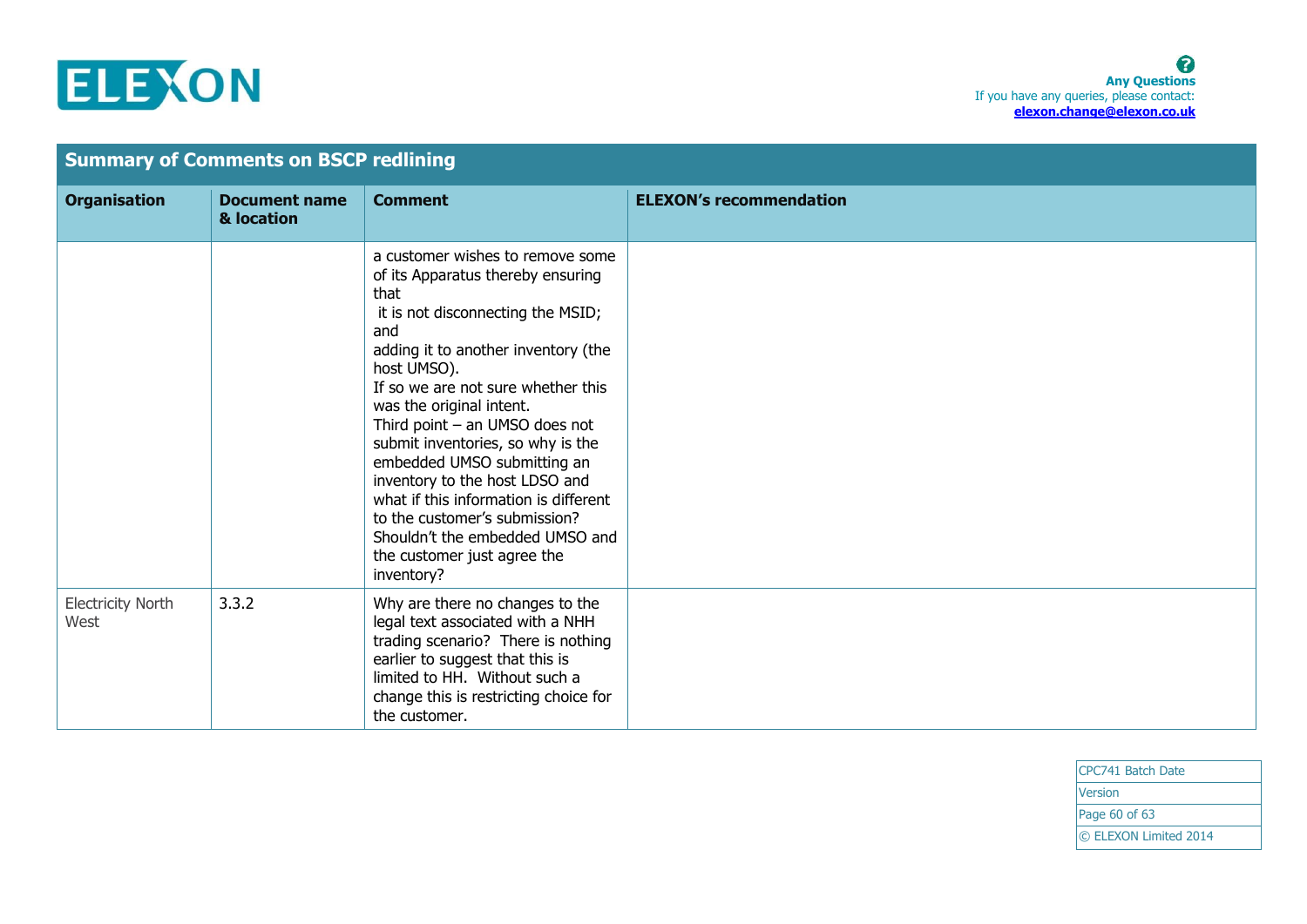## ELEXON

| <b>Summary of Comments on BSCP redlining</b>                                                                                                             |                                    |                                                                                                                                                                                                                                                                                                                                                                                                                                                                                                            |                                |  |  |
|----------------------------------------------------------------------------------------------------------------------------------------------------------|------------------------------------|------------------------------------------------------------------------------------------------------------------------------------------------------------------------------------------------------------------------------------------------------------------------------------------------------------------------------------------------------------------------------------------------------------------------------------------------------------------------------------------------------------|--------------------------------|--|--|
| <b>Organisation</b>                                                                                                                                      | <b>Document name</b><br>& location | <b>Comment</b>                                                                                                                                                                                                                                                                                                                                                                                                                                                                                             | <b>ELEXON's recommendation</b> |  |  |
| <b>Electricity North</b><br>West                                                                                                                         | 3.8.2                              | Does this mean we end up with an<br>inventory on the host UMSO<br>associated with no MSID on an<br>embedded UMSO? How will<br>updates then occur when the<br>inventory needs to be amended<br>due to potential redevelopment of<br>the embedded LDSOs network that<br>may reduce the inventory because<br>under clause 3.2.2 (amendments)<br>it states that there is no<br>disconnection.<br>What should the host UMSO do<br>with this data? Will the customer<br>not be providing updated<br>inventories? |                                |  |  |
| Eastern Power<br>Networks plc<br><b>London Power</b><br>Networks plc<br>Southern Eastern<br>Power Networks plc<br><b>UK Power Networks</b><br>(IDNO) Ltd | BSC520 1.3.1                       | Does there need to be a process to<br>allow an inventory to be<br>transferred from Host LDSO UMSO<br>to Embedded LDSO UMSO e.g. if<br>the rules about relative sizes are<br>subsequently breached for some<br>reason.                                                                                                                                                                                                                                                                                      |                                |  |  |

CPC741 Batch Date **Version** Page 61 of 63 © ELEXON Limited 2014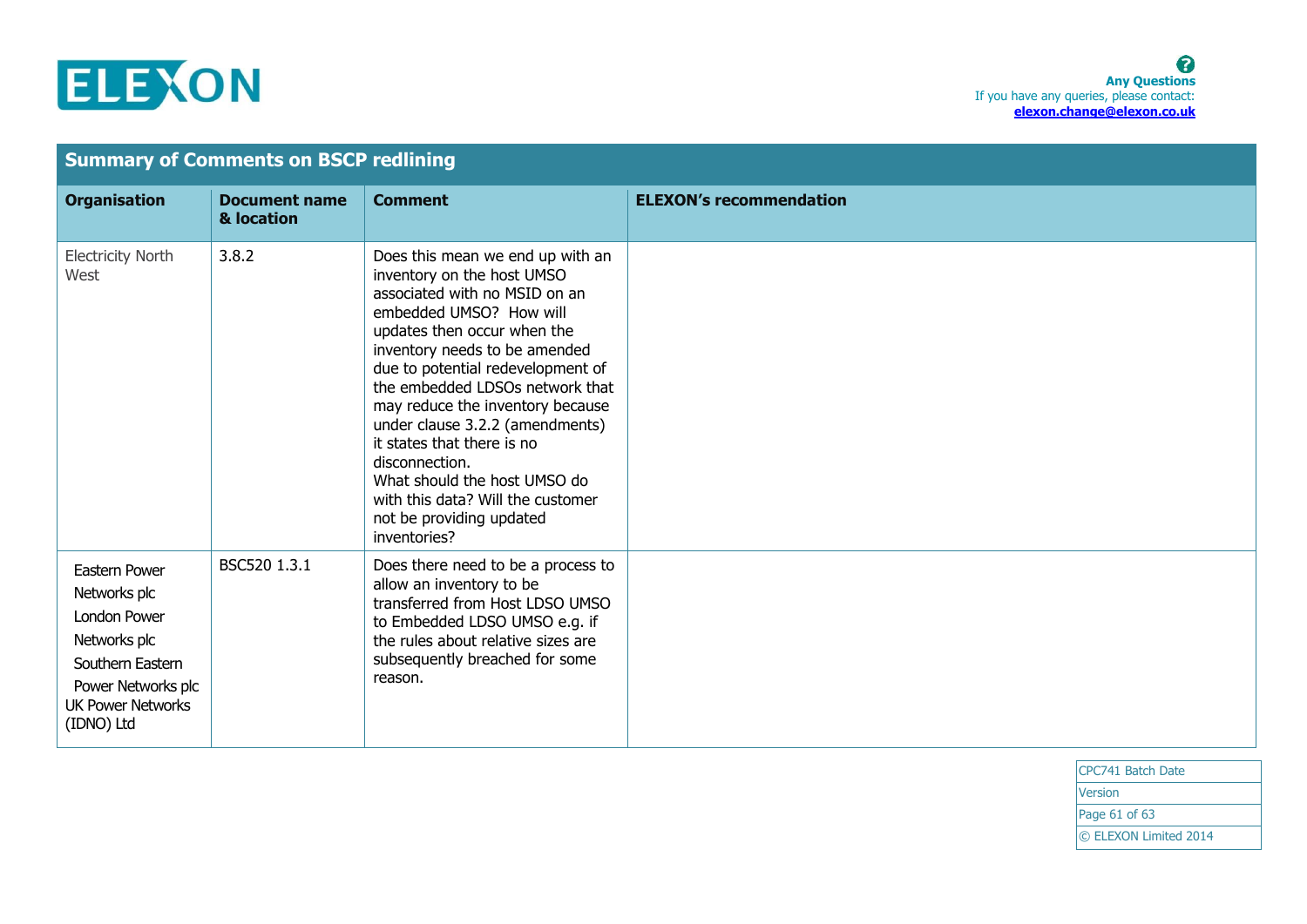

| <b>Summary of Comments on BSCP redlining</b>                                                                                                             |                                    |                                                                                                                                                                                                                                       |                                |                   |  |  |
|----------------------------------------------------------------------------------------------------------------------------------------------------------|------------------------------------|---------------------------------------------------------------------------------------------------------------------------------------------------------------------------------------------------------------------------------------|--------------------------------|-------------------|--|--|
| <b>Organisation</b>                                                                                                                                      | <b>Document name</b><br>& location | <b>Comment</b>                                                                                                                                                                                                                        | <b>ELEXON's recommendation</b> |                   |  |  |
| Eastern Power<br>Networks plc<br>London Power<br>Networks plc<br>Southern Eastern<br>Power Networks plc<br><b>UK Power Networks</b><br>(IDNO) Ltd        | BSC520 3.1.1                       | This puts an obligation on the Host<br>LDSO that it is not adequately dealt<br>with elsewhere in the CP. It is not<br>clear how the Host LDSO will agree<br>the inventory with the customer for<br>apparatus he has no visibility of. |                                |                   |  |  |
| Eastern Power<br>Networks plc<br><b>London Power</b><br>Networks plc<br>Southern Eastern<br>Power Networks plc<br><b>UK Power Networks</b><br>(IDNO) Ltd | BSCP520 1.1.1                      | May need more clarity in each case<br>whether the action is by an<br>Embedded UMSO or a Host UMSO<br>and the interactions between them                                                                                                |                                |                   |  |  |
| Eastern Power<br>Networks plc<br>London Power<br>Networks plc<br>Southern Eastern                                                                        | BSCP520 1.2.1                      | May need more clarity in each case<br>whether the action is by an<br>Embedded UMSO or a Host UMSO<br>and the interactions between them                                                                                                |                                |                   |  |  |
|                                                                                                                                                          |                                    |                                                                                                                                                                                                                                       |                                | CPC741 Batch Date |  |  |

Version

Page 62 of 63